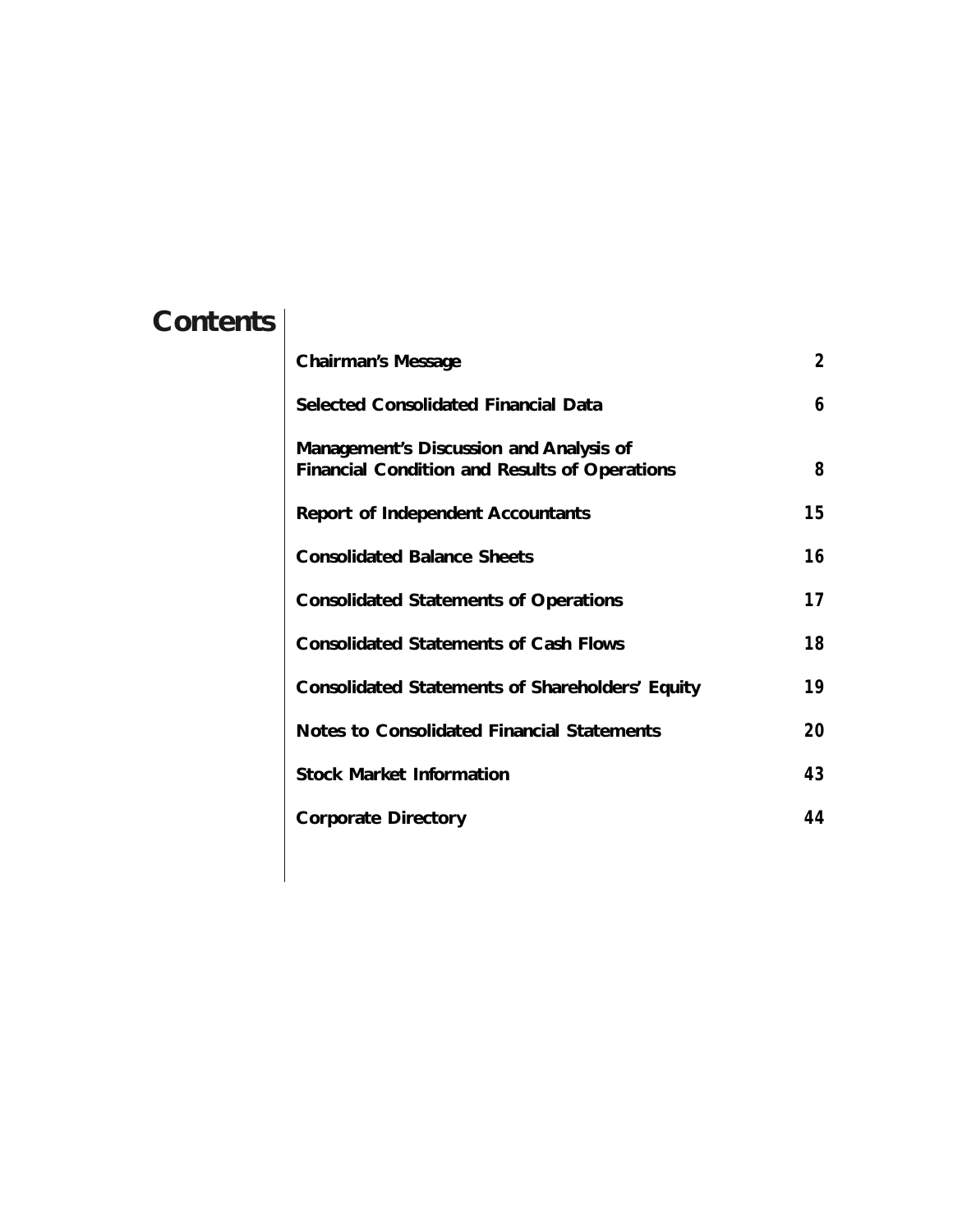### **CHAIRMAN'S MESSAGE**

#### **Dear Shareholders,**

In my letter to you a year ago, I outlined our plan to transform Creative Technology – retaining its strong core businesses and its strengths in technology leadership, channel position, brand name recognition, and product line-up, but leveraging these into a whole new world of computer-based digital entertainment, enabled by the amazing growth of the Internet and high-speed broadband connectivity.

A year later, I am pleased to report that we have delivered on that transformation. You may have thought of Creative as a sound card company or, as we've grown over the years, as a pretty well-rounded multimedia hardware company. But we have transformed and developed into something quite different, and I'd like to introduce you to the new Creative. We are:

- 1) A **Digital Entertainment product company**. Our leadership position in digital audio allows us to have a natural and smooth migration to digital entertainment because all three pillars of digital entertainment – namely digital music, digital gaming and digital movies – are very dependent on good audio to enhance their user experience. We also leverage on our strong brand name and global channel access to lead the way into this new and exciting digital entertainment market, a market that could be potentially more than 10X our current market. Our leading products now include not only our winning multimedia desktop products, but also the new Personal Digital Entertainment (PDE) Internet Appliances, digital speakers and broadband communication devices. Combined, these products span the 5 segments of digital entertainment we are focussing on – Digital Music, Digital Gaming, Digital Video, Digital Photography and Digital Communication.
- 2) By any measure, a successful **Value-added Venture Capital** entity. It leverages on Creative's strong brand name, abundant technological resources, global market position and customer base of over 40 million users annually, to invest in and add value to strategic partner companies. By helping to make these companies successful, Creative benefits both operationally, as the partnerships contribute to our market leadership, and financially. We are happy to derive our returns from either the operational benefits or investment benefits or both.
- 3) When you take the above two business models and couple them with the various Internet initiatives within Creative such as Hifi.com, Lava.com and some B-to-B initiatives, you are actually investing in a **New Economy Company**. By leveraging on our clicks-and-mortar structure, such as providing free Internet application services, free content and free firmware/software upgrades to our users, we have raised barriers to entry into the new digital entertainment market for others. For example, selling a NOMAD Jukebox is not just building a box (which is already much more challenging than building a card), it is also about providing lifelong service to our users. Not many companies have this level of resources and those that do may not be as focused as we are, nor able to take calculated risks by running very fast and very lean. By the way, Creative is also profitable, which is a phenomenal attribute not found in most new economy companies today.

During fiscal 2000, we solidified our vision for the future and our strategy to provide technologies, products, and services that allow personal computers, with their enormous worldwide installed base, to be an optimal platform for digital entertainment.

To implement this strategy, we reoriented the company around four key areas:

**Digital Entertainment Desktop Solutions –** Creative's Desktop Solutions products are integrally connected to the desktop computer and make it an optimal platform for digital entertainment.

Products launched in this category during fiscal 2000 included the Sound Blaster Live! Platinum, Sound Blaster Live! MP3+, Sound Blaster Live! X-Gamer, Cambridge SoundWorks Desktop Theater 5.1 DTT2500 speaker system, SoundWorks Digital speakers, Blaster CD-RW 6424, Blaster CD-RW 8432, 3D Blaster Annihilator, 3D Blaster Annihilator 2, and Video Blaster WebCam 3.

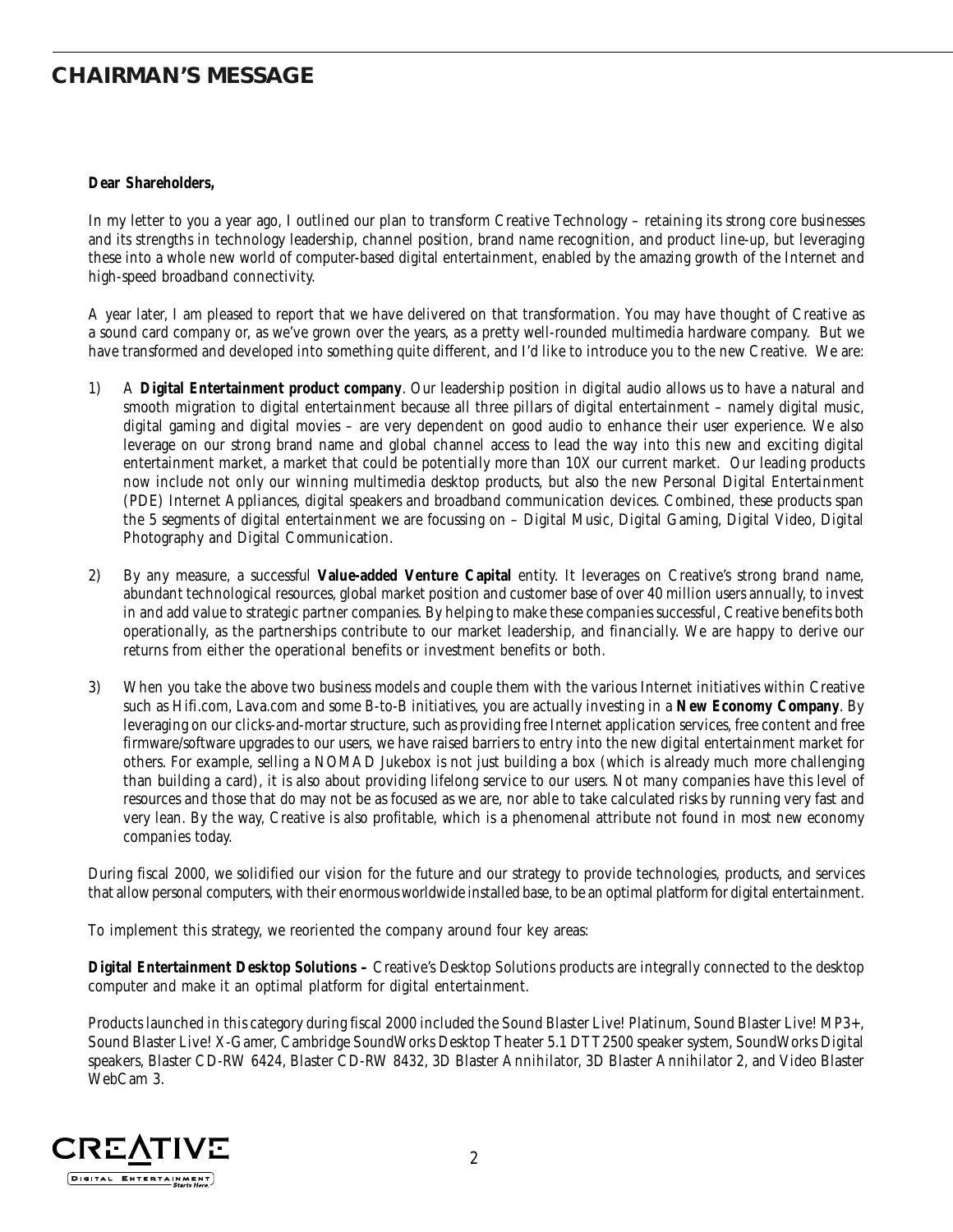Fiscal 2000 saw the shipment of our 100 millionth Sound Blaster and the licensing of Creative's Environmental Audio Experience (EAX) for inclusion in Microsoft's Direct X standard. We released Live!Ware 3.0, a free downloadable upgrade for owners of the Sound Blaster Live! family of cards, which added even more audio functionality to their Sound Blaster Live!.

During the year, Creative expanded into a number of new markets beyond the Wintel PC platform. For the first time, Creative offered Linux and Macintosh drivers for a number of its products, winning "Best of Show" at MacWorld 2000 for the Sound Blaster Live! Platinum. And this spring, we launched a speaker lineup for the hot Sony PlayStation2 platform – the PlayWorks PS2000 and the PlayWorks DTT2500 Digital speaker systems, both by Cambridge SoundWorks.

**Personal Digital Entertainment Appliances –** Creative's PDE Appliances leverage the processing power of the PC and its Internet connectivity to provide a more flexible, customizable and, in some cases, portable entertainment experience to consumers.

A year ago, this product category consisted only of the NOMAD portable digital audio player. Today, Creative has two more wearable digital audio players in the market – the NOMAD II and the NOMAD II MG – and we have just launched the revolutionary NOMAD Jukebox.

The **NOMAD Jukebox** – the size of a portable CD player but with a 6 gigabyte hard disk – can store over 100 music CDs or up to 2,000 songs in MP3 or Windows Media digital audio formats, allowing consumers to access their entire music collection anytime, anywhere.

We also introduced two portable web cameras – the Video Blaster WebCam Go and WebCam Go Plus – with all the functionality of our original, tethered WebCam product. But the WebCam Go can be disconnected from the PC and used as a digital still camera to take photos, which can be easily uploaded to a PC or web site or e-mailed to friends and family.

We introduced our first mass-market music product, the BlasterKey MP3, a piano-style keyboard with interactive teaching tools and the ability to record and share your music in MP3 format. And there are more Internet appliances to come.

**Internet Applications & Services –** Creative's Internet Applications and Services complement our desktop and appliance products, offering consumers an enriched entertainment experience.

Our LAVA! Interactive music video player made great strides this year. The LAVA! MusicVideo player is a powerful but easy-to-use software solution that delivers interactive music video entertainment on the Internet to the mass market. After its debut at Woodstock '99, a standalone player was launched in October 1999. LAVA! Producer, the first authoring tool from LAVA.com that enables artists to construct unique and stunning 3D Music Video scenes without the need for software programming skills, was launched in February 2000. Various online music partners have been signed up, including Emusic.com, Spin Records, Moonshine Records and ArtistOne.com.

In October 1999, Creative launched e-commerce channel Hifi.com, the ultimate online authority and provider of home entertainment products. This was followed by the addition of Herhifi.com, the first forum to merge women's lifestyle and entertainment needs so they can comfortably learn about, compare and buy consumer electronics and entertainment products. And most recently, we launched Hifi.com Asia in Singapore in August 2000, the first step of a planned expansion into other global markets.

We have continued to invest both expense dollars and venture capital in Creative's Internet infrastructure, with a view to expanding both our applications and services and our e-commerce efforts over time.

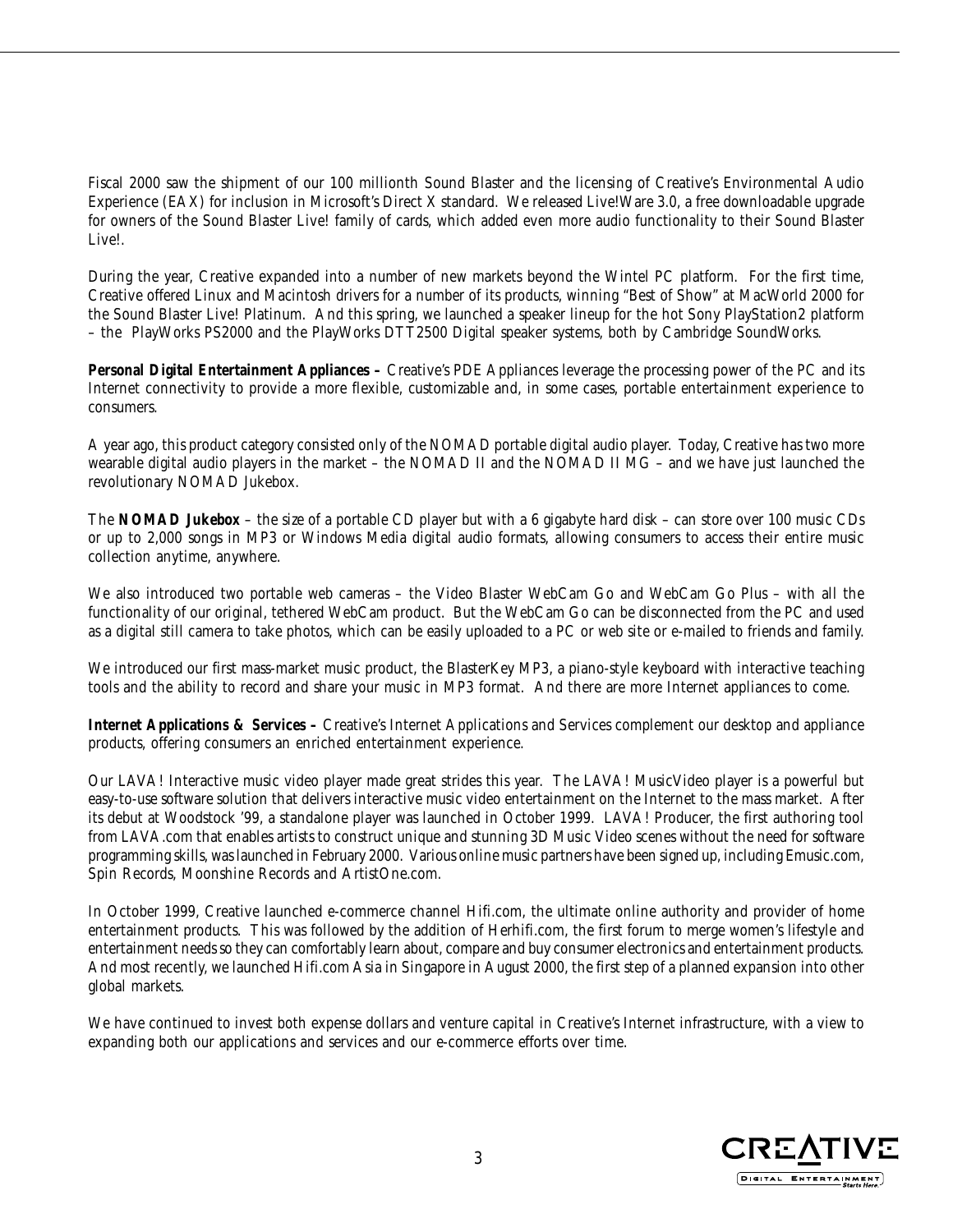### **CHAIRMAN'S MESSAGE**

**Value-Added Strategic Investment Fund —** Creative's Value-Added Strategic Investment Fund invests in companies that Creative identifies as potential strategic partners. These are primarily companies where Creative can add value by leveraging on our brand name, our technologies, our access to global channels and our huge user base. In return, many of these companies provide technology, products, or services – and potential investment gains to us. Although the initial focus of these investments was in the Internet space, we have expanded the focus to include a balance of companies in Broadband Communications, Contract Manufacturing, and PDE Technologies, with Internet companies comprising only about a quarter of the portfolio.

The fund has now invested over \$200 million in over 40 companies. Creative's value-added angle is proving sound: we realized \$103 million of net gain from investments in fiscal 2000, plus unrealized gains of \$174 million as of June 30, 2000.

I am most proud that we managed to accomplish all of the above while simultaneously achieving record annual revenue, increased net income, and strong operating results. It is a truly remarkable accomplishment to be able to achieve a transformation of this magnitude not only without diminution of profits, but while actually building our financial strength – and in a oneyear timeframe!

- Sales for fiscal 2000 were \$1.34 billion, an increase from \$1.30 billion in fiscal 1999.
- Gross profit as a percentage of sales was 30% in fiscal 2000, up from 27% in fiscal 1999.
- Net income for fiscal 2000 was \$161 million, compared to \$115 million in fiscal 1999.
- We ended fiscal 2000 with a strong cash balance of \$286 million. Although this was down from \$319 million in fiscal 1999, the reduction reflects the utilization during fiscal 2000 of \$102 million for the repurchase of 5.9 million shares under the share buy-back program, the payment of \$21 million for the \$0.25 per share ordinary dividend, and strategic investments of over \$200 million.
- Total shareholders' equity, including the unrealized gain in investments, increased to \$778 million at the end of fiscal 2000 from \$560 million at the end of fiscal 1999. Excluding the share repurchase and dividend payment, the increase in total shareholders'equity would have been \$341 million, an increase of 61%. This may be the best measure of what our transformation has accomplished.

As we look forward into fiscal 2001 and move toward our vision of enabling the computer platform for the best digital entertainment experience, we see two key trends paving the way.

The first is the phenomenal growth of downloadable digital music. This is drawing huge attention to the personal computer as the hub of entertainment in the home – something we've been predicting for two years. But it is no longer just *our* vision. Tens of millions of people are listening to music from their computers, and many people who aren't yet doing so have at least learned about it because of all the publicity surrounding MP3, Napster, and others. All this publicity means more sound cards and better sound cards, more speakers and better speakers will be in demand. And we are right on the spot to reap the benefits.

A new digital audio revolution has just started, and Creative is right in the middle of it. It covers all ages, both genders, and it is many times bigger than the multimedia market that the Sound Blaster kick-started ten years ago. People want the music of their choice to be easily accessible to them – and the PC, the Internet and portable digital audio devices are the way to go. Creative will deliver the power of convenience and choice to our users.

The NOMAD Jukebox is the first of the products that will exemplify the new economy company Creative has transformed into. With more and more people moving over to the PC to enjoy the digital music of their choice, many will want their whole collection of music to be mobile – anywhere, anytime – right in their hand. The NOMAD Jukebox will become the perfect solution.

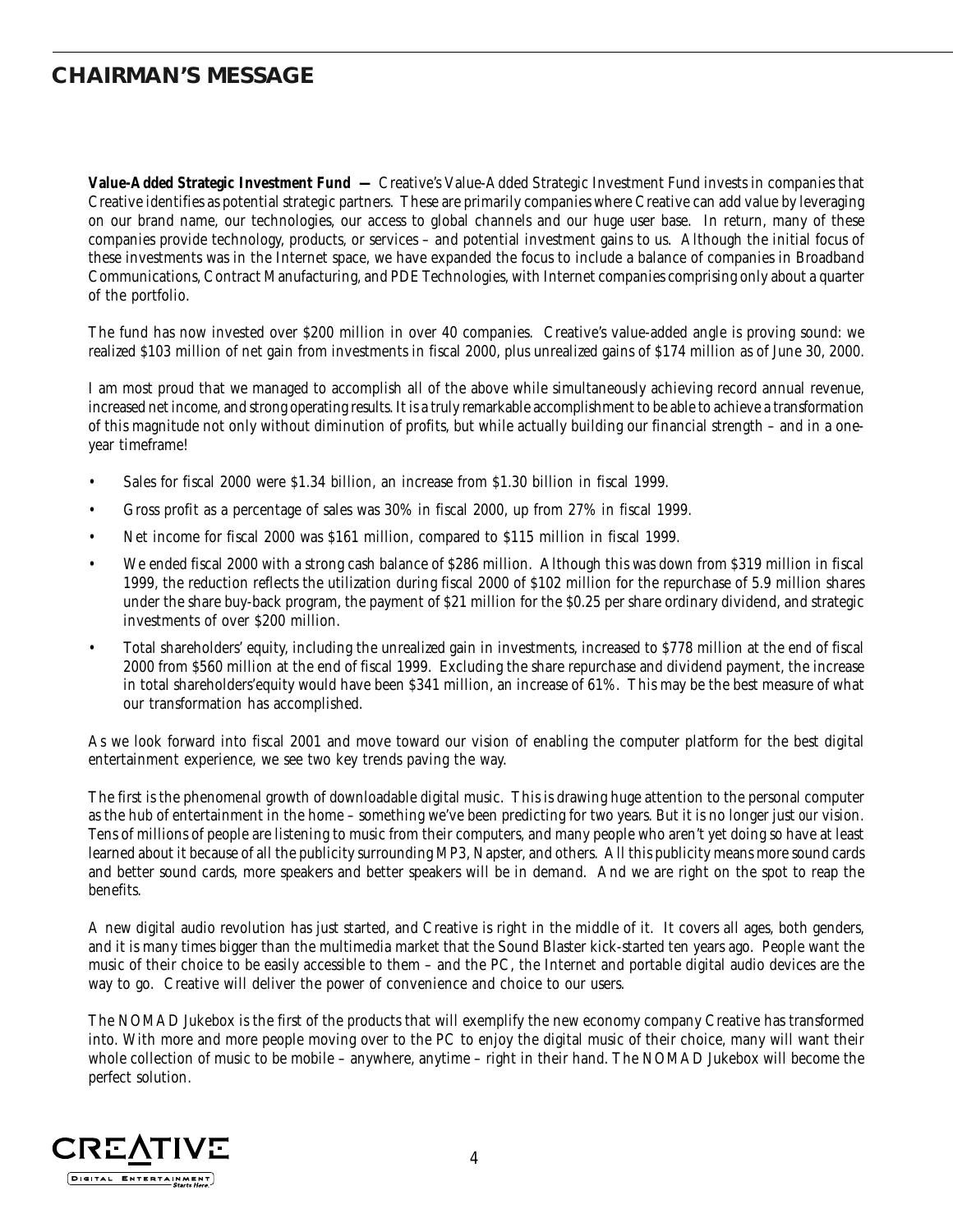But that's not all. We intend to push the paradigm shift further by moving into a whole new business model for Jukeboxtype products. The next version of NOMAD Jukebox could easily come with twice the capacity, or store about 4,000 songs. With this storage capacity, we could pre-load the Jukebox at shipment with, say, 2,000 songs from major labels. These songs could be encrypted with business rules set by the content owners. For example, it could allow a free preview of any chosen song and the user could choose to purchase it by just pushing a button on the new Jukebox. Or a "pay-per-view" micropayment model could also be implemented. This would effectively deliver a virtual music store right to the palm of every targeted user. The "electronic wallet" in the Jukebox could be topped up via the Internet. With the PC, equipped with our high-end sound cards and connectivity to the Internet, many more new business models are possible.

Delivering the power of convenience and choice to consumers will reduce the incentive for them to choose the less noble ways of empowering themselves. I believe that the NOMAD Jukebox will help to mitigate the copyright problems that have plagued the industry. The potential for this type of product goes far beyond just selling a piece of hardware.

In August, Creative disclosed a very exciting two-year roadmap for our desktop audio products, but I believe downloadable digital audio is just the first piece of an entertainment revolution which will eventually see movies, television, personal video and photos, games, chat, and many more as yet-unimagined entertainment media streaming into your home and onto your PC over a broadband connection.

And this is the other key trend which I believe will drive Creative's business in fiscal 2001 and beyond. Broadband is the enabling framework of the digital entertainment revolution and a key facet of our strategy. The research group Dataquest predicts that between xDSL and cable, there will be over 25 million broadband connections worldwide by the end of 2003. Through our Broadxent subsidiary (previously known as Digicom), and in partnership with companies like Nortel and Lucent, Creative is providing the customer premises equipment (CPE) for user-installable ADSL in multiple markets. We have also made strategic investments in companies such as Centillium Communications, whose chipsets power both CPE and Central Office equipment.And we continue to seek new investments and partnerships in the broadband communications space, as it is the key to the new world of high-quality, interactive, personalized digital entertainment that our digital entertainment products and vision will enable.

I strongly encourage you to visit our web site, www.creative.com, where you can find both summary and detailed product information, the latest downloadable driver updates to add features and functionality to your Creative products, and links to our growing family of online destinations including Hifi.com, LAVA.com, and partner sites like PixAround.com and MediaRing.com.

We begin this new era of Creative with an exciting vision, unprecedented breadth, a strong market position, and a solid foundation for growth. I am deeply grateful to Creative's staff worldwide, many of whom performed beyond their normal scope of responsibility, for their hard work, flexibility, and speed in implementing the many changes the past year necessitated. I am very proud of our team that has executed such a dramatic transformation. A whole new future is opened to us.

**Sim Wong Hoo** Chairman & Chief Executive Officer

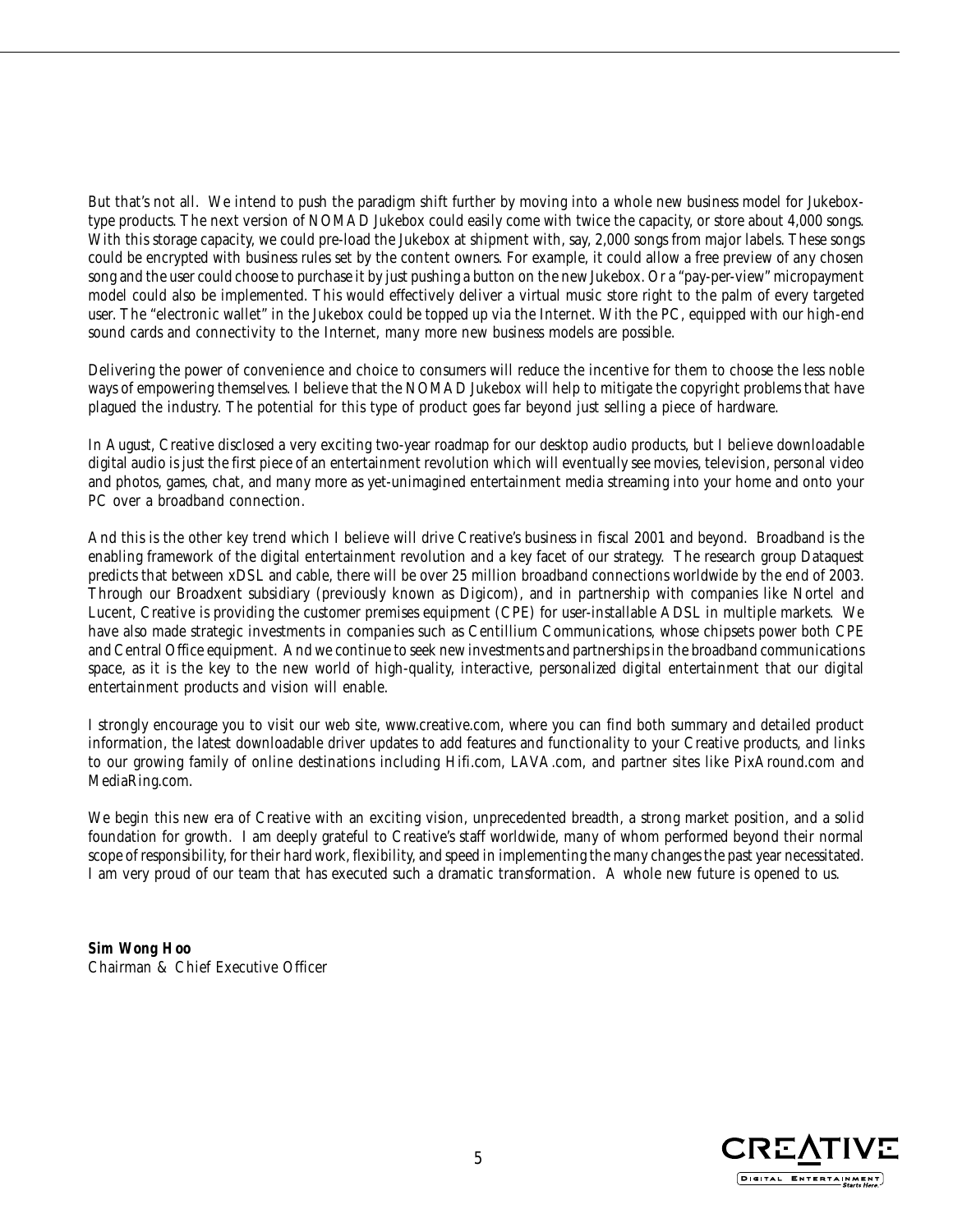### **SELECTED CONSOLIDATED FINANCIAL DATA**

The following table sets out selected data from Creative's Consolidated Statements of Operations for the five years ended June 30, 2000. The data for the three years ended June 30, 2000 is qualified by reference to, and should be read in conjunction with, the consolidated financial statements and related notes thereto included elsewhere in this Annual Report.

### **CONSOLIDATED STATEMENTS OF OPERATIONS DATA (US\$'000, EXCEPT PER SHARE DATA):**

|                                                               | For the years ended June 30 |                                   |                                   |                                   |                                        |  |  |  |
|---------------------------------------------------------------|-----------------------------|-----------------------------------|-----------------------------------|-----------------------------------|----------------------------------------|--|--|--|
|                                                               | 2000                        | 1999                              | 1998(1)                           | 1997                              | 1996                                   |  |  |  |
| Sales, net                                                    | \$1,343,604                 | \$1,296,537                       | \$1,234,208                       | \$1,232,957                       | \$1,308,061                            |  |  |  |
| Cost of goods sold                                            | 947,157                     | 944,499                           | 848,305                           | 893,432                           | 1,120,977                              |  |  |  |
| Gross profit                                                  | 396,447                     | 352,038                           | 385,903                           | 339,525                           | 187,084                                |  |  |  |
| Operating expenses:                                           |                             |                                   |                                   |                                   |                                        |  |  |  |
| Selling, general and administrative                           | 253,733                     | 209,668                           | 162,464                           | 135,644                           | 148,351                                |  |  |  |
| Research and development                                      | 60,428                      | 46,725                            | 41,723                            | 35,164                            | 34,756                                 |  |  |  |
| Other charges (2)                                             | 20,000                      |                                   | 68,568                            |                                   | 18,780                                 |  |  |  |
| <b>Operating income (loss)</b>                                | 62,286                      | 95,645                            | 113,148                           | 168,717                           | (14, 803)                              |  |  |  |
| Gain from investments, net<br>Interest income (expense)       | 103,443                     | 15,048                            | 18,469                            | 6,803                             |                                        |  |  |  |
| and other, net                                                | 5,287                       | 14,621                            | 21,183                            | 11,579                            | (14, 793)                              |  |  |  |
| Income (loss) before income<br>taxes and minority interest    | 171,016                     | 125,314                           | 152,800                           | 187,099                           | (29, 596)                              |  |  |  |
| Provision for income taxes (3)                                | (9, 472)                    | (9,920)                           | (19, 805)                         | (20,073)                          | (8,767)                                |  |  |  |
| Minority interest in (income) loss                            | (532)                       | (312)                             | 1,779                             | $20\,$                            | 719                                    |  |  |  |
| Net income (loss)                                             | 161,012<br>S                | 115,082<br>\$                     | 134,774<br>\$                     | 167,046<br>\$                     | (37, 644)<br>$\boldsymbol{\mathsf{S}}$ |  |  |  |
| Basic earnings (loss) per share                               | 1.96<br>S                   | $\mathcal{S}$<br>1.28             | S<br>1.49                         | $\boldsymbol{\mathsf{S}}$<br>1.89 | Ŝ<br>(0.43)                            |  |  |  |
| Average ordinary shares<br>outstanding ('000)                 | 82,028                      | 89,818                            | 90,654                            | 88,422                            | 87,984                                 |  |  |  |
| Diluted earnings (loss) per share                             | 1.86<br>$\mathcal{S}$       | $\boldsymbol{\mathsf{S}}$<br>1.25 | $\boldsymbol{\mathsf{S}}$<br>1.42 | $\boldsymbol{\mathsf{S}}$<br>1.84 | $\boldsymbol{\mathsf{S}}$<br>(0.43)    |  |  |  |
| Average ordinary shares and<br>equivalents outstanding ('000) | 86,612                      | 92,241                            | 94,964                            | 90,763                            | 87,984                                 |  |  |  |

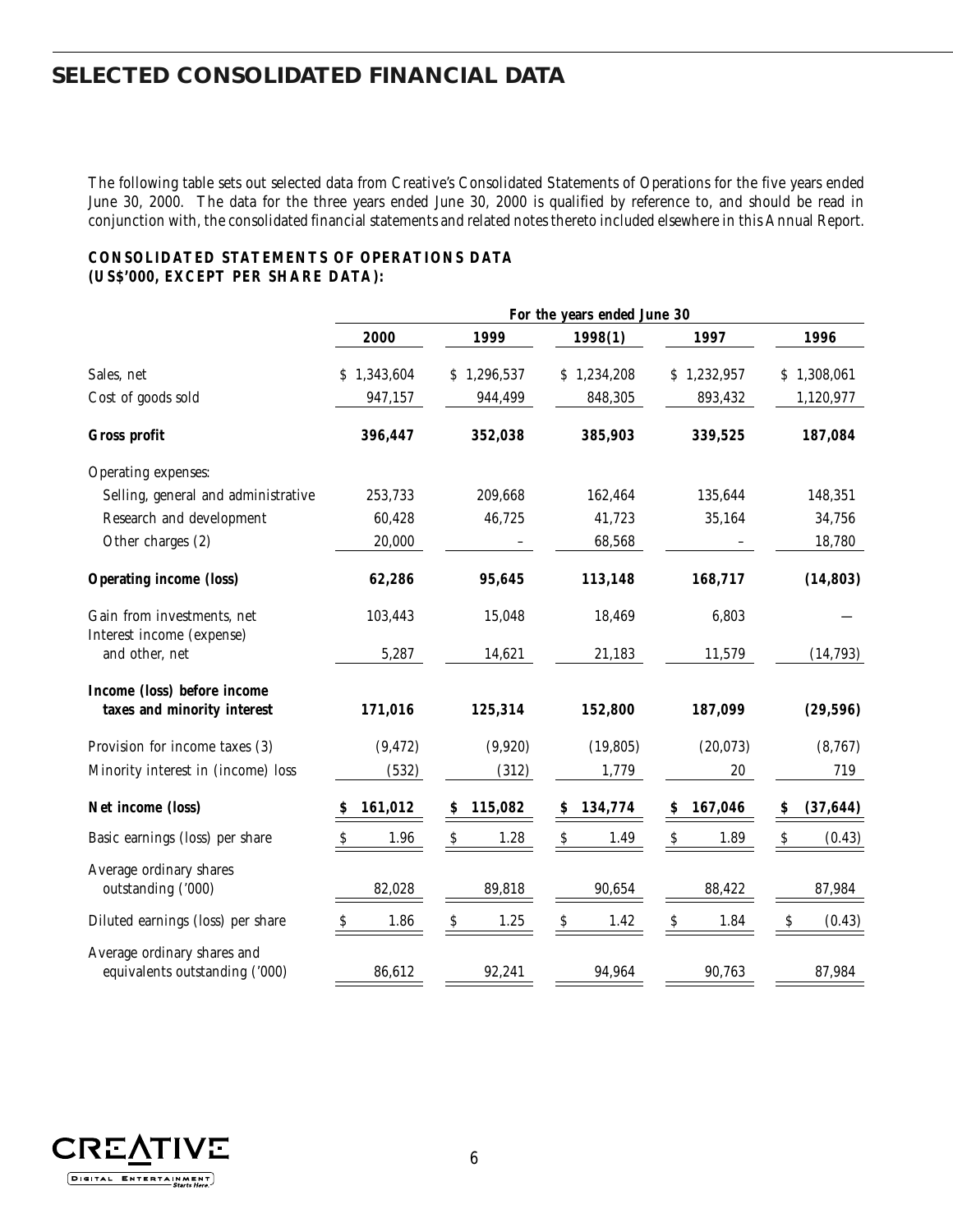### **CONSOLIDATED BALANCE SHEET DATA (US\$'000):**

|                                              | As of June 30 |              |              |              |              |  |  |  |
|----------------------------------------------|---------------|--------------|--------------|--------------|--------------|--|--|--|
|                                              | 2000          | 1999         | 1998(1)      | 1997         | 1996         |  |  |  |
| Cash and cash equivalents                    | 285.757<br>S  | 318.990<br>S | 417.262<br>S | 417.943<br>S | 196,181<br>S |  |  |  |
| Working capital                              | 331,414       | 400.998      | 484.792      | 371.921      | 182,910      |  |  |  |
| Total assets                                 | 1,176,459     | 805,689      | 865,113      | 814.818      | 582,043      |  |  |  |
| Long-term debt, net of<br>current maturities | 27.051        | 28,642       | 32.277       | 33.711       | 6,690        |  |  |  |
| Shareholders' equity                         | 778,638       | 560.261      | 622,314      | 522.605      | 267,848      |  |  |  |

#### **Notes:**

- (1) Financial data for fiscal 1998 includes the results of Cambridge SoundWorks, Inc. ("Cambridge"), ENSONIQ Corporation ("Ensoniq"), Silicon Engineering, Inc. ("SEI"), and the NetMedia Division of OPTi Inc. acquired during fiscal 1998, from the date each acquisition was completed. See Note 15 of "Notes to Consolidated Financial Statements."
- (2) Included in the results of operations are other charges of: \$20.0 million in fiscal 2000 relating to the settlement of all outstanding litigation claims between Aureal Semiconductor, Inc. ("Aureal") and Creative; \$68.6 million in fiscal 1998 relating to a \$60.3 million write-off of acquired in-process technology and a charge of \$8.3 million for cessation of certain activities; \$18.8 million in fiscal 1996 relating to a \$12.0 million charge for closure costs associated with the termination of CD-ROM drive manufacturing operations, \$4.6 million for the settlement of certain litigation and \$2.2 million for write-off of intangibles. See Notes 13, 14 and 15 of "Notes to Consolidated Financial Statements."
- (3) As described in Note 9 of "Notes to Consolidated Financial Statements", Creative was granted a Pioneer Certificate in 1990 under which income classified as pioneer status income is exempt from tax in Singapore, subject to certain conditions. Such status had the effect of reducing Creative's provision for income taxes by approximately \$18.3 million, \$26.4 million, \$43.3 million, \$36.4 million, and \$13.5 million, or \$0.21, \$0.29, \$0.46, \$0.40 and \$0.15 per share, for fiscal 2000, 1999, 1998, 1997, and 1996, respectively. The corporate income tax rate in Singapore, which would otherwise be applicable for fiscal year 2000 is 25.5% and for 1996 to 1999 would be 26%. Creative's Pioneer Certificate expired in March 2000. Creative has applied for a separate and new Pioneer Certificate covering a new range of products. If Creative is awarded this new Pioneer Certificate, profits from qualified products under the new Pioneer Certificate will be exempted from tax in Singapore. The Singapore corporate income tax rate of 25.5% will be applicable to the profits of products excluded from the new Pioneer Certificate. If Creative is unable to obtain this Pioneer Certificate, the effective tax rate in Singapore would be 25.5%. See MD&A for further discussion.

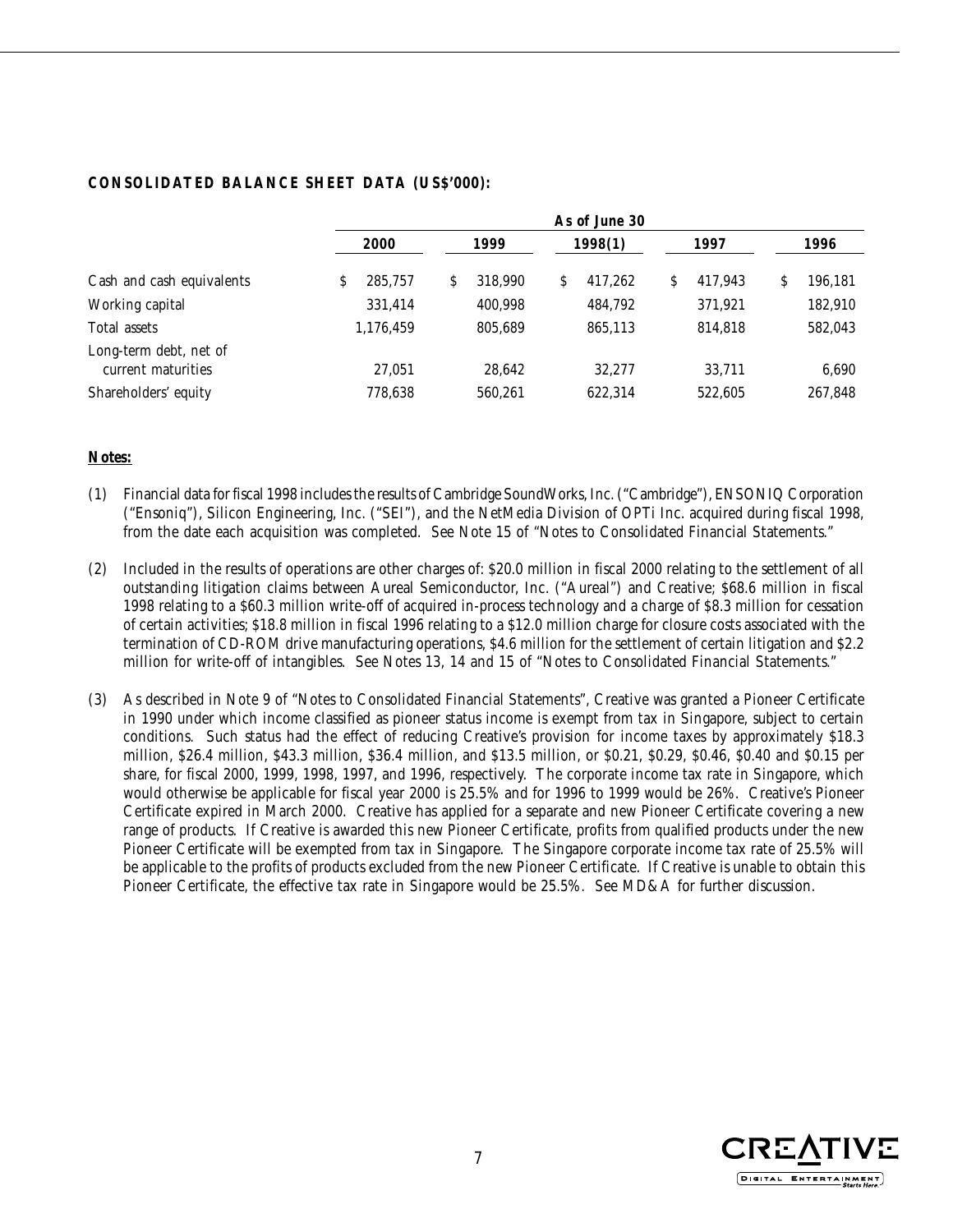### **MANAGEMENT'S DISCUSSION AND ANALYSIS OF FINANCIAL CONDITION AND RESULTS OF OPERATIONS**

### **SAFE HARBOR STATEMENTS UNDER THE PRIVATE SECURITIES LITIGATION REFORM ACT OF 1995**

Creative's operating results in the past, and may in the future, be affected by various risk factors, many of which are beyond Creative's control. Except for the historical information contained herein, the matters set forth herein (including statements using the words or phrases "will", "we believe will", "going to", "anticipate", "plan", or other similar words or phrases, and including any guidance on future products, future marketing efforts, and future revenues, margins, expenses, and earnings) are forward-looking statements that are subject to certain assumptions, risks and uncertainties that could cause actual results to differ materially from those set forth in the forward looking statements. Such assumptions, risks and uncertainties include, among others: potential fluctuations in the value and liquidity of Creative's investee companies; the timing or completion of a subsidiary IPO and/or the valuation that would apply in the event of a consummation of a subsidiary IPO; potential fluctuations in quarterly results due to the seasonality of Creative's business and the difficulty of projecting such fluctuations; the vulnerability of Creative's results of operations and cash flows to credit shortages and current and future fluctuations in currency exchange rates in general and current and future fluctuations in exchange rate of the Euro in particular; reductions in the market value of products sold by Creative, including increases in supply or declines in demand or prices for optical storage devices, board and chip-level products, and software products; the short product cycles that characterize most of Creative's products; the increasing proliferation of sound functionality in new products from new and existing competitors and at the application software, chip and operating system levels; the increasing assertion of patents rights and other claims against or affecting Creative and/or its suppliers, in areas including 3-D graphics and audio chip designs; Creative's reliance on sole sources or near-sole sources for many of its chips and other key components of the quality required for use and possible limitations on future availability of graphic chips, memory chips, and passive components used in Creative's products; the timely development, ramp, delivery and market acceptance of new products, including Creative's next generation audio, graphics accelerator, CD-RW, CD-ROM and DVD drives, communications and personal digital entertainment products; the volatility of share prices for companies in Creative's industry and the effect of those prices or other events beyond Creative's control; the uncertainties inherent in identifying and correcting all issues in computer codes used by Creative and its suppliers and vendors; and other risk factors described in Creative's Annual Report on Form 20-F for fiscal 2000 filed with the US Securities and Exchange Commission. You are urged to carefully consider these factors as well as other information contained in the Form F-20 and in Creative's other periodic reports and documents filed with the SEC. Creative undertakes no obligation to publicly release the results of any revisions to such forward-looking statements which may be made to reflect events or circumstances after the date hereof or to reflect the occurrence of unanticipated events.

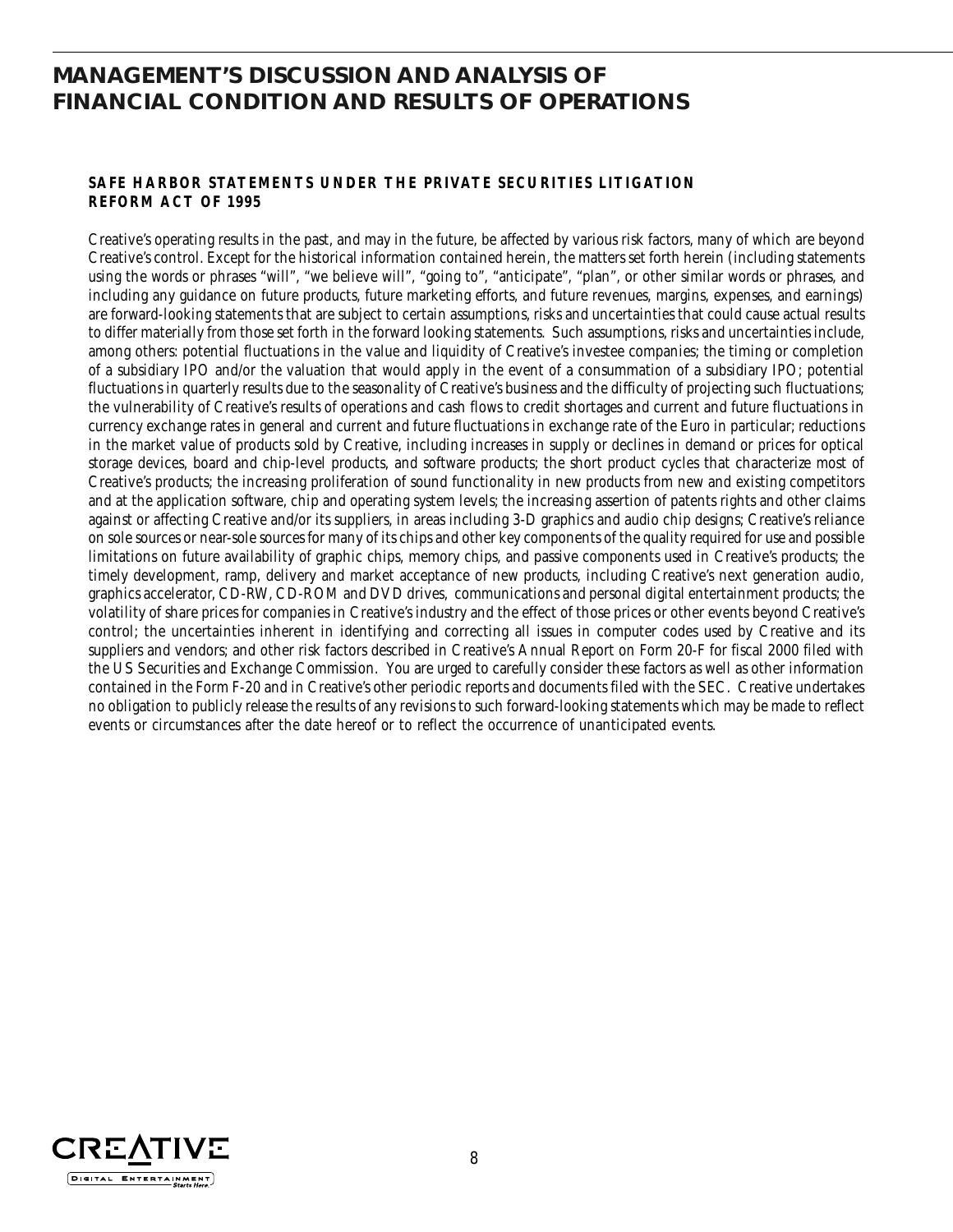### **RESULTS OF OPERATIONS**

The following table sets forth, for the periods indicated, selected statement of operations data as a percentage of sales:

|                                                  | Years ended June 30 |          |                  |  |
|--------------------------------------------------|---------------------|----------|------------------|--|
|                                                  | 2000                | 1999     | 1998             |  |
| Sales, net                                       | 100 %               | %<br>100 | 100 %            |  |
| Cost of goods sold                               | 70                  | 73       | 69               |  |
| Gross profit                                     | 30                  | 27       | 31               |  |
| Operating expenses:                              |                     |          |                  |  |
| Selling, general and administrative              | 19                  | 16       | 13               |  |
| Research and development                         | 4                   | 3        | 3                |  |
| Other charges                                    | 2                   |          | $\boldsymbol{6}$ |  |
| <b>Operating income</b>                          | $\mathbf 5$         | 8        | 9                |  |
| Gain from investments, net                       | 8                   | 1        | 2                |  |
| Interest income and other, net                   |                     |          | $\boldsymbol{2}$ |  |
| Income before income taxes and minority interest | 13                  | 10       | 13               |  |
| Provision for income taxes                       | (1)                 | (1)      | (2)              |  |
| Minority interest in (income) loss               |                     |          |                  |  |
| Net income                                       | 12<br>%             | %<br>9   | 11 %             |  |

Creative's net sales, by product category, for the past three fiscal years were as follows:

|                                         | <b>Percentage of Net Sales</b><br>for fiscal years ended June 30 |      |      |  |
|-----------------------------------------|------------------------------------------------------------------|------|------|--|
|                                         | 2000                                                             | 1999 | 1998 |  |
| Audio products                          | 39 %                                                             | 38 % | 45 % |  |
| Multimedia Upgrade Kits                 | 23 %                                                             | 27 % | 36 % |  |
| Graphic & Video products                | 18 %                                                             | 20 % | 8 %  |  |
| Speakers/ Communication/ Other products | 20 %                                                             | 15 % | 11 % |  |

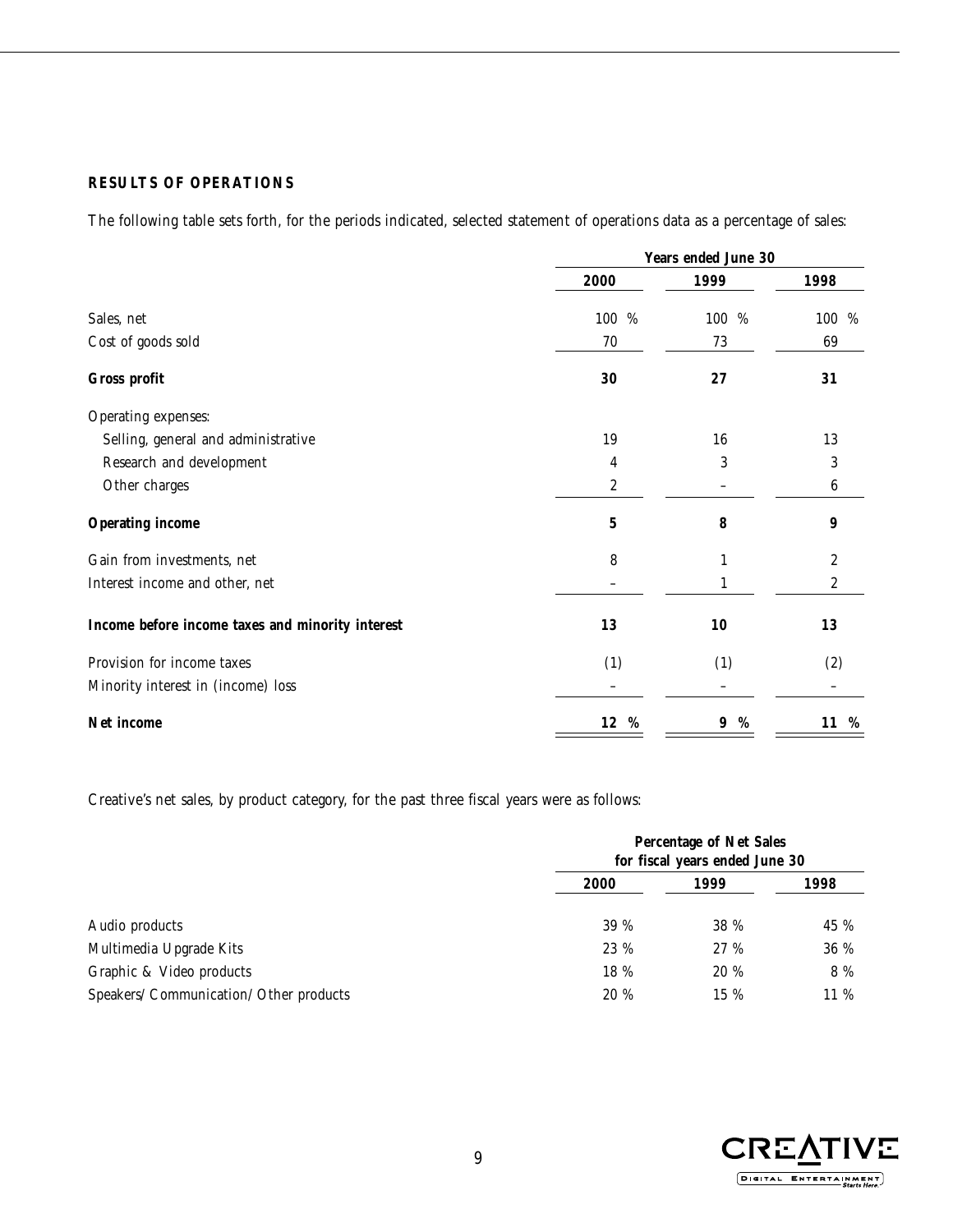### **MANAGEMENT'S DISCUSSION AND ANALYSIS OF FINANCIAL CONDITION AND RESULTS OF OPERATIONS**

### **YEAR ENDED JUNE 30, 2000 COMPARED TO YEAR ENDED JUNE 30, 1999**

Net sales for the year ended June 30, 2000 increased by 4%, compared to the year ended June 30, 1999. Audio product sales (Sound Blaster audio cards and chipsets) increased by 6% and represented 39% of sales in fiscal year 2000, compared to 38% of sales in the prior fiscal year. This improvement was primarily due to an increase in sales of Sound Blaster Live! and Sound Blaster PCI sound cards. Sales of multimedia upgrade kits, including data storage, decreased by 13% in fiscal year 2000 and represented 23% of sales, compared to 27% of sales in the prior fiscal year. This reduction in sales was primarily due to a decline in sales of multimedia upgrade kits, DVD drives, and CD-ROM drives, offset in part by increased sales of CD-RW (Compact Disk ReWritable) drives. Sales of DVD drives declined primarily due to component shortages while the decline in sales of CD-ROM drives was primarily due to reductions in average selling prices. Sales of video and graphics products including digital cameras, decreased by 7% and represented 18% of sales in fiscal year 2000, compared with fiscal year 1999, when they represented 20% of sales. This decrease in sales was primarily attributable to component shortages for the high-end 3D Blaster products, and the phase out of low-end graphics and video cards. The decline in sales of video and graphics products was offset in part by an increase in sales of digital cameras. Sales of speakers increased by 65% and represented 11% of sales in fiscal 2000, compared with fiscal 1999, when they represented 7% of sales. This improvement in speaker sales was a result of strong growth in the sales of multimedia speakers as a result of broader market acceptance. Sales of other products, which included accessories, music products, digital music players, communication products and other miscellaneous items, increased by 18% and represented 9% of sales in fiscal 2000, compared to 8% of sales in the prior fiscal year. This increase in other product sales was primarily due to an increase in sales of digital music players and communication products.

Gross profit in fiscal 2000 improved by 13% compared to fiscal 1999. As a percentage of sales, gross margin for fiscal 2000 was 30% as compared to 27% in the prior year. This improvement in gross margin was primarily attributable to a favorable product mix, resulting from increased sales of higher margin products such as Sound Blaster Live!, Sound Blaster PCI and multimedia speakers. Although Creative has experienced sequential improvement in quarterly gross margin percentages in fiscal 2000, there can be no assurance that these improvements in the overall gross margin percentages will continue or that Creative can maintain such gross margin percentages in the future.

Selling, general and administrative expenses during fiscal 2000 increased to 19% of sales, compared to 16% of sales in fiscal 1999. This increase was primarily due to expenses incurred to develop and promote Creative's internet businesses which accounts for about 4% of sales. Creative's research and development ("R&D") expenses increased to 4% of sales in fiscal 2000, compared to 3% of sales in the prior year, primarily due to an increase in expenditures on the development of a new range of products.

Included in the results of fiscal 2000 were other charges of \$20.0 million relating to the settlement of all outstanding litigation claims between Aureal and Creative, see Notes 13 and 14 of "Notes to Consolidated Financial Statements."

In fiscal 2000, Creative's net gain from investments was \$103.4 million, compared to \$15.0 million in fiscal 1999. This included \$84.9 million net gain from investments and \$18.5 million gain from an increase in the value of marketable equity securities. Net interest and other income decreased by \$9.3 million to \$5.3 million in fiscal 2000, compared to \$14.6 million in the prior fiscal year. This decline was primarily a result of a reduction in interest income arising from a lower average cash balance during the period and an adverse impact of foreign currency exchange rate fluctuations.

Creative's provision for income taxes for fiscal 2000 remained flat at 1% of sales as compared to the prior fiscal year. The provision for income taxes as a percentage of income before taxes and minority interest excluding net gain from investments increased from 9% in fiscal 1999, to 14% in fiscal 2000. The increase was primarily due to a change in the mix of taxable income arising from various geographical regions, where the tax rates range from 0% to 50%. Creative's Pioneer Certificate expired in March 2000. Creative has applied for a separate and new Pioneer Certificate covering a new range of products. If Creative is awarded this new Pioneer Certificate, profits from qualified products under the new Pioneer Certificate will be exempted from tax in Singapore. The Singapore corporate income tax rate of 25.5% will be applicable to the profits of products excluded from the new Pioneer Certificate. In the event that Creative fails to obtain the new Pioneer Certificate, future taxable income in Singapore shall be subjected to a statutory tax rate of 25.5%. There can be no assurance Creative will be awarded a new Pioneer Certificate, or, if awarded, the rate may be higher than historical experience.

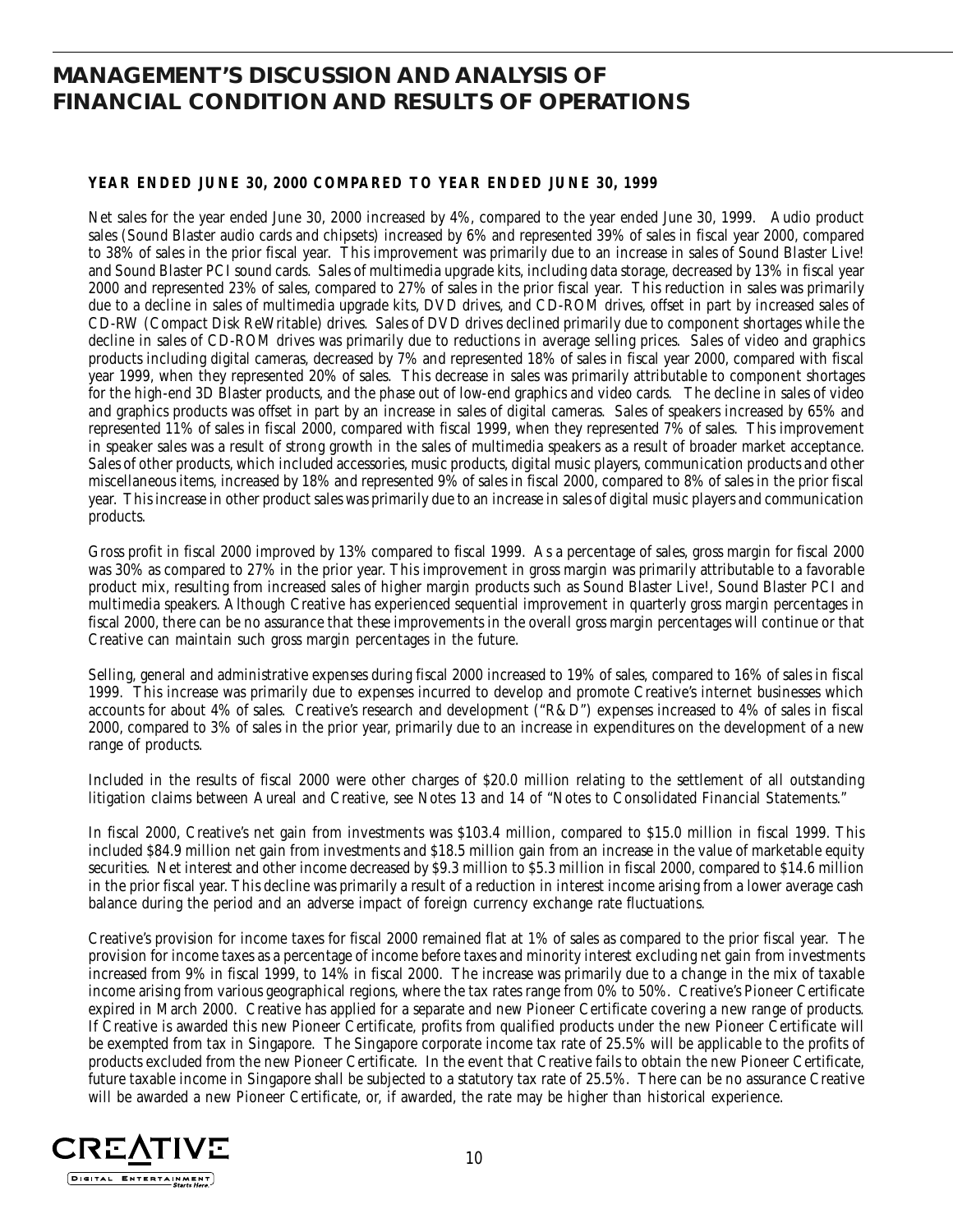### **YEAR ENDED JUNE 30, 1999 COMPARED TO YEAR ENDED JUNE 30, 1998**

Net sales in fiscal 1999 increased by \$62.3 million or 5% compared to fiscal 1998. This increase in sales was primarily due to an increase in sales of graphics and speakers products. During fiscal 1999, audio sales (Sound Blaster audio cards and chipsets) decreased by 13%, compared to fiscal 1998, and represented 38% of total sales, compared to 45% in fiscal 1998. This decrease in sales was due to a decline in average selling prices in particular lower end audio cards. Sales of multimedia upgrade kits ("MMUK") decreased by 21% in fiscal 1999, and represented 27% of sales, compared to 36% in fiscal 1998. The reduction in MMUK sales was due mainly to declining average selling prices, adverse market conditions in Asia and Latin America and the shortage of DVD drives during the first two quarters of fiscal 1999. Nonetheless, sales recovered in the second half of fiscal 1999 due to increased availability of DVD drives from Creative's vendors. Sales of video and graphics products increased by 169% in fiscal 1999 and represented 20% of total sales, compared to fiscal 1998, when they represented 8% of total sales. This increase was primarily attributable to an increase in sales of Creative's new graphics cards that were introduced in fiscal 1999. Sales of other products including speakers increased by 45% to 15% of total sales in fiscal 1999, compared to 11% in fiscal 1998. Speaker sales represented 7% of sales in fiscal 1999, compared with 3% in fiscal 1998.

Gross profit decreased by 9% in fiscal 1999 and represented 27% of sales, compared to 31% in fiscal 1998. This decrease in gross profit percentage was largely attributable to a decline in average selling prices of audio products and unfavorable product mix. In addition, the increase in overall revenue contribution of lower margin video and graphic products has led to a decline in the gross profit margin during fiscal 1999.

Selling, general and administrative expenses increased to 16% of sales in fiscal 1999, compared to 13% of sales in fiscal 1998. This increase was primarily due to a full year amortization of intangibles arising from acquisitions in fiscal 1998 (see Note 15 of "Notes to Consolidated Financial Statements"), marketing programs for Sound Blaster Live! and an increase in marketing and advertising expenses incurred in launching other new products. Research and development expenses in fiscal 1999 remained flat at 3% of sales, compared to the prior year.

Included in the results of fiscal 1998 were other charges of \$68.6 million. This related to three acquisitions recorded under the purchase method of accounting, resulting in an aggregate write off of acquired in-process technology of \$60.3 million (see Note 15 of "Notes to Consolidated Financial Statements") and a one-time charge of \$8.3 million for the cessation of certain activities.

For fiscal 1999, net gain from investments was \$15.0 million, compared to \$18.5 million in 1998. Interest and other income for fiscal 1999 decreased by \$6.5 million compared to fiscal 1998, due to a decline in interest income resulting from a lower average cash balance.

Creative's effective tax rate decreased from 13% in fiscal 1998 to 8% in fiscal 1999. The decrease is primarily attributable to decreased profitability; the mix of income arising from various geographical regions, where the tax rates range from 0% to 50%; pioneer status income from Singapore, which is exempt from tax; and utilization of non-Singapore net operating losses. The pioneer status had the effect of reducing Creative's provision for income taxes by approximately \$26.4 million or \$0.29 per share and \$43.3 million or \$0.46 per share, for fiscal 1999 and 1998, respectively.

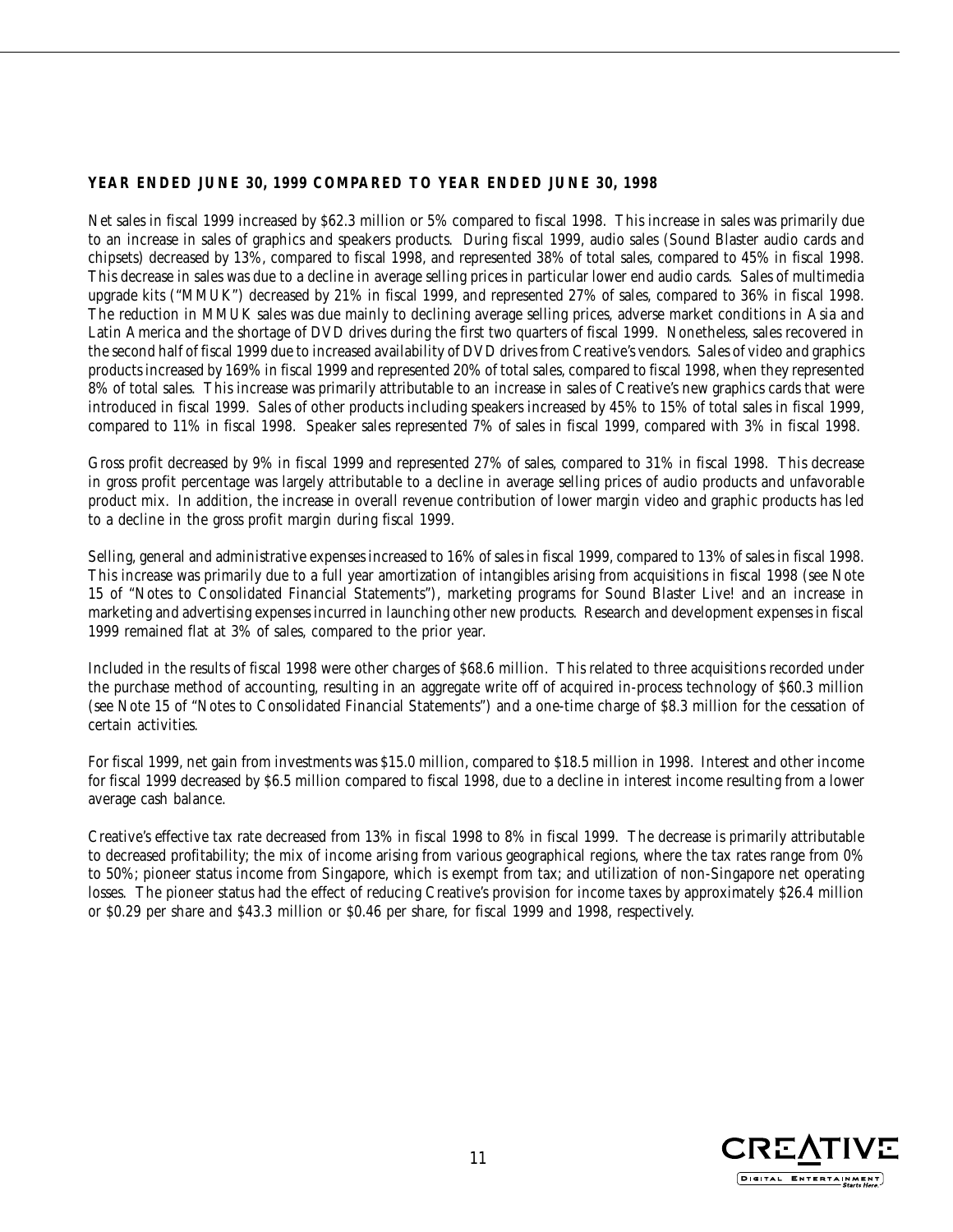### **MANAGEMENT'S DISCUSSION AND ANALYSIS OF FINANCIAL CONDITION AND RESULTS OF OPERATIONS**

### **QUARTERLY RESULTS**

The following is a summary of Creative's unaudited quarterly results for the eight quarters ended June 30, 2000, together with the percentage of sales represented by such results. Consistent with the PC peripheral market, due to consumer buying patterns, demand for Creative's products is generally stronger in the quarter ended December 31, compared to any other quarter of the fiscal year. In management's opinion, the results detailed below have been prepared on a basis consistent with the audited financial statements and include all adjustments, consisting only of normal recurring adjustments, necessary for a fair presentation of the information for the periods presented when read in conjunction with the financial statements and notes thereto contained elsewhere herein. Creative's business is seasonal in nature and the quarterly results are not necessarily indicative of the results to be achieved for the complete year.

|                                                               |                       |                |                |                       | Unaudited data for quarters ended (in USS'000 except per share data)            |                |                |                       |
|---------------------------------------------------------------|-----------------------|----------------|----------------|-----------------------|---------------------------------------------------------------------------------|----------------|----------------|-----------------------|
|                                                               | <b>Jun 30</b><br>2000 | Mar 31<br>2000 | Dec 31<br>1999 | <b>Sep 30</b><br>1999 | <b>Jun 30</b><br>1999                                                           | Mar 31<br>1999 | Dec 31<br>1998 | <b>Sep 30</b><br>1998 |
| Sales, net                                                    |                       |                |                |                       | \$ 307,715 \$ 330,022 \$ 436,789 \$ 269,078 \$ 275,134 \$ 313,715               |                | \$428,699      | \$278,989             |
| Cost of goods sold                                            | 212,739               | 228,444        | 306,912        | 199,062               | 213,071                                                                         | 232,964        | 299,308        | 199,156               |
| Gross profit                                                  | 94,976                | 101,578        | 129,877        | 70,016                | 62,063                                                                          | 80,751         | 129,391        | 79,833                |
| Operating expenses:<br>Selling, general and<br>administrative | 59,724                | 64,167         | 76,340         | 53,502                | 47,966                                                                          | 51,534         | 58,445         | 51,723                |
| Research and development                                      | 16,460                | 16,538         | 14,717         | 12,713                | 12,873                                                                          | 11,825         | 11,681         | 10,346                |
| Other charges (1)                                             | 20,000                |                |                |                       |                                                                                 |                |                |                       |
| <b>Operating (loss)</b> income                                | (1, 208)              | 20,873         | 38,820         | 3,801                 | 1,224                                                                           | 17,392         | 59,265         | 17,764                |
| Net gain from investments<br>Interest income (expense)        | 19,211                | 70,632         | 9,235          | 4,365                 | 12,562                                                                          | 239            | 2,247          |                       |
| and other, net                                                | 1,055                 | (542)          | 918            | 3,856                 | 2,488                                                                           | 2,669          | 3,847          | 5,617                 |
| Income before income<br>taxes and minority interest           | 19,058                | 90,963         | 48,973         | 12,022                | 16,274                                                                          | 20,300         | 65,359         | 23,381                |
| Provision for income taxes                                    | (2,004)               | (2,327)        | (3,939)        | (1,202)               | (1, 303)                                                                        | (1,624)        | (4,889)        | (2, 104)              |
| Minority interest in<br>(income) loss                         | 349                   | (317)          | (554)          | (10)                  | (235)                                                                           | (425)          | 112            | 236                   |
| Net income                                                    |                       |                |                |                       | \$ 17,403 \$ 88,319 \$ 44,480 \$ 10,810 \$ 14,736 \$ 18,251 \$ 60,582 \$ 21,513 |                |                |                       |
| Basic earnings per share                                      | 0.21 S<br>S           | $1.09\ \$$     | 0.54S          | 0.13 S                | 0.17S                                                                           | 0.21S          | 0.66S          | 0.23                  |
| Average ordinary shares<br>outstanding ('000)                 | 81,367                | 81,339         | 81,999         | 83,410                | 85,457                                                                          | 88,398         | 92,428         | 92,989                |
| Diluted earnings per share                                    | 0.20 S<br>\$          | 1.01S          | 0.52S          | 0.13S                 | 0.17S                                                                           | 0.20S          | 0.64S          | 0.23                  |
| Average ordinary shares and<br>equivalents outstanding ('000) | 87,605                | 87,697         | 86,291         | 84,855                | 88,026                                                                          | 90,835         | 95,137         | 94,968                |

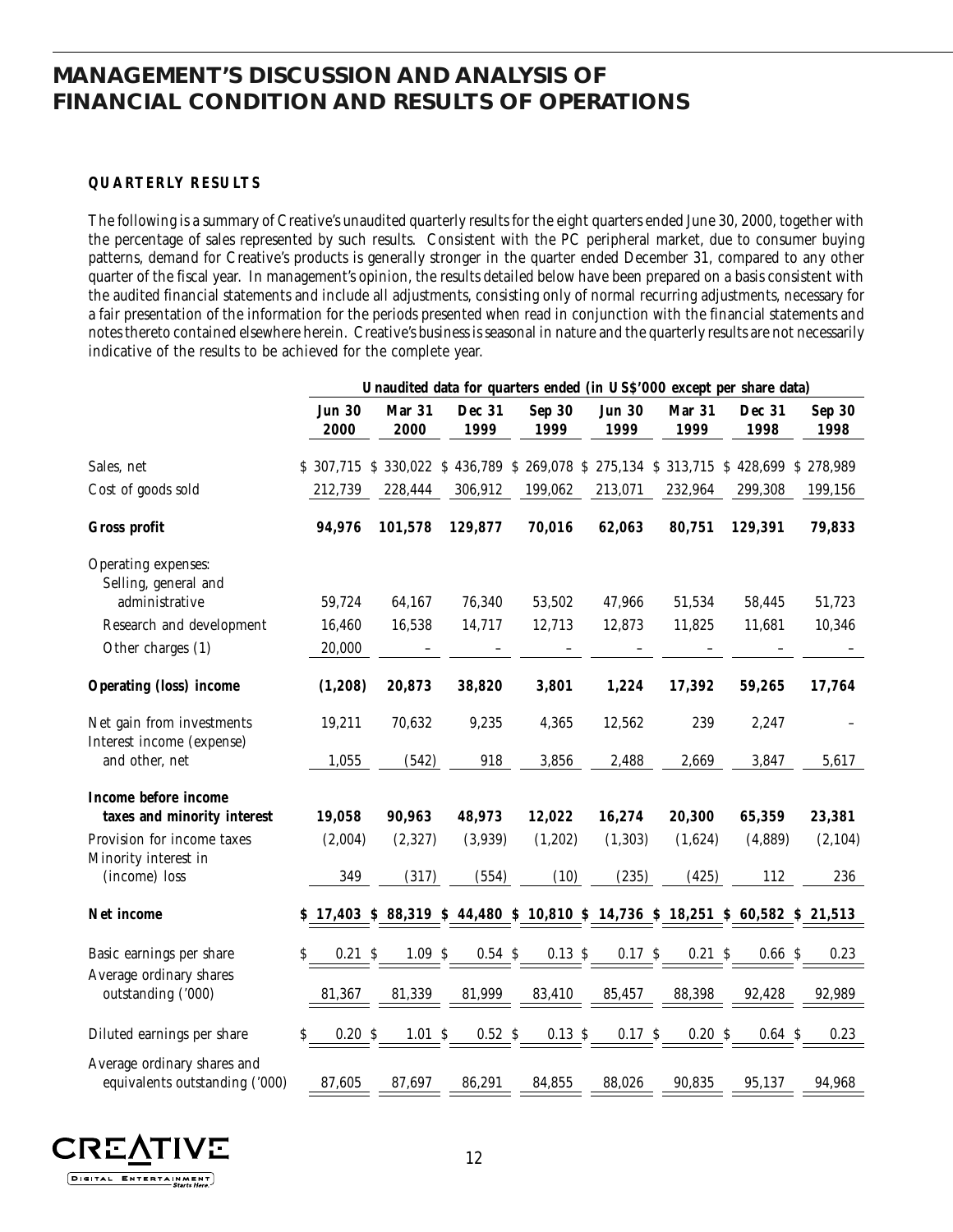### **QUARTERLY RESULTS (Cont'd)**

|                                                     |                       |                   | Unaudited data for quarters ended (as a percentage of sales) |                          |                       |                |                   |                       |
|-----------------------------------------------------|-----------------------|-------------------|--------------------------------------------------------------|--------------------------|-----------------------|----------------|-------------------|-----------------------|
|                                                     | <b>Jun 30</b><br>2000 | Mar 31<br>2000    | Dec 31<br>1999                                               | <b>Sep 30</b><br>1999    | <b>Jun 30</b><br>1999 | Mar 31<br>1999 | Dec 31<br>1998    | <b>Sep 30</b><br>1998 |
| Sales, net                                          | 100 %                 | 100 %             | 100 %                                                        | 100 %                    | 100 %                 | 100 %          | 100 %             | 100 %                 |
| Cost of goods sold                                  | 69                    | 69                | 70                                                           | 74                       | 77                    | 74             | $70\,$            | 71                    |
| Gross profit                                        | 31                    | 31                | 30                                                           | 26                       | 23                    | 26             | 30                | 29                    |
| <b>Operating Expenses:</b>                          |                       |                   |                                                              |                          |                       |                |                   |                       |
| Selling, general and<br>administrative              | 19                    | 20                | 18                                                           | 20                       | 17                    | 16             | 14                | 19                    |
| Research and development                            | 5                     | 5                 | 3                                                            | $\bf 5$                  | $\mathbf 5$           | $\overline{4}$ | 3                 | 4                     |
| Other charges (1)                                   | 7                     | $\qquad \qquad -$ | $\qquad \qquad -$                                            |                          | —                     |                | $\qquad \qquad -$ |                       |
| <b>Operating income</b>                             |                       | $\bf 6$           | $\boldsymbol{9}$                                             | $\mathbf{1}$             | $\mathbf{1}$          | $\bf 6$        | 13                | 6                     |
| Net gain from investments                           | 6                     | 22                | $\boldsymbol{2}$                                             | $\boldsymbol{2}$         | 4                     |                | $\mathbf{1}$      |                       |
| Interest income (expense)<br>and other, net         |                       |                   |                                                              | $\mathbf{1}$             | $\mathbf{1}$          | $\mathbf{1}$   | $\mathbf{1}$      | $\boldsymbol{2}$      |
| Income before income<br>taxes and minority interest | 6                     | 28                | 11                                                           | $\overline{\mathbf{4}}$  | $6\phantom{1}6$       | 7              | 15                | 8                     |
| Provision for income taxes                          | (1)                   | (1)               | (1)                                                          | $\overline{\phantom{0}}$ | (1)                   | (1)            | (1)               |                       |
| Minority interest in (income) loss                  |                       | $\qquad \qquad -$ | $\qquad \qquad -$                                            |                          |                       |                | $\qquad \qquad -$ |                       |
| Net income                                          | $5~\%$                | 27 %              | 10 %                                                         | 4 %                      | $5\ \%$               | 6 %            | 14 %              | 8 %                   |

(1) Other charges included in the results of operations for the quarter ended June 30, 2000 relate to the settlement of all outstanding litigation claims between Aureal and Creative. See Notes 13 and 14 of "Notes to Consolidated Financial Statements."

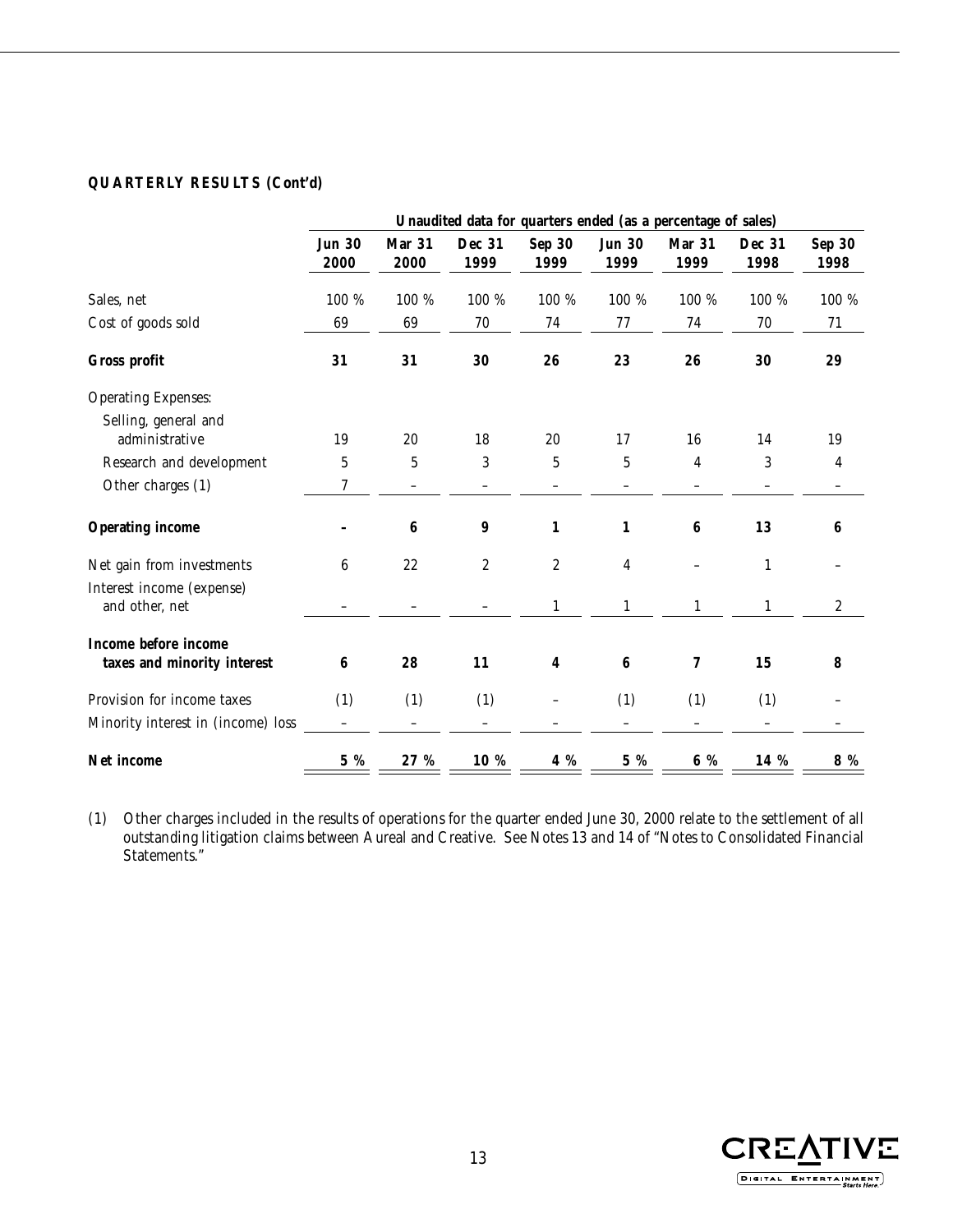### **MANAGEMENT'S DISCUSSION AND ANALYSIS OF FINANCIAL CONDITION AND RESULTS OF OPERATIONS**

### **LIQUIDITY AND CAPITAL RESOURCES**

Cash and cash equivalents at June 30, 2000 were \$285.8 million, a decrease of \$33.2 million compared to the balance at June 30, 1999.

**Operating Activities:** Net cash generated from operating activities during fiscal 2000 was \$160.2 million, compared with \$124.1 million in fiscal 1999. Cash from operating activities for fiscal 2000 was primarily generated from net income of \$161.0 million, partially offset by net adjustments of \$44.3 million for non-cash items including depreciation and amortization of \$35.6 million, amortization of deferred share compensation of \$4.6 million, investment write off of \$9.8 million, and net gain from investments of \$94.7 million. Also included in cash generated from operating activities were net increases in accounts payable, other accrued liabilities and income taxes payable amounting to \$131.2 million, decreases in other assets, prepaids and accounts receivable of \$16.0 million, offset by an increase in inventory of \$82.6 million due to stockpiling to safeguard against component shortages. In addition, \$21.1 million was used to purchase marketable securities during fiscal 2000.

Cash from operating activities for fiscal 1999 was primarily generated from net income of \$115.1 million, adjustments of \$22.4 million for non-cash items including depreciation and amortization of \$37.3 million and realized net gain from sale of investments of \$15.0 million, and a net increase in accounts payable, other accrued liabilities and income tax payable of \$7.5 million. This was offset by increases in other assets, prepaids and accounts receivable of \$17.2 million and cash used to build the inventory position of \$3.7 million.

**Investing Activities:** Net cash used for investing activities during fiscal 2000 was \$104.3 million, compared with \$38.4 million in fiscal 1999. The balance in fiscal 2000 includes the purchase of investments of \$228.2 million and the acquisition of capital and other assets amounting to \$22.6 million. The cash used in investing activities was offset in part by the proceeds from sale of quoted investments amounting to \$146.5 million.

Cash used in investing activities during fiscal 1999, included capital expenditures and other assets of \$16.3 million and purchase of investments amounting to \$64.6 million. The sale of investments provided \$42.5 million cash in fiscal 1999.

**Financing Activities:** During fiscal 2000, \$89.1 million was used for financing activities, compared with \$184.0 million provided in fiscal 1999. Cash used in financing included \$102.2 million to purchase and retire 5.9 million of Creative's ordinary shares (See Note 6 of "Notes to Consolidated Financial Statements"), \$20.6 million for dividend payment (See Note 7 of "Notes to Consolidated Financial Statements"), and \$5.7 million to repay long-term obligations and minority shareholders' loan and equity balance. The cash used in financing activities was offset by cash generated from exercises of Creative's stock options amounting to \$16.9 million and proceeds from the issuance of preference shares to minority shareholders by one of Creative's subsidiaries amounting to \$22.5 million.

Cash used for financing activities in fiscal 1999 included \$139.0 million to purchase and retire 10 million of Creative's ordinary shares, \$45.0 million to pay dividends, \$5.2 million to reduce long-term obligations and minority shareholders' loan and equity balance. This was offset by a \$5.2 million cash inflow from the exercise of share options.

On September 21, 2000, the U.S. Bankruptcy Court for the Northern District of California, Oakland Division approved the sale to Creative of substantially all of the assets of Aureal Semiconductor, Inc. The sale includes settlement of all outstanding litigation claims between Aureal and Creative. Creative will pay \$28.0 million in cash, plus two new shares of Creative stock for every 100 outstanding shares of Aureal stock, or 208,079 shares of Creative.

As of June 30, 2000, one of Creative's subsidiaries had firm commitments for capital expenditure amounting to approximately \$17.9 million, which primarily relates to the set up of new manufacturing facilities in Malaysia.

As of June 30, 2000, in addition to cash reserves and excluding the term loan, Creative had unutilized credit facilities totaling approximately \$99.1 million for overdrafts, guarantees and letters of credit. Creative continually reviews and evaluates investment opportunities, including potential acquisitions of, and investments in, companies that can provide Creative with technologies, subsystems or complementary products that can be integrated into or offered with its existing product range. Creative generally satisfies its working capital needs from internally generated cash flows. Management believes that Creative has adequate resources to meet its projected working capital and other cash needs for at least the next twelve months.

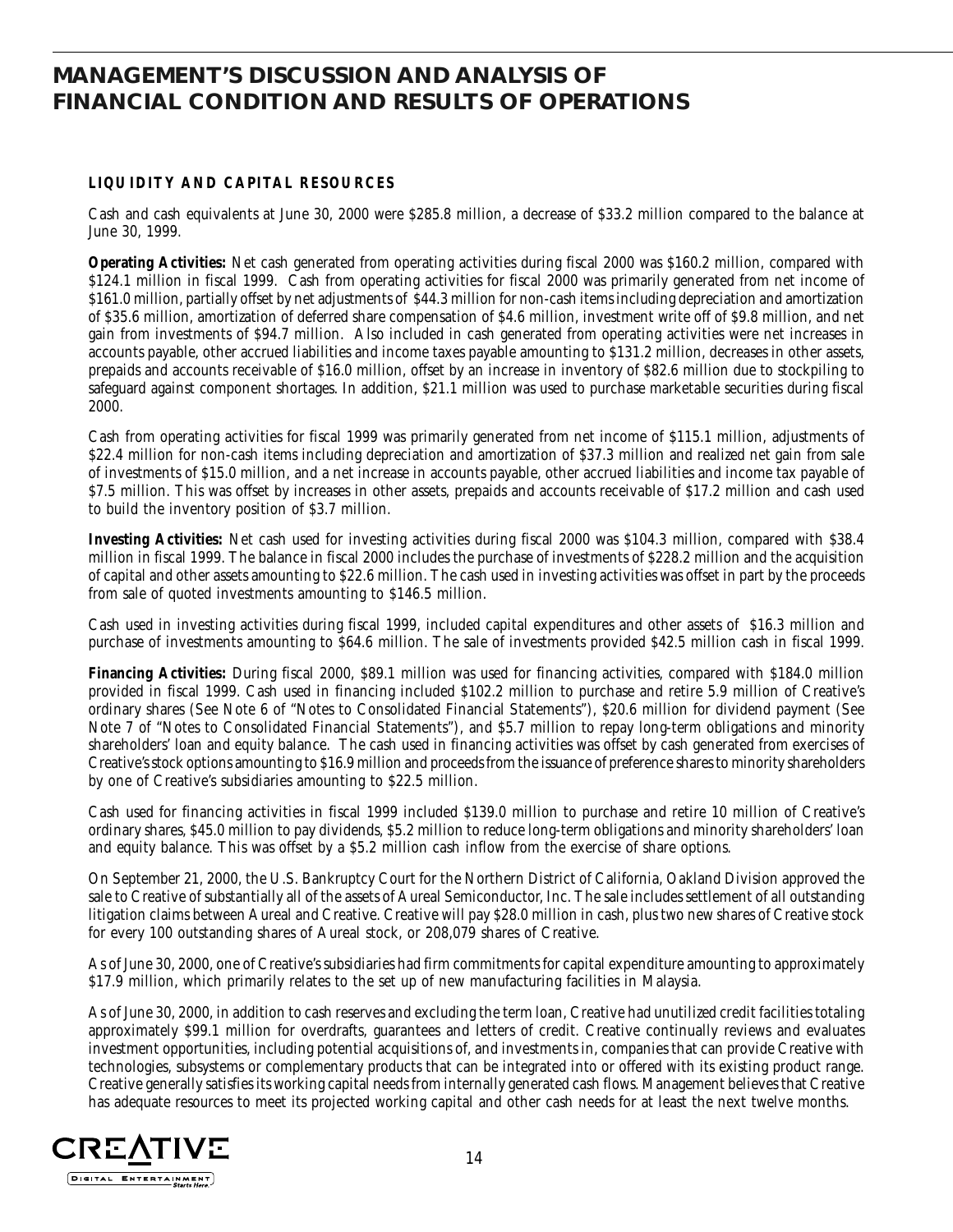### **REPORT OF INDEPENDENT ACCOUNTANTS**

### **TO THE BOARD OF DIRECTORS AND SHAREHOLDERS OF CREATIVE TECHNOLOGY LTD.**

In our opinion, the accompanying consolidated balance sheets and the related consolidated statements of operations, of cash flows and of shareholders' equity present fairly, in all material respects, the financial position of Creative Technology Ltd. and its subsidiaries at June 30, 2000 and 1999, and the results of their operations and their cash flows for each of the three years in the period ended June 30, 2000, in conformity with accounting principles generally accepted in the United States. These financial statements are the responsibility of Creative's management; our responsibility is to express an opinion on these financial statements based on our audits. We conducted our audits of these statements in accordance with auditing standards generally accepted in the United States, which require that we plan and perform the audit to obtain reasonable assurance about whether the financial statements are free of material misstatement. An audit includes examining, on a test basis, evidence supporting the amounts and disclosures in the financial statements, assessing the accounting principles used and significant estimates made by management, and evaluating the overall financial statement presentation. We believe that our audits provide a reasonable basis for the opinion expressed above.

**PricewaterhouseCoopers** Singapore August 3, 2000 except as to Note 14 which is as of October 4, 2000.

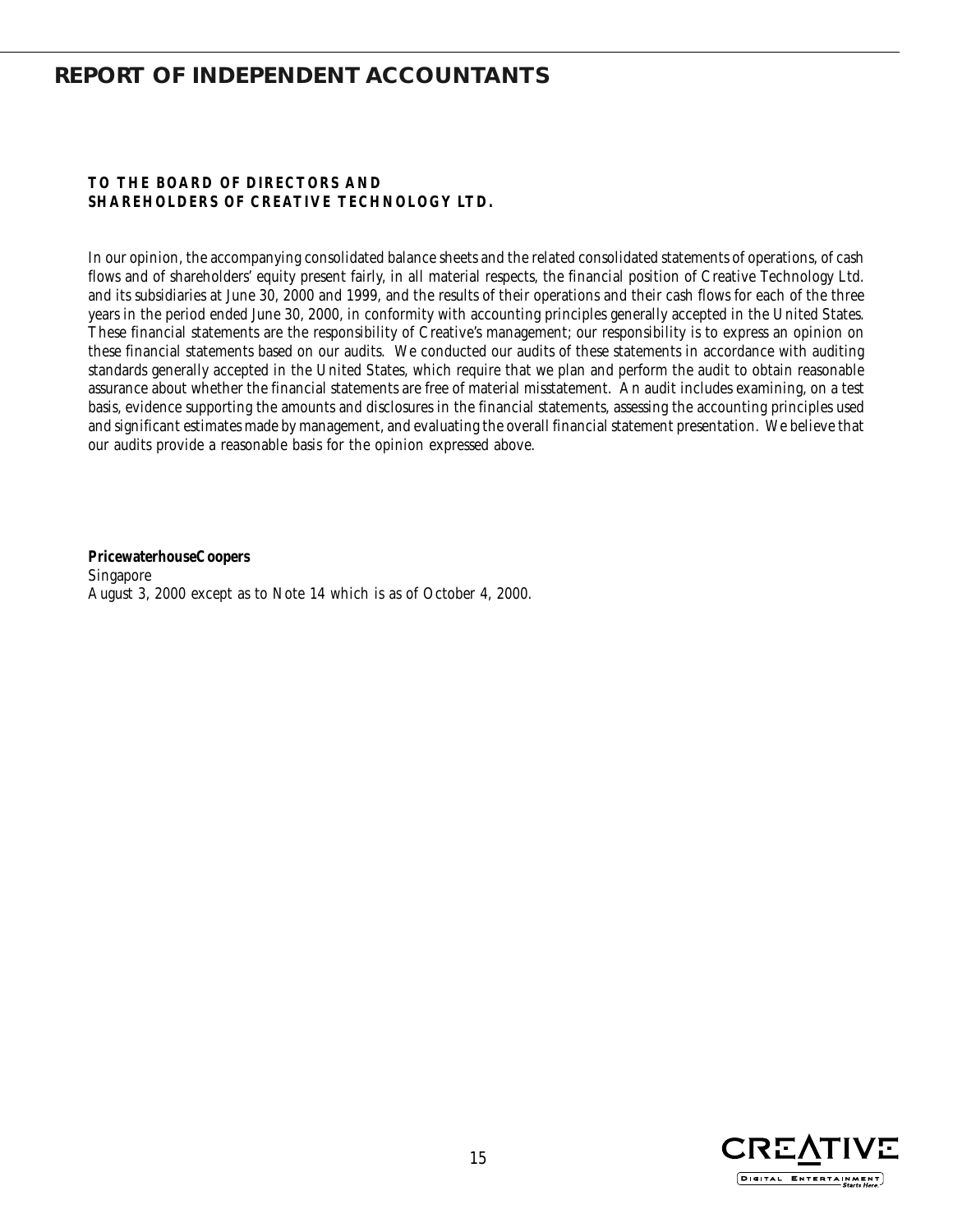## **CONSOLIDATED BALANCE SHEETS**

### (In US\$'000, except per share data)

|                                                                                                   | June 30<br>2000 | June 30<br>1999 |
|---------------------------------------------------------------------------------------------------|-----------------|-----------------|
| <b>ASSETS</b>                                                                                     |                 |                 |
| <b>Current assets:</b>                                                                            |                 |                 |
| Cash and cash equivalents                                                                         | \$<br>285,757   | \$<br>318,990   |
| Marketable securities                                                                             | 21,156          |                 |
| Accounts receivable, less allowances of \$37,197 and \$12,721                                     | 98,923          | 130,144         |
| Inventory                                                                                         | 230,616         | 148,028         |
| Other assets and prepaids                                                                         | 34,942          | 12,709          |
| Total current assets                                                                              | 671,394         | 609,871         |
| Property and equipment, net                                                                       | 96,751          | 97,961          |
| Investments                                                                                       | 395,888         | 70,305          |
| Other non-current assets                                                                          | 12,426          | 27,552          |
| <b>Total Assets</b>                                                                               | \$1,176,459     | 805,689<br>S    |
| LIABILITIES AND SHAREHOLDERS' EQUITY                                                              |                 |                 |
| <b>Current liabilities:</b>                                                                       |                 |                 |
| Accounts payable                                                                                  | \$<br>183,299   | \$<br>101,666   |
| <b>Accrued liabilities</b>                                                                        | 103,756         | 55,684          |
| Income taxes payable                                                                              | 48,350          | 47,031          |
| Other current liabilities                                                                         | 4,575           | 4,492           |
| <b>Total current liabilities</b>                                                                  | 339,980         | 208,873         |
| Long term obligations                                                                             | 27,051          | 28,642          |
| Minority interest in subsidiaries                                                                 | 30,790          | 7,913           |
| Commitments and contingencies (Notes 4, 12 and 14)                                                |                 |                 |
| Shareholders' equity:<br>Ordinary shares ('000); S\$0.25 par value;<br>Authorized: 200,000 shares |                 |                 |
| Outstanding: 80,325 and 83,971 shares                                                             | 7,808           | 8,348           |
| Additional paid-in capital                                                                        | 203,111         | 170,157         |
| Unrealized holding gains on quoted investments                                                    | 173,948         | 15,405          |
| Deferred share compensation                                                                       | (15, 924)       | (5,078)         |
| Retained earnings                                                                                 | 409,695         | 371,429         |
| Total shareholders' equity                                                                        | 778,638         | 560,261         |
| <b>Total Liabilities and Shareholders' Equity</b>                                                 | \$1,176,459     | 805,689<br>Ş    |

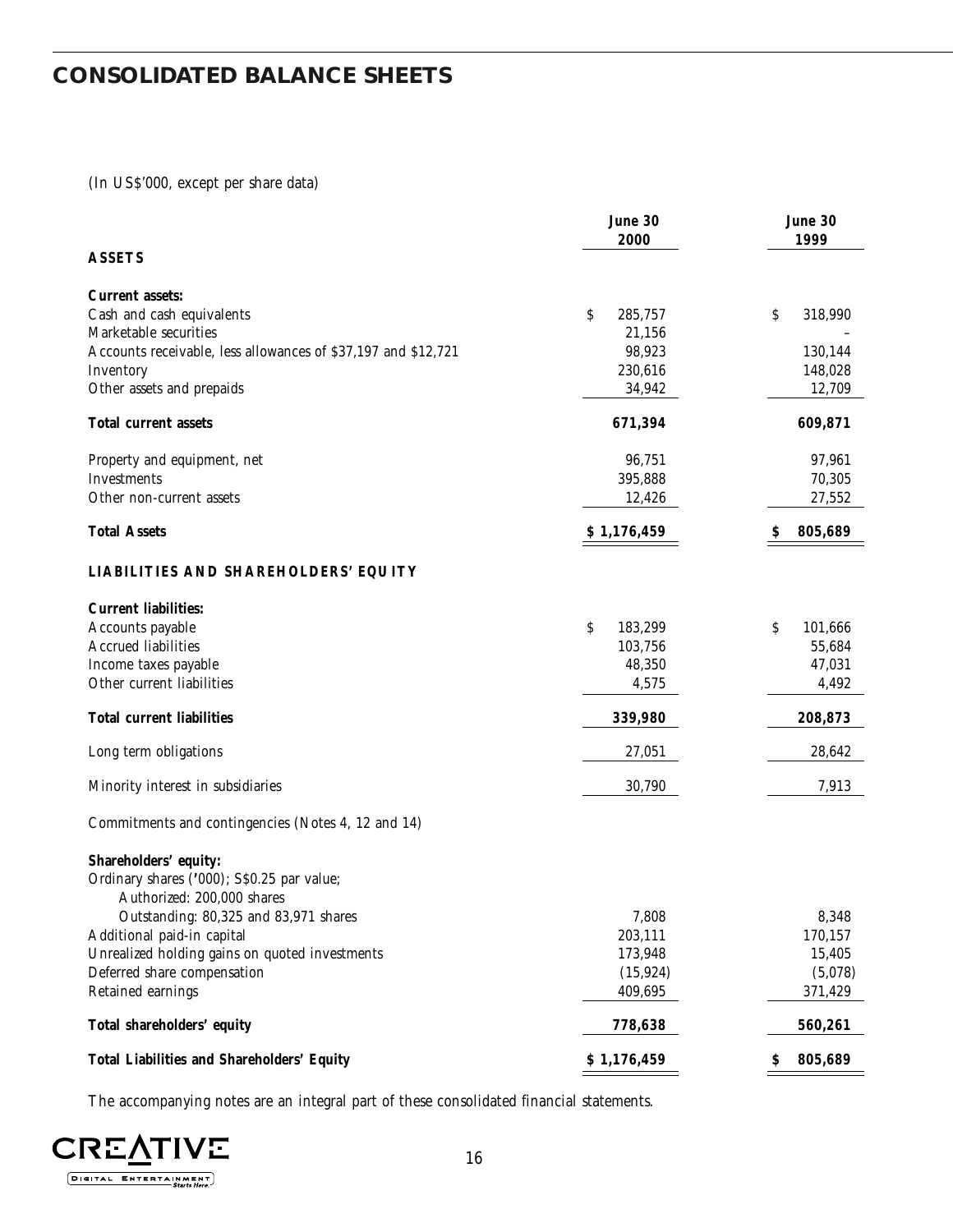## **CONSOLIDATED STATEMENTS OF OPERATIONS**

(In US\$'000, except per share data)

|                                                            | <b>Years ended June 30</b> |             |    |             |    |             |
|------------------------------------------------------------|----------------------------|-------------|----|-------------|----|-------------|
|                                                            |                            | 2000        |    | 1999        |    | 1998        |
| Sales, net                                                 |                            | \$1,343,604 |    | \$1,296,537 |    | \$1,234,208 |
| Cost of goods sold                                         |                            | 947,157     |    | 944,499     |    | 848,305     |
| Gross profit                                               |                            | 396,447     |    | 352,038     |    | 385,903     |
| Operating expenses:                                        |                            |             |    |             |    |             |
| Selling, general and administrative                        |                            | 253,733     |    | 209,668     |    | 162,464     |
| Research and development                                   |                            | 60,428      |    | 46,725      |    | 41,723      |
| Other charges (Notes 13, 14 and 15)                        |                            | 20,000      |    |             |    | 68,568      |
| <b>Operating income</b>                                    |                            | 62,286      |    | 95,645      |    | 113,148     |
| Gain from investments, net                                 |                            | 103,443     |    | 15,048      |    | 18,469      |
| Interest income and other, net                             |                            | 5,287       |    | 14,621      |    | 21,183      |
| Income before income taxes and minority interest           |                            | 171,016     |    | 125,314     |    | 152,800     |
| Provision for income taxes                                 |                            | (9, 472)    |    | (9,920)     |    | (19, 805)   |
| Minority interest in (income) loss                         |                            | (532)       |    | (312)       |    | 1,779       |
| Net income                                                 | S.                         | 161,012     | S  | 115,082     |    | 134,774     |
| Basic earnings per share                                   | \$                         | 1.96        | \$ | 1.28        | \$ | 1.49        |
| Average ordinary shares outstanding ('000)                 |                            | 82,028      |    | 89,818      |    | 90,654      |
| Diluted earnings per share                                 | \$                         | 1.86        | \$ | 1.25        | \$ | 1.42        |
| Average ordinary shares and equivalents outstanding ('000) |                            | 86,612      |    | 92,241      |    | 94,964      |

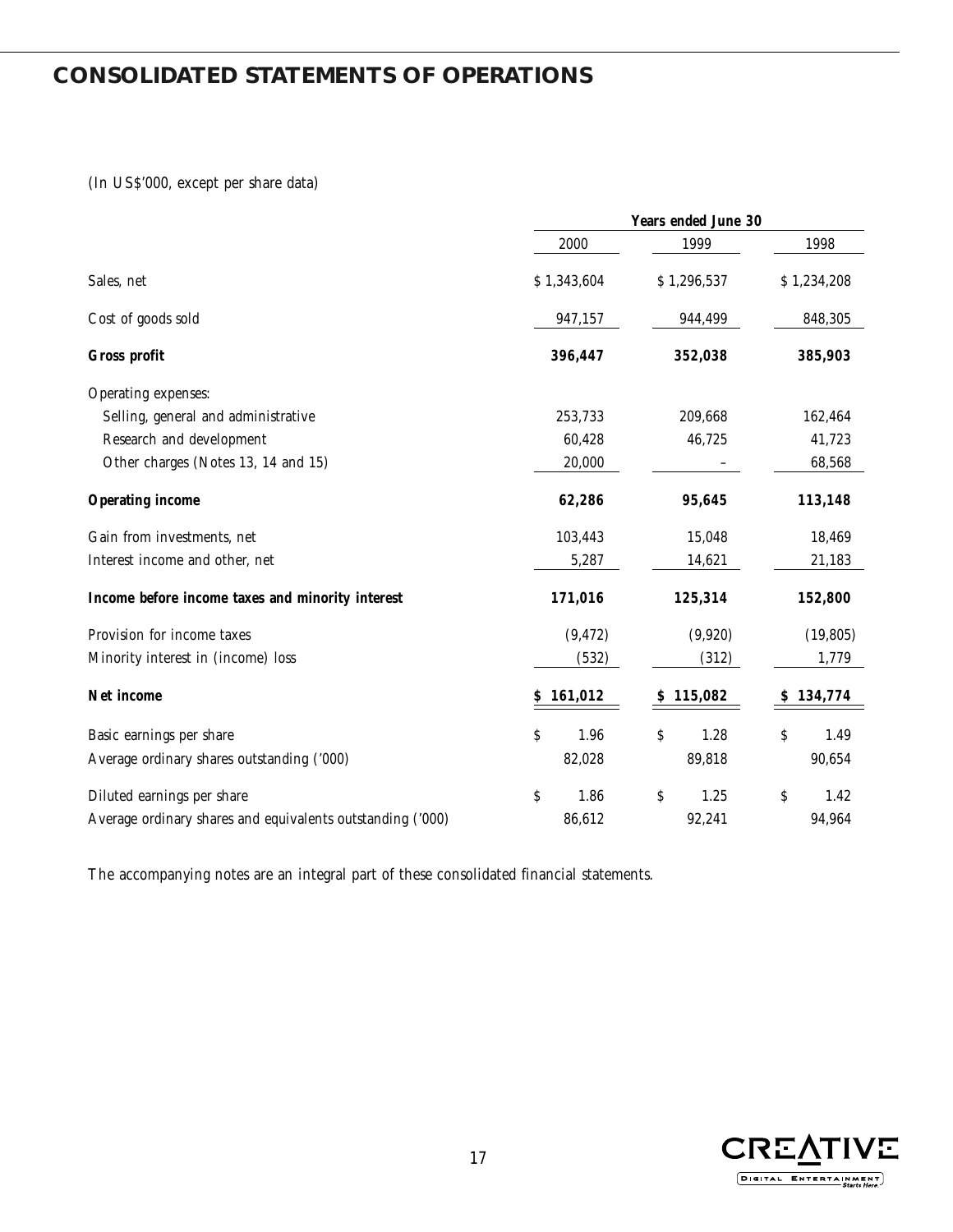## **CONSOLIDATED STATEMENTS OF CASH FLOWS**

Increase (decrease) in cash and cash equivalents (in US\$'000)

|                                                                              |               | Years ended June 30                |               |
|------------------------------------------------------------------------------|---------------|------------------------------------|---------------|
|                                                                              | 2000          | 1999                               | 1998          |
| Cash flows from operating activities:                                        |               |                                    |               |
| Net income                                                                   | \$<br>161,012 | 115,082<br>S                       | S<br>134,774  |
| Adjustments to reconcile net income to net cash                              |               |                                    |               |
| provided by (used in) operating activities:<br>Depreciation and amortization | 35,582        | 37,265                             | 34,629        |
| Deferred share compensation amortization                                     | 4,615         |                                    |               |
| Write off of acquired in-process technology                                  |               |                                    | 60,300        |
| Minority interest in income (loss)                                           | 532           | 312                                | (1,779)       |
| Equity share in income of unconsolidated investments                         | (74)          | (106)                              | (278)         |
| Write off of investment and other non-current assets                         | 9,793         |                                    |               |
| Gain from investments, net                                                   | (94, 712)     | (15, 048)                          | (18, 469)     |
| Other charges for write down of intangibles                                  |               |                                    | 3,175         |
|                                                                              |               |                                    |               |
| Changes in assets and liabilities, net of effects of acquisitions (Note 15): |               |                                    |               |
| Accounts receivable                                                          | 31,221        | (14, 214)                          | 18,901        |
| Inventory                                                                    | (82, 588)     | (3,708)                            | (49, 407)     |
| Marketable securities                                                        | (21, 156)     |                                    |               |
| Other assets and prepaids                                                    | (15, 252)     | (2,961)                            | 7,853         |
| Accounts payable                                                             | 81,633        | 11,122                             | (51, 727)     |
| Accrued and other liabilities                                                | 48,259        | (5,697)                            | (36,078)      |
| Income taxes payable                                                         | 1,319         | 2,029                              | 13,020        |
| Net cash provided by operating activities                                    | 160,184       | 124,076                            | 114,914       |
| Cash flows from investing activities:                                        |               |                                    |               |
| Capital expenditures, net                                                    | (21, 588)     | (16, 424)                          | (18, 127)     |
| Proceeds from sale of quoted investments                                     | 146,504       | 42,502                             | 33,202        |
| Purchase of new subsidiaries (net of cash acquired)                          |               |                                    | (126, 366)    |
| Purchase of investments                                                      | (228, 273)    | (64, 578)                          | (21, 368)     |
| (Increase) decrease in other assets, net                                     | (994)         | 133                                | 651           |
| Net cash used in investing activities                                        | (104, 351)    | (38, 367)                          | (132,008)     |
| Cash flows from financing activities:                                        |               |                                    |               |
| Decrease in minority shareholders' loan and equity balance                   | (114)         | (21)                               | (1, 471)      |
| Proceeds from issuance of preference shares to minority shareholders         | 22,459        |                                    |               |
| Proceeds from exercise of ordinary share options                             | 16,953        | 5,202                              | 19,218        |
| Repurchase of ordinary shares                                                | (102, 189)    | (138, 994)                         |               |
| Repayments of long-term obligations, net                                     | (5,618)       | (5, 124)                           | (1, 334)      |
| Dividends paid                                                               | (20, 557)     | (45, 044)                          |               |
|                                                                              |               |                                    |               |
| Net cash (used in) provided by financing activities                          | (89,066)      | (183, 981)                         | 16,413        |
| Net decrease in cash and cash equivalents                                    | (33, 233)     | (98, 272)                          | (681)         |
| Cash and cash equivalents at beginning of year                               | 318,990       | 417,262                            | 417,943       |
| Cash and cash equivalents at end of year                                     | 285,757<br>S. | \$318,990                          | \$<br>417,262 |
|                                                                              |               |                                    |               |
| Supplemental disclosure of cash flow information:<br>Interest paid           | 361<br>\$     | 1,686<br>Ş                         | \$<br>2,959   |
|                                                                              |               |                                    |               |
| Income taxes paid                                                            | 4,209<br>S.   | $\boldsymbol{\mathsf{S}}$<br>7,832 | \$<br>6,785   |

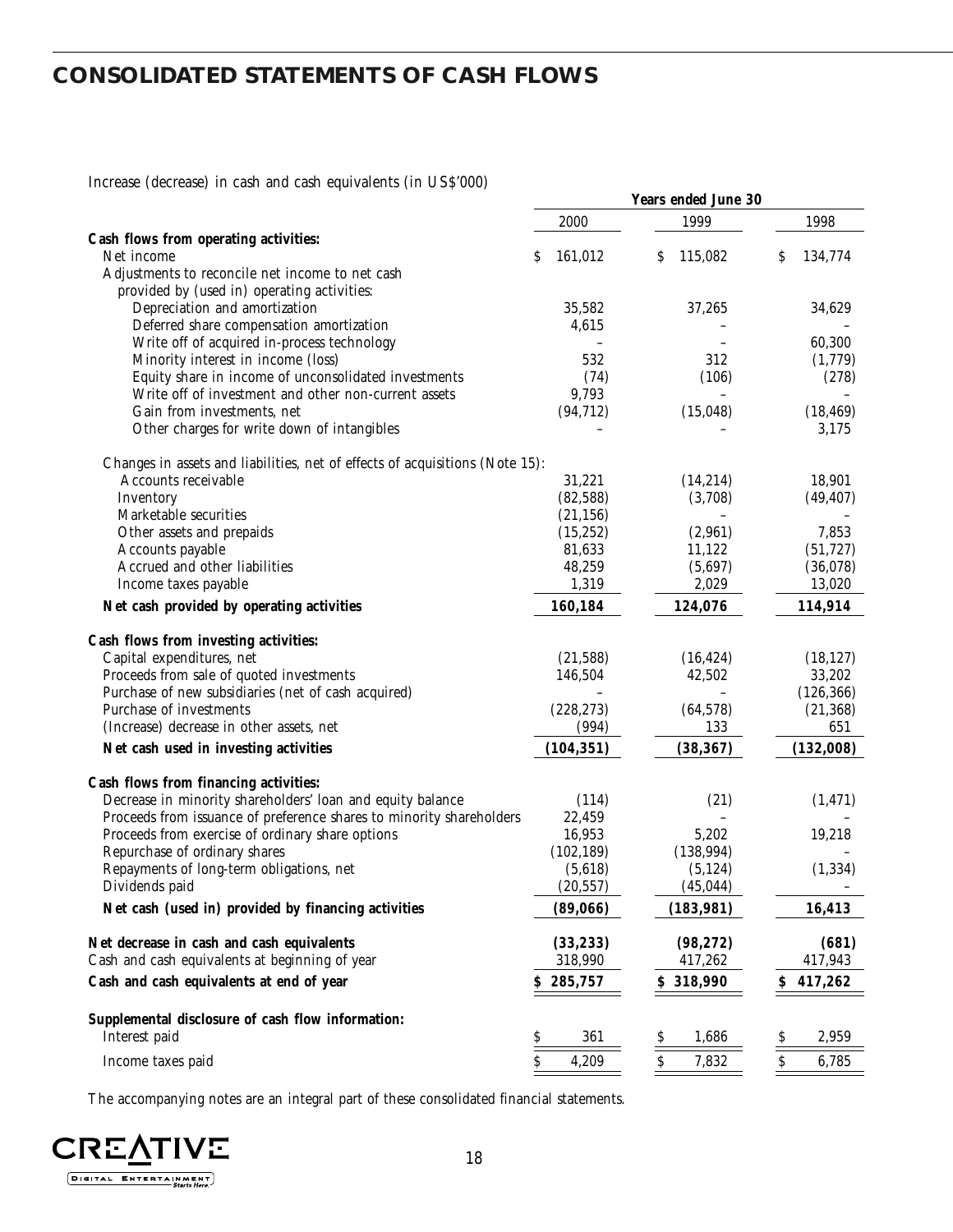### **CONSOLIDATED STATEMENTS OF SHAREHOLDERS' EQUITY**

### **(In US\$'000, except share data)**

|                                                                 | Ordinary<br><b>Shares</b><br>(000) | Ordinary<br><b>Share</b><br>Capital | <b>Additional</b><br>Paid In<br>Capital | <b>Unrealised</b><br>Holding<br>Gains on<br>Quoted | <b>Deferred</b><br><b>Share</b><br><b>Investments Compensation</b> | <b>Retained</b><br><b>Earnings</b> | <b>Total</b> |
|-----------------------------------------------------------------|------------------------------------|-------------------------------------|-----------------------------------------|----------------------------------------------------|--------------------------------------------------------------------|------------------------------------|--------------|
| Balance at June 30, 1997                                        | 88,932 \$                          | 9,060 \$                            | 138,741 \$                              | 70,343 \$                                          | - S                                                                | 304,461 \$                         | 522,605      |
| Share option and warrant exercise                               | 3,061                              | 475                                 | 18,600                                  |                                                    |                                                                    |                                    | 19,075       |
| Acquisition of SEI                                              | 921                                | 143                                 | 1,191                                   |                                                    |                                                                    | 1,150                              | 2,484        |
| Decrease in unrealized holding<br>gains on quoted investments   |                                    |                                     |                                         | (56, 624)                                          |                                                                    |                                    | (56, 624)    |
| Net income                                                      |                                    |                                     |                                         |                                                    |                                                                    | 134,774                            | 134,774      |
| Balance at June 30, 1998                                        | 92,914                             | 9,678                               | 158,532                                 | 13,719                                             | $\overline{\phantom{a}}$                                           | 440,385                            | 622,314      |
| Share option exercise                                           | 921                                | 137                                 | 5,065                                   |                                                    |                                                                    |                                    | 5,202        |
| Acquistion of SEI- Shares issued<br>from the escrow account     | 102                                | 15                                  |                                         |                                                    |                                                                    |                                    | 15           |
| Repurchase of ordinary shares                                   | (9,966)                            | (1, 482)                            | 1,482                                   |                                                    | —                                                                  | (138, 994)                         | (138, 994)   |
| Dividends paid                                                  |                                    |                                     |                                         |                                                    |                                                                    | (45, 044)                          | (45, 044)    |
| Unrealized holding<br>gains on quoted investments               |                                    |                                     |                                         | 1,686                                              |                                                                    |                                    | 1,686        |
| Deferred share compensation                                     |                                    |                                     | 5,078                                   | $\overline{\phantom{0}}$                           | (5,078)                                                            |                                    |              |
| Net income                                                      |                                    |                                     |                                         |                                                    | $\qquad \qquad -$                                                  | 115,082                            | 115,082      |
| Balance at June 30, 1999                                        | 83,971                             | 8,348                               | 170,157                                 | 15,405                                             | (5,078)                                                            | 371,429                            | 560,261      |
| Share issued under employee<br>options and share purchase plans | 2,271                              | 333                                 | 16,620                                  |                                                    |                                                                    |                                    | 16,953       |
| Repurchase of ordinary shares                                   | (5, 917)                           | (873)                               | 873                                     |                                                    |                                                                    | (102, 189)                         | (102, 189)   |
| Dividends paid                                                  |                                    |                                     |                                         |                                                    |                                                                    | (20, 557)                          | (20, 557)    |
| Unrealized holding<br>gains on quoted investments               |                                    |                                     |                                         | 158,543                                            |                                                                    |                                    | 158,543      |
| Deferred share compensation                                     |                                    |                                     | 15,461                                  |                                                    | (15, 461)                                                          |                                    |              |
| Amortization of deferred share<br>compensation                  |                                    |                                     |                                         |                                                    | 4,615                                                              |                                    | 4,615        |
| Net income                                                      |                                    |                                     |                                         |                                                    |                                                                    | 161,012                            | 161,012      |
| Balance at June 30, 2000                                        | 80,325 \$                          |                                     |                                         | 7,808 \$ 203,111 \$ 173,948 \$                     | $(15,924)$ \$ 409,695 \$ 778,638                                   |                                    |              |

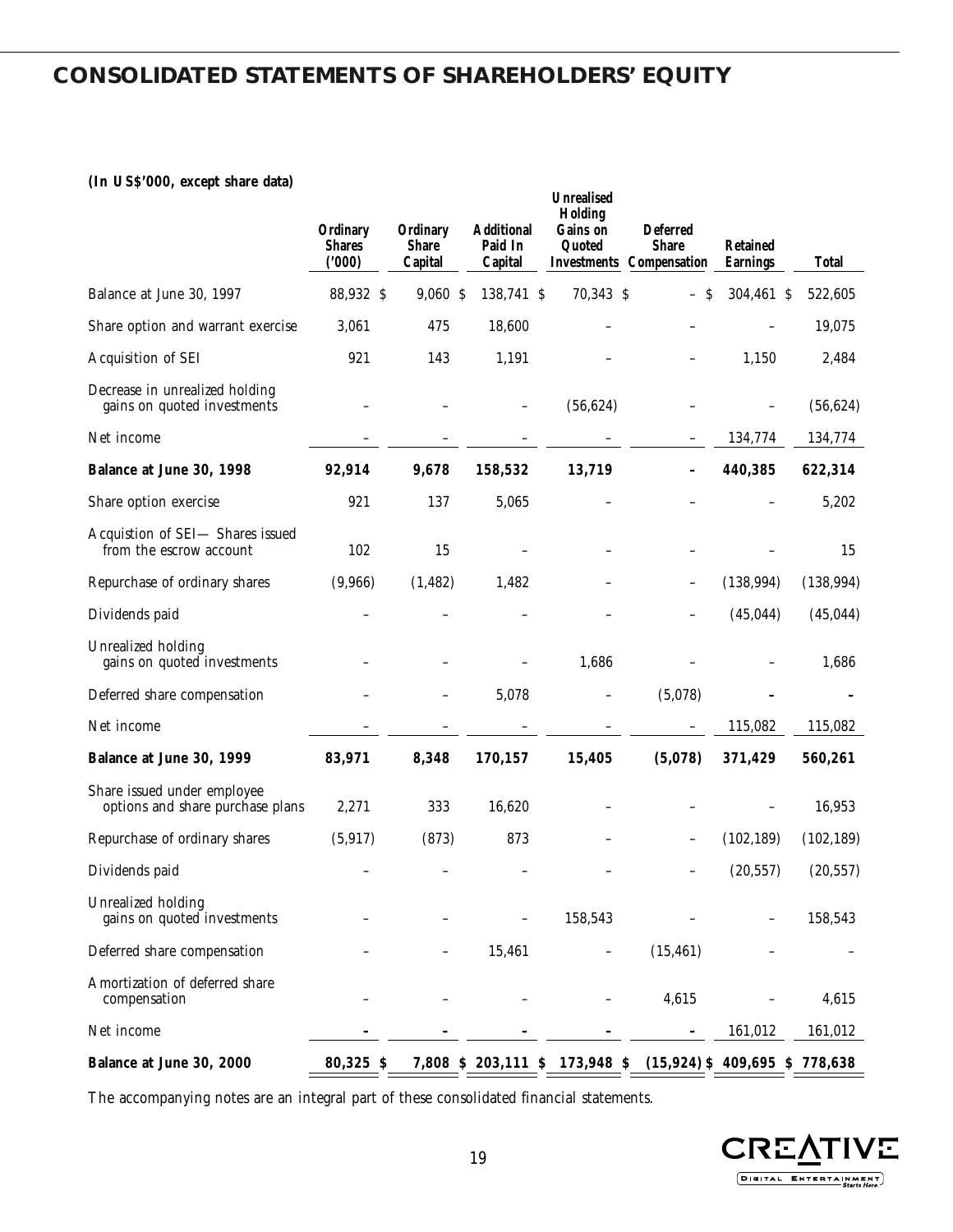### **NOTE 1 – SUMMARY OF SIGNIFICANT ACCOUNTING POLICIES**

#### **Basis of presentation**

The consolidated financial statements include the accounts of Creative Technology Ltd and Creative's subsidiaries under its effective control from their respective dates of acquisition, after elimination of intercompany transactions and balances. The consolidated financial statements are presented in accordance with accounting principles generally accepted in the United States of America ("US GAAP"). The preparation of financial statements in accordance with the generally accepted accounting principles requires management to make estimates and assumptions that affect the amounts reported in the consolidated financial statements and accompanying notes. Actual results could differ from those estimates. Creative conducts a substantial portion of its business in United States dollars ("US\$" or "\$"). All dollar amounts included in the financial statements and in the notes herein are United States dollars unless designated as Singapore dollars ("S\$"). Creative's fiscal year-end is June 30. Creative generally operates on a thirteen week calendar closing on the Friday closest to the natural calendar quarter. For convenience, all quarters are described by their natural calendar dates.

### **Foreign exchange**

The functional currency of Creative and its subsidiaries is the US dollar and accordingly, gains and losses resulting from the translation of accounts designated in currencies other than the functional currency are reflected in the determination of net income (loss). Included in interest and other expenses for fiscals 2000, 1999 and 1998, are exchange (losses) gains of (\$7.0 million), (\$2.3 million) and \$2.2 million, respectively.

At June 30, 2000, monetary assets and liabilities of Creative are denominated in the following currencies:

|                                      |            | Approximate Percentage of \$ Balance Denominated in: |                 |                         |  |  |  |  |
|--------------------------------------|------------|------------------------------------------------------|-----------------|-------------------------|--|--|--|--|
|                                      | <b>USS</b> | SS                                                   | <b>EURO</b>     | <b>Other Currencies</b> |  |  |  |  |
| Cash and cash equivalents            | $90\%$     | $3\%$                                                | $2\%$           | $5 \frac{9}{6}$         |  |  |  |  |
| Accounts receivable, less allowances | 55 %       | $2 \frac{9}{6}$                                      | 31 %            | 12 %                    |  |  |  |  |
| Total current liabilities            | 68 %       | 23 %                                                 | $2 \frac{9}{6}$ | $7\%$                   |  |  |  |  |
| Long-term obligations                |            | 100 %                                                |                 |                         |  |  |  |  |

The exchange rates for the S\$ and Euro utilized in translating the balance sheet at June 30, 2000, expressed in US\$ per one S\$ and Euro was 0.5790 and 0.9500.

#### **Cash equivalents**

Cash equivalents consist of highly liquid investment instruments with maturities of three months or less. All deposits are in short term deposit and money market accounts with various banks. This diversification of risk is consistent with Creative's policy to maintain liquidity and ensure the safety of principal. Included in cash equivalents as of June 30, 2000 and 1999, are fixed rate deposits of \$205.0 million and \$243.2 million, respectively.

#### **Marketable Securities**

Creative determines the appropriate classification of marketable securities at the time of acquisition and evaluates such designation at each balance sheet date. For all periods presented, Creative has classified marketable securities as trading securities, and accordingly such securities are stated at their market values based on the last transacted prices at each balance sheet date. The resulting net unrealized gains or losses on marketable securities are included in earnings in the period they are incurred.

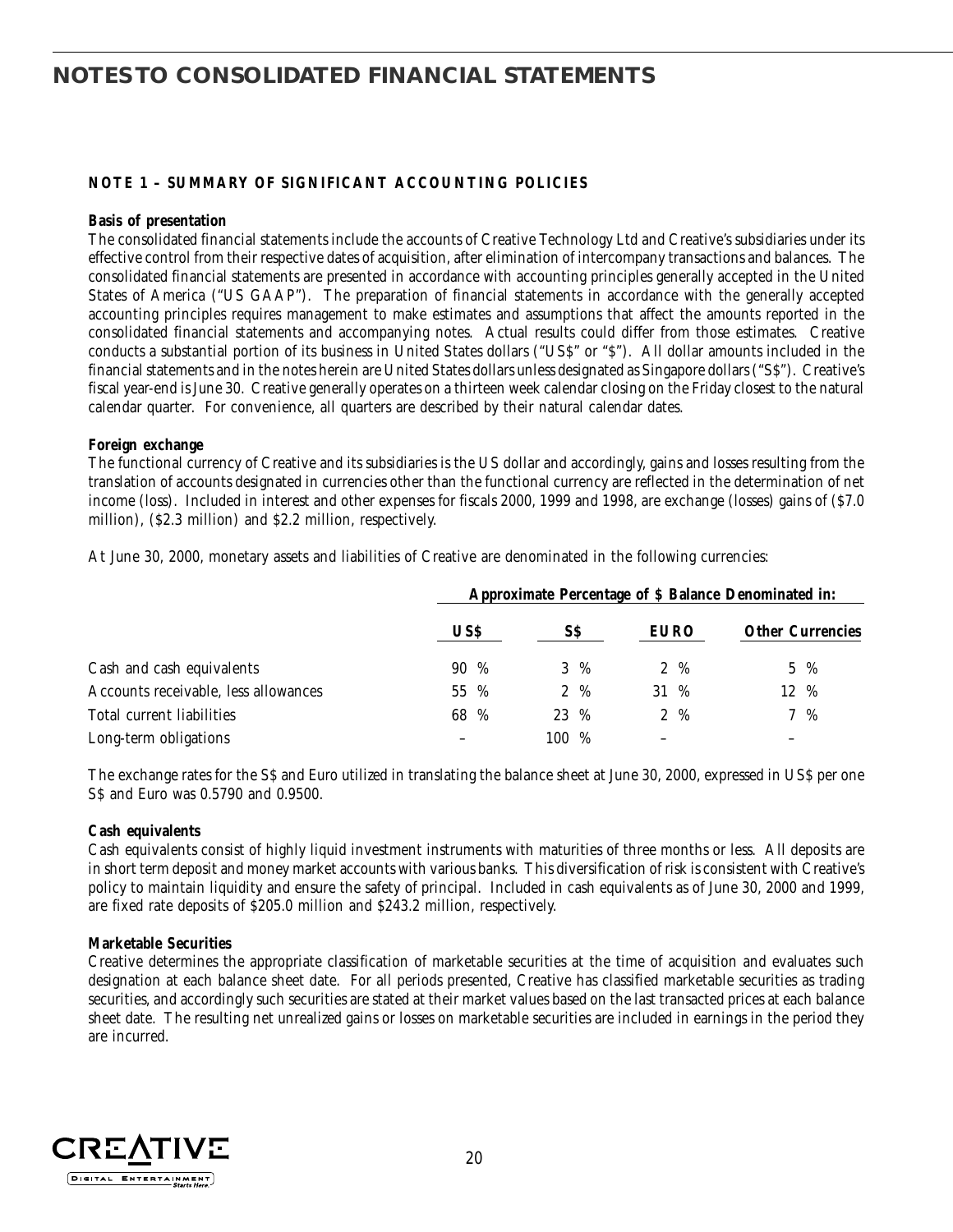### **NOTE 1 – SUMMARY OF SIGNIFICANT ACCOUNTING POLICIES (Cont'd)**

### **Fair value of financial instruments**

Creative measures its financial assets and liabilities in accordance with generally accepted accounting principles. For certain of Creative's financial instruments, including cash equivalents, accounts receivable, accounts payable and accrued expenses, the carrying amounts approximate fair value due to their short maturities. The amounts shown for long term obligations also approximate fair value because current interest rates charged to Creative for debts of similar maturities are substantially the same.

### **Inventory**

Inventory is stated at the lower of cost or market. Cost is determined using standard cost, appropriately adjusted at balance sheet date to approximate weighted average basis. In the case of finished products and work-in-progress, cost includes materials, direct labor and an appropriate proportion of production overheads.

### **License agreements**

Creative has entered into certain license agreements requiring prepayment of royalties for a certain term, or a guaranteed minimum royalty regardless of actual sales over the term of the agreement. Creative has adopted a policy of capitalizing and amortizing prepaid royalties. Amortization of prepaid balances and accrual of guaranteed minimum commitments commence with the product introduction and are at rates based on the greater of the straight line basis over the term of the agreement or the ratio of the actual revenues achieved to the revenues anticipated to be earned during the term of the agreement. At June 30, 2000 and 1999, included in other assets and prepaids were prepaid royalties of \$2.4 million and \$3.1 million, respectively. Management regularly reviews the net realizable value of its prepaid royalties and adjusts recorded amounts to reflect changes in estimated utilization.

#### **Property and equipment**

Property and equipment are stated at cost less accumulated depreciation. Depreciation is computed using the straight-line method over the estimated useful lives of the assets. Leasehold improvements are amortized over the shorter of the remaining facility lease term or the estimated useful lives of the improvements. No depreciation is provided on freehold land and construction in progress.

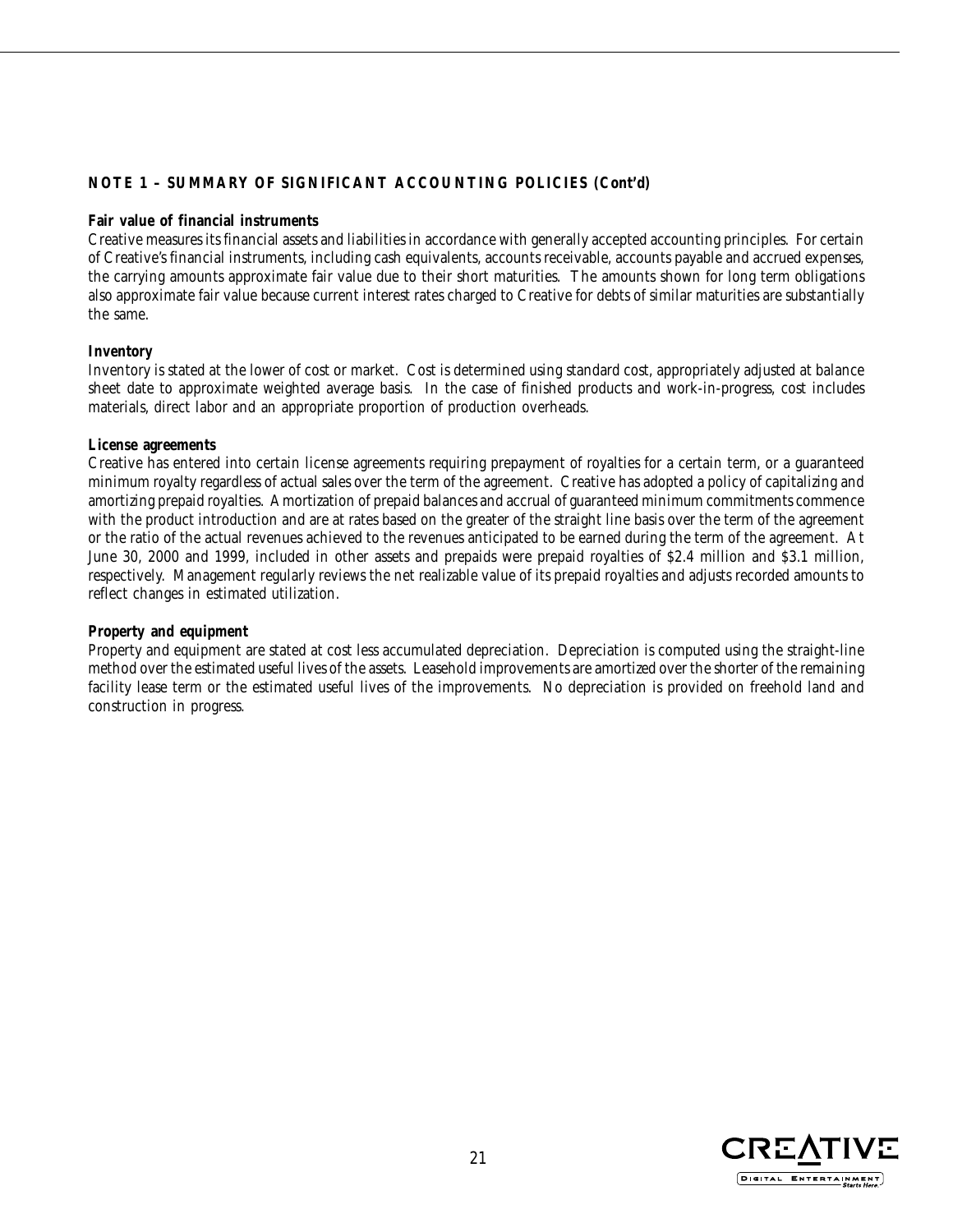### **NOTE 1 – SUMMARY OF SIGNIFICANT ACCOUNTING POLICIES (Cont'd)**

#### **Investments**

Creative holds equity investments in various companies pursuant to which it has acquired anywhere from less than 1% to 100% of the issuer's outstanding capital stock. Investments in which Creative acquires more than 50% of the outstanding capital stock of an entity, or which are under the effective control of Creative, are treated as investments in subsidiaries, and the balance sheets and results of operations of these subsidiaries are fully consolidated after making allowance for any minority interests. Companies in which Creative's investment totals between 20% and 50% of such company's capital stock are treated as associated companies and recorded on an equity basis, whereby Creative adjusts its cost of investments to recognize its share of all post acquisition results of operations. Non quoted investments of less than 20% in an entity are carried at cost. Management regularly reviews the assumptions underlying related sales, net income and cash flow forecasts and other factors used in assessing the carrying values of such investments, and records write-downs to such investments when necessary.

In accordance with Statement of Financial Accounting Standards No. 115 (SFAS 115), "Accounting for Certain Investments in Debt and Equity Securities", investments of less than 20% in an entity are classified as available-for-sale. Such investments are reported at fair value with the unrealized gains and losses included as a separate component of shareholders' equity. Unrealized losses are charged against income when a decline in fair value is determined to be other than temporary. Realized gains and losses upon the sale or disposition of such investments are based on the average cost of the specific investments sold.

A summary of investments is as follows (in US\$'000):

|                          |               | As of June 30 |
|--------------------------|---------------|---------------|
|                          | <b>2000</b>   | 1999          |
| Non quoted investments   | 106,519<br>S. | 35,150        |
| Quoted investments       | 289,369       | 35,155        |
| <b>Total investments</b> | \$395,888     | 70,305        |

#### **Intangible assets**

Intangible assets are stated at cost and relate principally to the acquisition of new subsidiaries accounted for under the purchase method. Under this method, the purchase price has been allocated to the assets acquired, liabilities assumed and in-process technology based on their estimated fair market values at the dates of acquisition. Amortization is computed using the straight-line method over the estimated useful lives of the assets, ranging from one to seven years. Creative regularly reviews the net realizable value of its intangible assets and various assumptions underlying the expected sales revenue and net cash flow to be derived from such intangibles. Where projected cash flow is not sufficient to recover the net value of the intangible assets, such excess is written off. At each of June 30, 2000 and 1999, amounts capitalized in connection with these acquisitions was \$66.5 million and their related accumulated amortization totaled \$56.3 million and \$43.5 million, respectively.

#### **Revenue recognition**

Creative recognizes revenue from product sales when title transfers to the customer which, depending on the sales terms, occurs when products are shipped to or are received by the customers. Allowances are established and regularly reviewed by management to reflect an estimate of future sales returns from customers and expected price adjustments for sales to distributors.

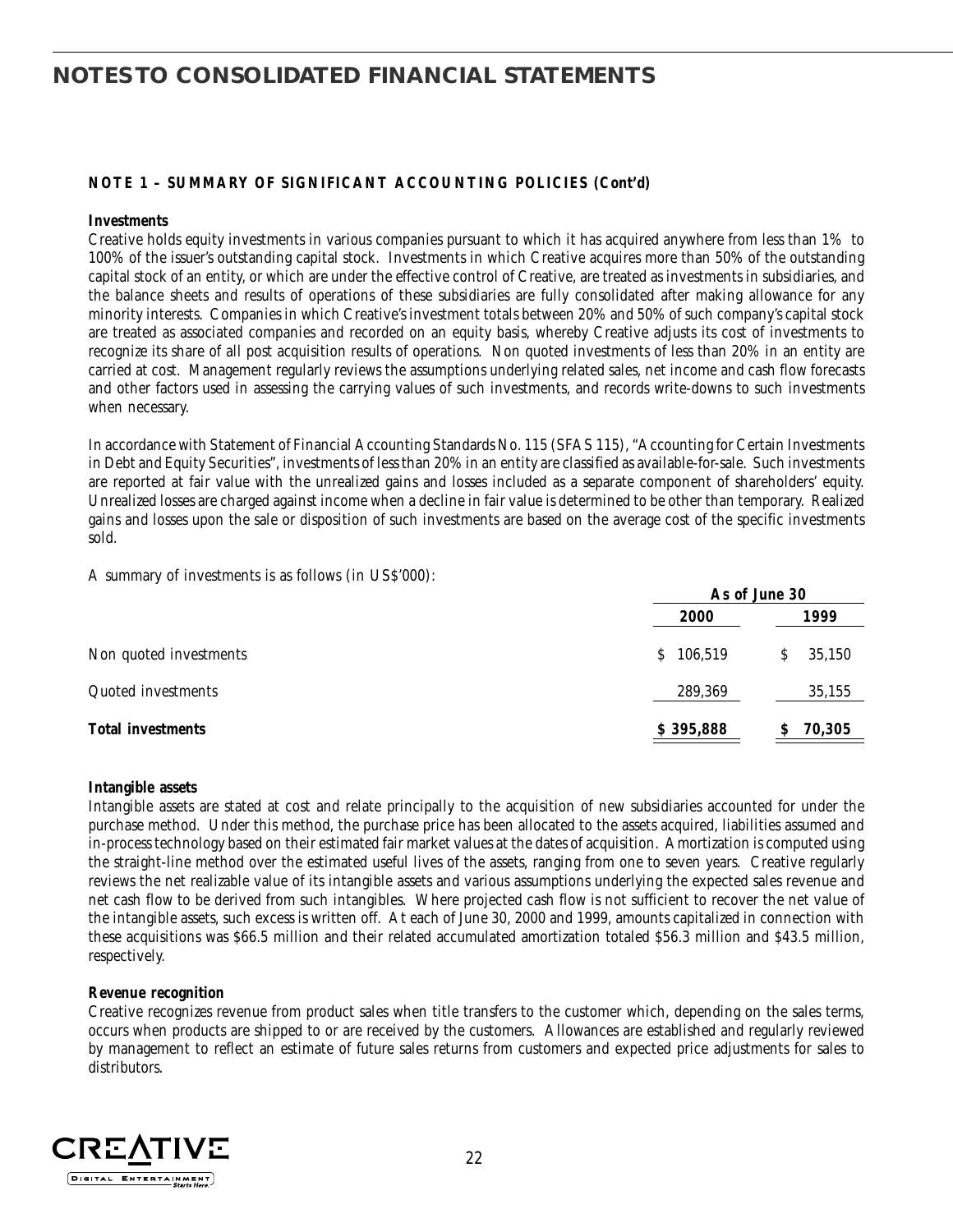### **NOTE 1 – SUMMARY OF SIGNIFICANT ACCOUNTING POLICIES (Cont'd)**

#### **Research and development**

Research and development costs are charged to operations as incurred.

#### **Income taxes**

Deferred tax assets and liabilities, net of valuation allowances, are established for the expected future tax consequences of events resulting from the differences between the financial reporting and income tax bases of Creative's assets and liabilities and from tax credit carry forwards. No provision has been made for the undistributed earnings of Creative's subsidiaries outside of Singapore since it is Creative's intention to reinvest these earnings in those subsidiaries. Reinvested earnings of such subsidiaries have been immaterial to date.

### **Concentrations of credit risk**

Financial instruments that potentially subject Creative to significant concentrations of credit risk consist principally of cash and cash equivalents and trade accounts receivable. Creative limits the amount of credit exposure to any one financial institution. Creative sells its products to original equipment manufacturers, distributors and key retailers. Creative believes that the concentration of credit risk in its trade receivables is substantially mitigated due to performance of ongoing credit evaluations of its customers' financial condition, use of short collection terms, use of letters of credit in certain circumstances, procurement of credit insurance coverage and the geographical dispersion of sales. Creative maintains an allowance for doubtful accounts based upon the expected collectibility of all accounts receivable.

### **Stock-based compensation**

Creative accounts for stock-based compensation using the intrinsic value method prescribed in Accounting Principles Board Opinion (APB) No. 25, "Accounting for Stock Issued to Employees", and related Interpretations. Accordingly, compensation expense for stock option is measured as the excess, if any, of the fair value of Creative's stock at the date of the grant over the stock option exercise price. In addition, Creative provides pro forma disclosures as required under SFAS 123, "Accounting for Stock-Based Compensation." See Note 8.

#### **Recently issued accounting pronouncements**

In June 1998, the FASB issued SFAS 133, "Accounting for Derivative Instruments and Hedging Activities." This Statement requires companies to record derivatives on the balance sheet as assets or liabilities, measured at fair value. Gains or losses resulting from changes in the values of those derivatives would be accounted for depending on the use of the derivative and whether it qualifies for hedge accounting. SFAS 133 is effective for fiscal years beginning after June 15, 2000 and cannot be applied retroactively. Creative does not believe that the adoption of SFAS 133 will have a material impact on its consolidated financial statements.

In December 1999, the Securities and Exchange Commission's ("SEC") staff issued Staff Accounting Bulletin ("SAB") No. 101, "Revenue Recognition in Financial Statements." SAB No. 101 provides the staff's views in applying generally accepted accounting principles to selected revenue recognition issues. SAB No. 101 must be implemented by Creative no later than the fourth quarter of fiscal 2001 effective as of the first quarter of 2001. Creative does not believe that adoption of SAB 101 will have a significant impact on the consolidated financial statements.

In March 2000, the Financial Accounting Standards Board issued FASB Interpretation No. 44, "Accounting for Certain Transactions Involving Stock Compensation - an interpretation of APB Opinion No. 25" ("FIN 44"). Among other issues, FIN 44 clarifies (a) the definition of employee for purposes of applying Opinion No. 25, (b) the criteria for determining whether a plan qualifies as a non-compensatory plan, (c) the accounting consequence of various modifications to the terms of a previously fixed stock option or award, and (d) the accounting for an exchange of stock compensation awards in a business combination. Creative currently complies with the provisions of FIN 44.

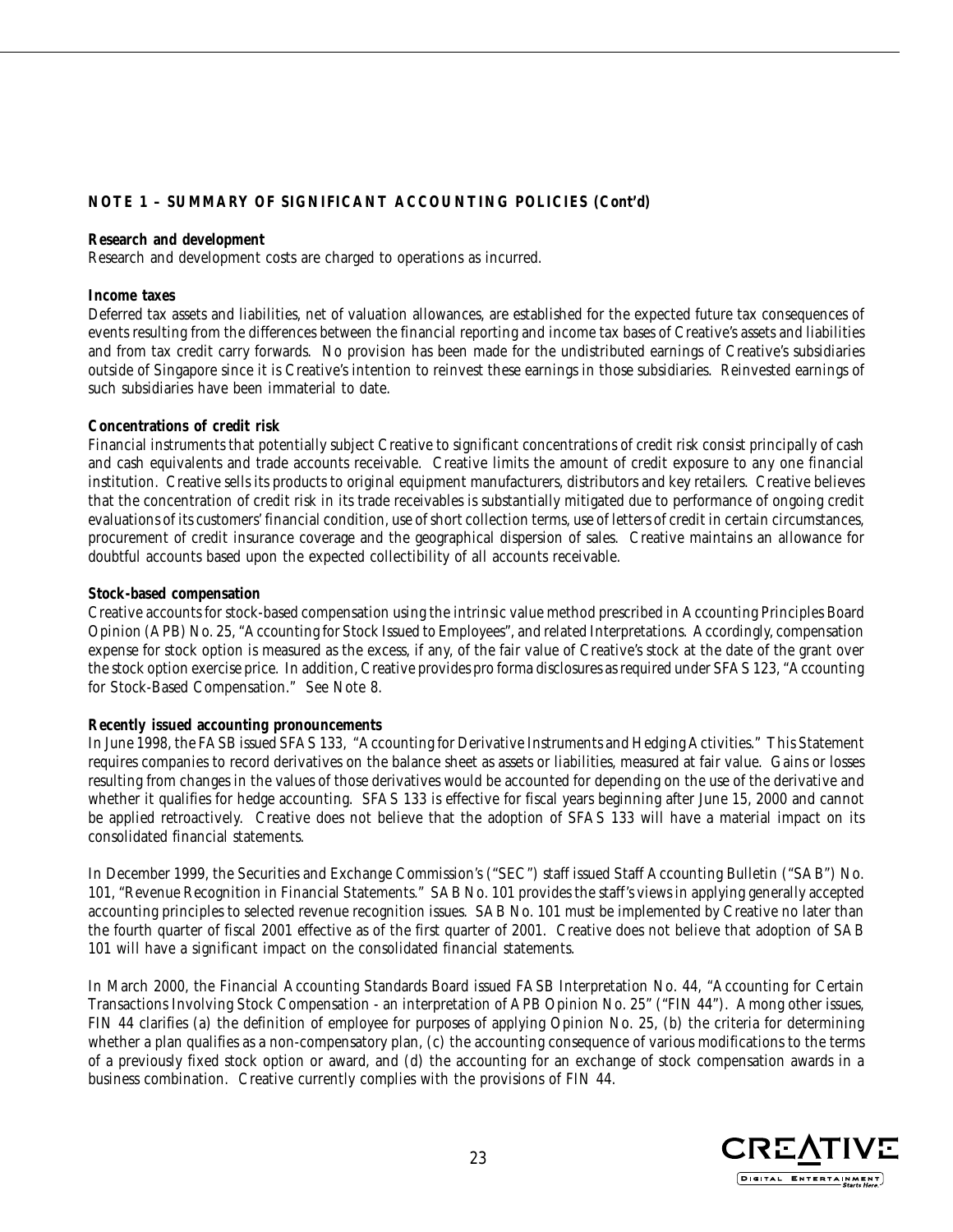### **NOTE 2 – NET INCOME (LOSS) PER SHARE**

The Company adopted SFAS 128, "Earnings per Share" during the second quarter of the fiscal year 1998 and retroactively restated net income (loss) per share data for all periods presented. SFAS 128 requires the Company to report both basic earnings per share and diluted earnings per share. Basic earnings per share is computed using the weighted average number of Ordinary Shares outstanding during the period. Diluted earnings per share is computed using the weighted average number of ordinary and potentially dilutive ordinary equivalent shares outstanding during the period. Ordinary equivalent shares are excluded from the computation if their effect is anti-dilutive. The following is a reconciliation between the average number of ordinary shares outstanding and equivalent shares outstanding (in '000):

|                                                    | As of June 30 |        |        |
|----------------------------------------------------|---------------|--------|--------|
|                                                    | 2000          | 1999   | 1998   |
| Average ordinary shares outstanding                | 82.028        | 89.818 | 90,654 |
| Stock options                                      | 4,584         | 2,423  | 4,310  |
| Average ordinary shares and equivalent outstanding | 86,612        | 92.241 | 94,964 |

In computing the diluted earnings per share, the treasury stock method is used to determine, based on average stock prices for the respective periods, the ordinary equivalent shares to be purchased using funds received from the exercise of stock options. Other than the dilutive effect of stock options, Creative did not have any other financial instruments that would have a material impact on the weighted average number of ordinary shares outstanding, used for computing diluted earnings per share. The potentially dilutive ordinary equivalent shares outstanding under the employee share purchase plan were not material and therefore, were not included for diluted earnings per share computation.

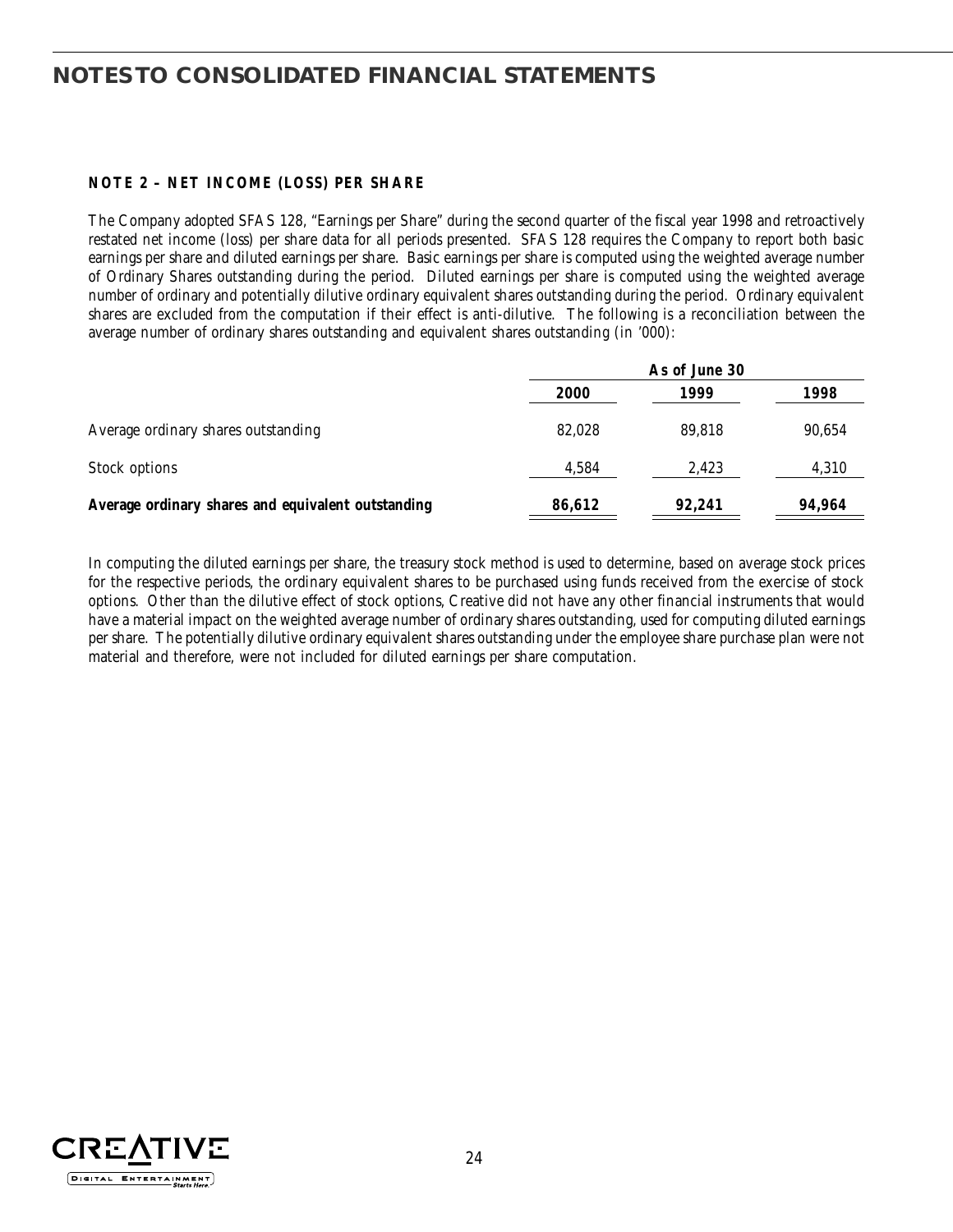### **NOTE 3 – BALANCE SHEET DETAIL (in US\$'000)**

|                                 |                                        | As of June 30 |              |  |
|---------------------------------|----------------------------------------|---------------|--------------|--|
|                                 |                                        | 2000          | 1999         |  |
| <b>Inventory:</b>               |                                        |               |              |  |
| Raw materials                   |                                        | 136,803<br>S  | \$<br>95,290 |  |
| Work in progress                |                                        | 27,293        | 18,406       |  |
| Finished products               |                                        | 66,520        | 34,332       |  |
| <b>Total inventory</b>          |                                        | \$230,616     | \$148,028    |  |
|                                 | <b>Estimated</b><br><b>Useful Life</b> |               |              |  |
| Property and equipment:         |                                        |               |              |  |
| Land and buildings              | 25 years                               | \$<br>69,630  | \$<br>69,385 |  |
| Construction in progress        |                                        | 428           |              |  |
| Machinery and equipment         | $3 - 6$ years                          | 57,827        | 55,212       |  |
| Furniture and fixtures          | $3 - 8$ years                          | 53,748        | 47,906       |  |
| Leasehold improvements          | Term of lease                          | 12,582        | 13,263       |  |
|                                 |                                        | 194,215       | 185,766      |  |
| Accumulated depreciation        |                                        | (97, 464)     | (87, 805)    |  |
| Net property and equipment      |                                        | \$<br>96,751  | 97,961<br>S  |  |
| Other accrued liabilities:      |                                        |               |              |  |
| Marketing accruals              |                                        | \$<br>28,986  | \$<br>20,644 |  |
| Payroll accruals                |                                        | 18,763        | 13,705       |  |
| Royalty accruals                |                                        | 5,147         | 3,882        |  |
| Litigation accruals             |                                        | 20,000        |              |  |
| Other accruals                  |                                        | 30,860        | 17,453       |  |
| Total other accrued liabilities |                                        | \$103,756     | 55,684<br>\$ |  |

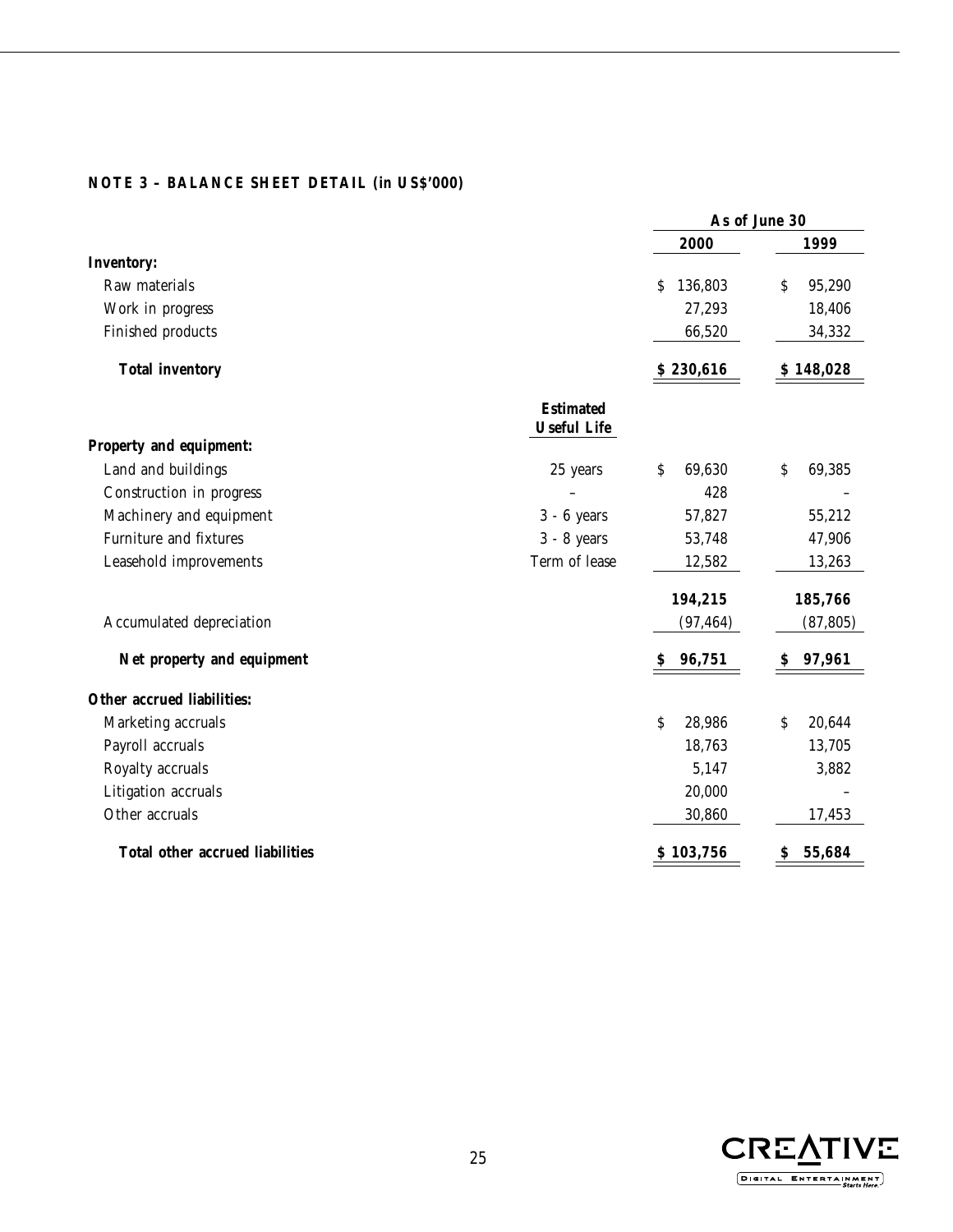### **NOTE 4 – LEASES AND COMMITMENTS**

Creative leases the use of land and certain of its facilities and equipment under non-cancelable operating lease arrangements. The land and facility leases expire at various dates through 2024 and provide for fixed rental rates during the terms of the leases.

Minimum future lease payments for non-cancelable leases as of June 30, 2000, were as follows (in US\$'000):

|                              | <b>Operating</b><br><b>Leases</b> |
|------------------------------|-----------------------------------|
| Fiscal years ended June 30,  |                                   |
| 2001                         | 15,331<br>S                       |
| 2002                         | 10,351                            |
| 2003                         | 7,516                             |
| 2004                         | 6,366                             |
| 2005                         | 4,995                             |
| Thereafter                   | 29,780                            |
| Total minimum lease payments | 74,339<br>S                       |

Rental expense under all operating leases was \$8.4 million, \$7.4 million and \$10.5 million for fiscal 2000, 1999 and 1998, respectively.

In fiscal 2000, one of Creative's subsidiaries had firm commitments for capital expenditure amounting to approximately \$17.9 million, which primarily relates to the set up of new manufacturing facilities in Malaysia.

During the year, guarantees of \$5.0 million were given to third parties in respect of trade balances of an investee company and \$0.4 million given to foreign revenue authorities in relation to payment of customs duty.

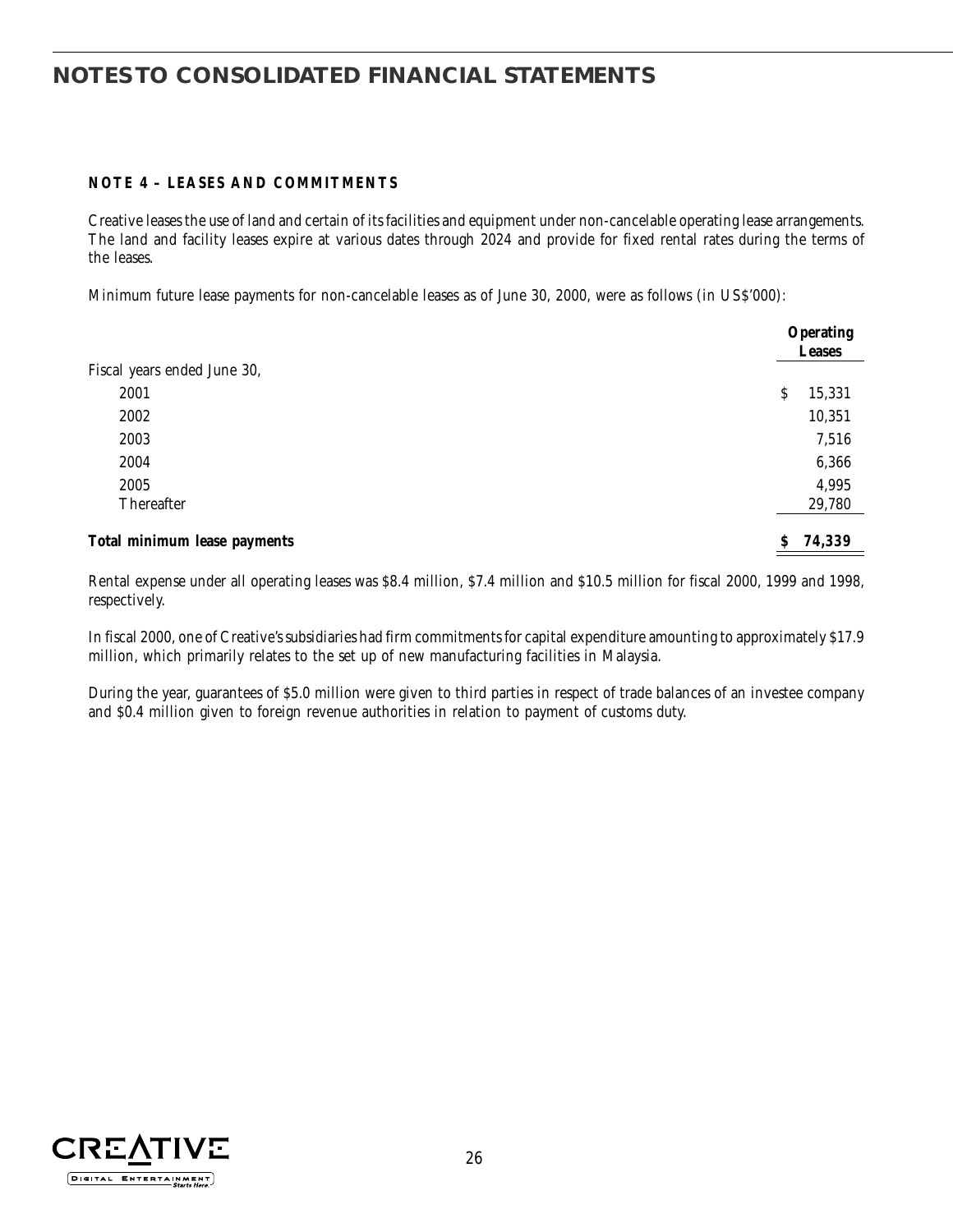### **NOTE 5 – COMPREHENSIVE INCOME**

Effective July 1, 1998, Creative adopted Statement of Financial Accounting Standards No. 130 (SFAS 130), "Reporting Comprehensive Income." SFAS 130 establishes standards for the reporting of comprehensive income and its components which, as defined, includes all changes in equity (net assets) during a period from non-owner sources. The components of total comprehensive income are as follows (in US\$'000):

|                                                                                         | <b>Years ended June 30</b> |           |           |  |
|-----------------------------------------------------------------------------------------|----------------------------|-----------|-----------|--|
|                                                                                         | 2000                       | 1999      | 1998      |  |
| Net Income                                                                              | 161,012<br>S.              | S 115.082 | \$134,774 |  |
| Unrealized holding gains/(losses) on available-for-sale<br>securities during the period | 158,543                    | 1,686     | (56, 624) |  |
| Total comprehensive income                                                              | \$319,555                  | \$116,768 | 78,150    |  |

### **NOTE 6 – SHARE REPURCHASES**

In November 1998, Creative obtained shareholders' approval to repurchase up to 9.3 million of its ordinary shares for retirement. On December 30, 1998, at the Annual General Meeting ("AGM"), the shareholders voted to extend the repurchase mandate by allowing Creative to purchase up to 10% of the Company's issued share capital as of the date of the AGM. On June 11, 1999, at an Extraordinary General Meeting ("EGM"), the shareholders approved a new share repurchase mandate to overcome a prior limitation that was found to exist under Singapore law on the number of shares Creative could repurchase. The June 11, 1999 mandate allows Creative to repurchase the full amount of shares that were authorized for repurchase under the December 30, 1998 share repurchase mandate approved at the AGM and that were outstanding as of June 10, 1999. At the 1999 Annual General Meeting held on November 9, 1999, the shareholders approved the extension of the share repurchase mandate allowing Creative to buy up to 10% of the issued share capital of Creative as at the date of the AGM. This authority to repurchase shares shall continue in force unless revoked or revised by the shareholders in a general meeting, or until the date that the next AGM of Creative is held or is required to be held, whichever is the earlier.

Details of Share repurchases by Creative during the fiscal years since the commencement of the program on November 6, 1998 are set out below:

|       | Years ended June 30, | <b>Number of Shares Repurchased</b><br>(in millions) | <b>Average Price</b> |
|-------|----------------------|------------------------------------------------------|----------------------|
|       | 1999                 | 10.0                                                 | S <sub>14</sub>      |
|       | 2000                 | 5.9                                                  | 17                   |
| Total |                      | 15.9                                                 | S 15                 |

In accordance with Singapore statutes, such repurchases are recorded as a reduction in retained earnings.

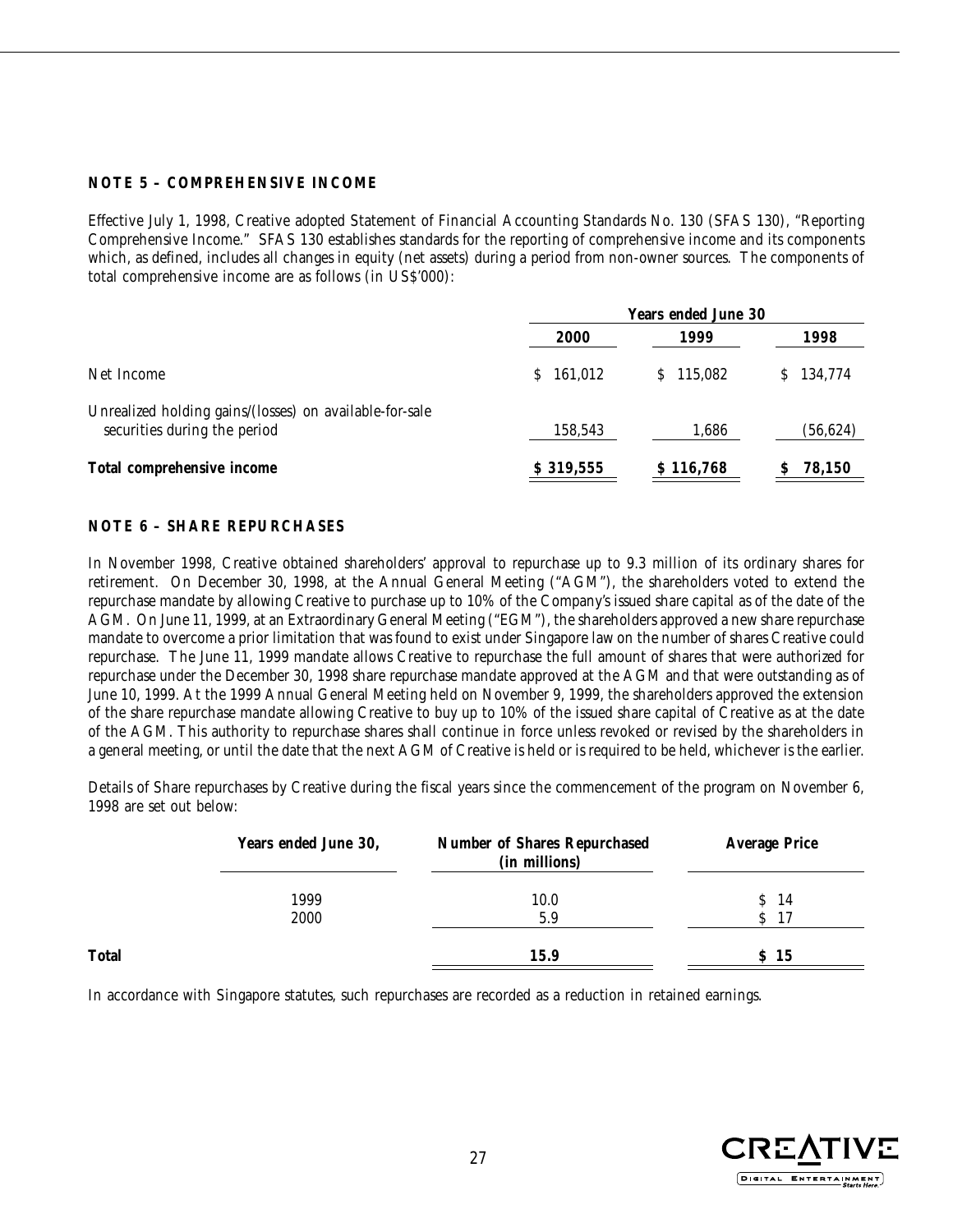### **NOTE 7 – DIVIDENDS**

In November 1998, Creative's Directors recommended two dividends totaling \$0.50 per ordinary share of Creative for fiscal 1999. The two recommended dividends, consisting of an Ordinary Dividend of \$0.25 and a Special Dividend of \$0.25, were approved by the shareholders at the Annual General Meeting held on December 30, 1998. Dividends of approximately \$45.0 million were paid on February 2, 1999 to shareholders of record as of January 18, 1999.

At the Annual General Meeting held on November 9, 1999, Creative's shareholders approved an Ordinary Dividend of \$0.25 per ordinary share of Creative for the fiscal year ending June 30, 2000. Dividends of \$20.6 million were paid on December 17, 1999 to all shareholders on record as of December 1, 1999.

### **NOTE 8 – EMPLOYEE SHARE PURCHASE AND STOCK OPTION PLANS**

#### **Creative Employee share purchase plan**

As approved by the shareholders in November 1999, Creative has adopted the 1999 Employee Share Purchase Plan that permits substantially all employees to purchase Ordinary Shares of Creative. Participating employees may purchase ordinary shares through regular payroll deductions accumulated during each offering period at a purchase price of 85% of the lower of the fair market value on the offering date or on the purchase date. Each offering period consists of four six months purchase periods, except for the first purchase period in the first offering period which was four months. A total of 1.0 million Ordinary Shares were reserved for issuance under this plan. In addition, on each July 1, the aggregate number of Ordinary Shares reserved for issuance under the plan shall be increased automatically by 1% of the total number of outstanding Ordinary Shares of Creative on the immediately preceding June 30; provided that the aggregate shares reserved under this plan shall not exceed 5.0 million shares.

#### **Creative Employee stock option plans**

In 1992, Creative adopted two Flexible Share Incentive Plans ("Old Plans"), under which a total of 16 million Ordinary Shares were reserved for issuance. Pursuant to the registration of Creative's Ordinary Shares on the Stock Exchange of Singapore on June 15, 1994, Creative restricted further grants under these plans. At June 30, 1999, all options under the Old Plans had expired.

In December 1994, Creative adopted the new Creative Technology Employees' Share Option Scheme (the "New Plan"). Options granted under this plan were in accordance with Section 422(a) of the US Internal Revenue Code of 1986, as amended. The New Plan was substantially more restrictive than the Old Plans. On November 13, 1996, at a special meeting, shareholders approved certain changes to the New Plan to make it less restrictive. Under the amended New Plan, the total number of shares that could be granted was increased to an overall maximum of 15% of the issued share capital of Creative. The amended New Plan also provided for incentive stock options (ISO's) to be granted to employees of Creative on a quarterly basis, at the average market price established on the five days closing immediately prior to the date of grant. The options vested at the rate of 25% at the end of each anniversary of the grant date and were exercisable over a period not exceeding five years from the date of grant.

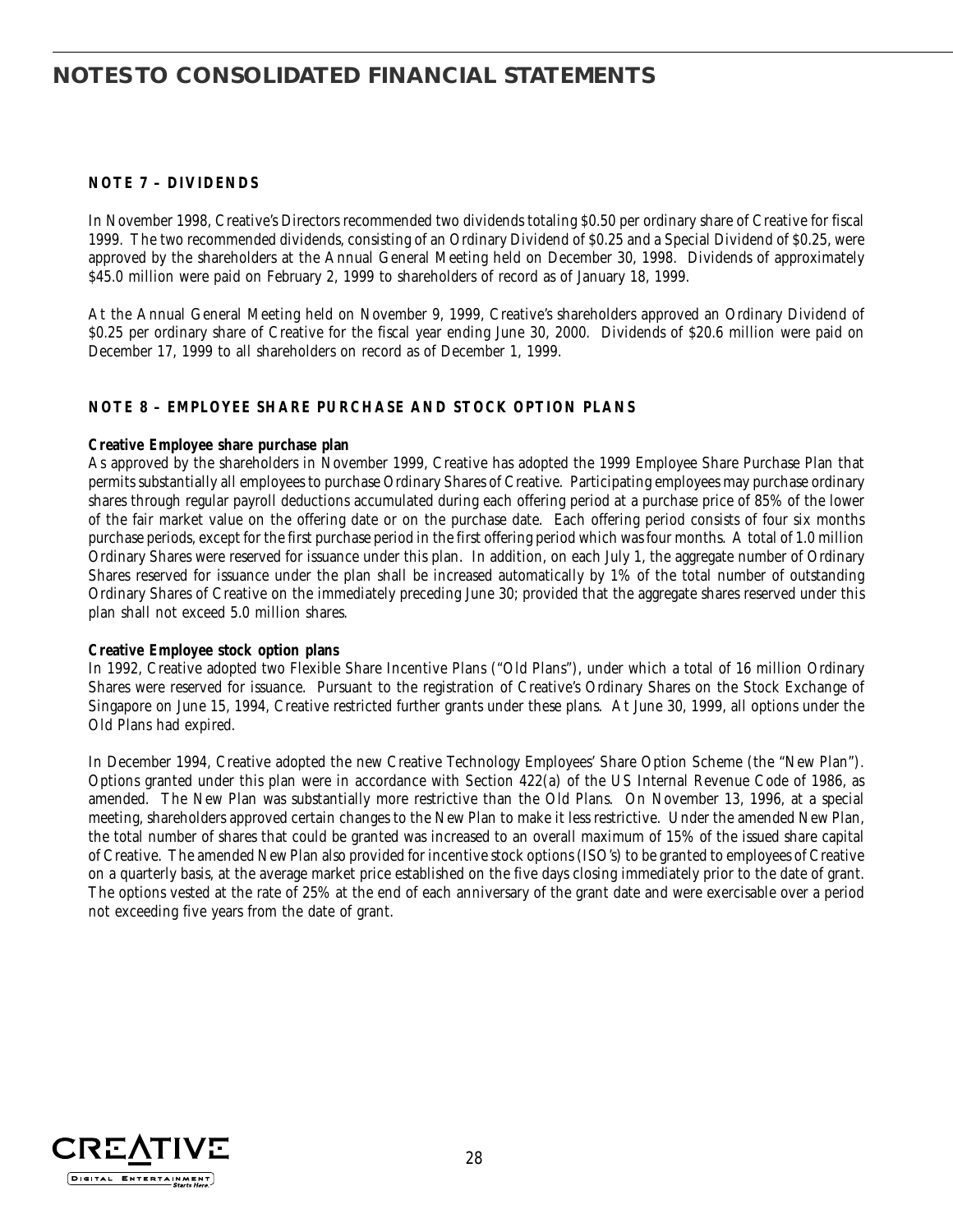### **NOTE 8 – EMPLOYEE SHARE PURCHASE AND STOCK OPTION PLANS (Cont'd)**

On November 18, 1996, the Board of Directors offered all employees with stock options (from both the Old and New Plans), the opportunity to cancel four existing options in exchange for a grant of three new options at an exercise price of \$5.90 (or S\$8.52), the fair market value of Creative's Ordinary Shares on the date of the offer. The resulting new options have a vesting schedule equal to that of the old options plus one year. As of November 18, 1996, approximately 4.8 million options were eligible for exchange, of which 2.6 million options were exchanged for 1.9 million new options.

As of October 6, 1998, Creative is no longer subject to the listing rules of the stock exchange of Singapore but is required only to comply with the listing rules of NASDAQ, including rules governing stock option plans. Since many of Creative employees and shareholders are located in the United States of America, Creative has obtained shareholders' approval on December 30, 1998 to replace the New Plan with the Creative Technology (1999) Share Option Scheme ("1999 Scheme"), which is more in accordance with US practice. The 1999 Scheme allows options to be granted to full-time employees as well as consultants and non-executive directors. The total number of shares that may be granted as options is 7.5 million provided that such amount shall be automatically increased on the first day (July 1) of each of the five fiscal years ending June 30, 2001, 2002, 2003, 2004 and 2005 by three percent of the issued share capital of Creative as at the last day of the immediate preceding fiscal year. The Option Committee has the discretion to decide the vesting schedule in the letter of offer. If it is not specifically stated in the letter of offer, 1/4 of the total amount of the grant vest on the first anniversary of the grant date and 1/48 of the total amount of the grant on the last day of each calendar month thereafter. The exercise price of options granted under the 1999 Scheme may be less than the fair market value of the shares as of the date of grant and the options expire after the tenth anniversary of the date of grant.

In fiscal 1999, Creative granted 2.9 million options under the 1999 Scheme at a weighted average exercise price of \$10.14, which was below fair market value, resulting in deferred share compensation of \$5.1 million which is being amortized over the vesting period of the underlying options.

In fiscal 2000, Creative granted 4.3 million options under the 1999 Scheme at a weighted average exercise price of \$9.14, which was below fair market value, resulting in deferred share compensation of \$6.3 million which is being amortized over the vesting period of the underlying options.

Effective April 2000, unvested stock options to purchase 0.2 million shares of Creative's ordinary stock granted under the New Plan and 1999 Scheme to employees of a subsidiary were cancelled in exchange for the right to receive options granted by the subsidiary. The employees are allowed to retain outstanding options vested on March 31, 2000. In May 2000, the subsidiary adopted a separate stock option plan and employees were then granted options under this plan. See "Subsidiary Stock Option Plan" below for additional information.

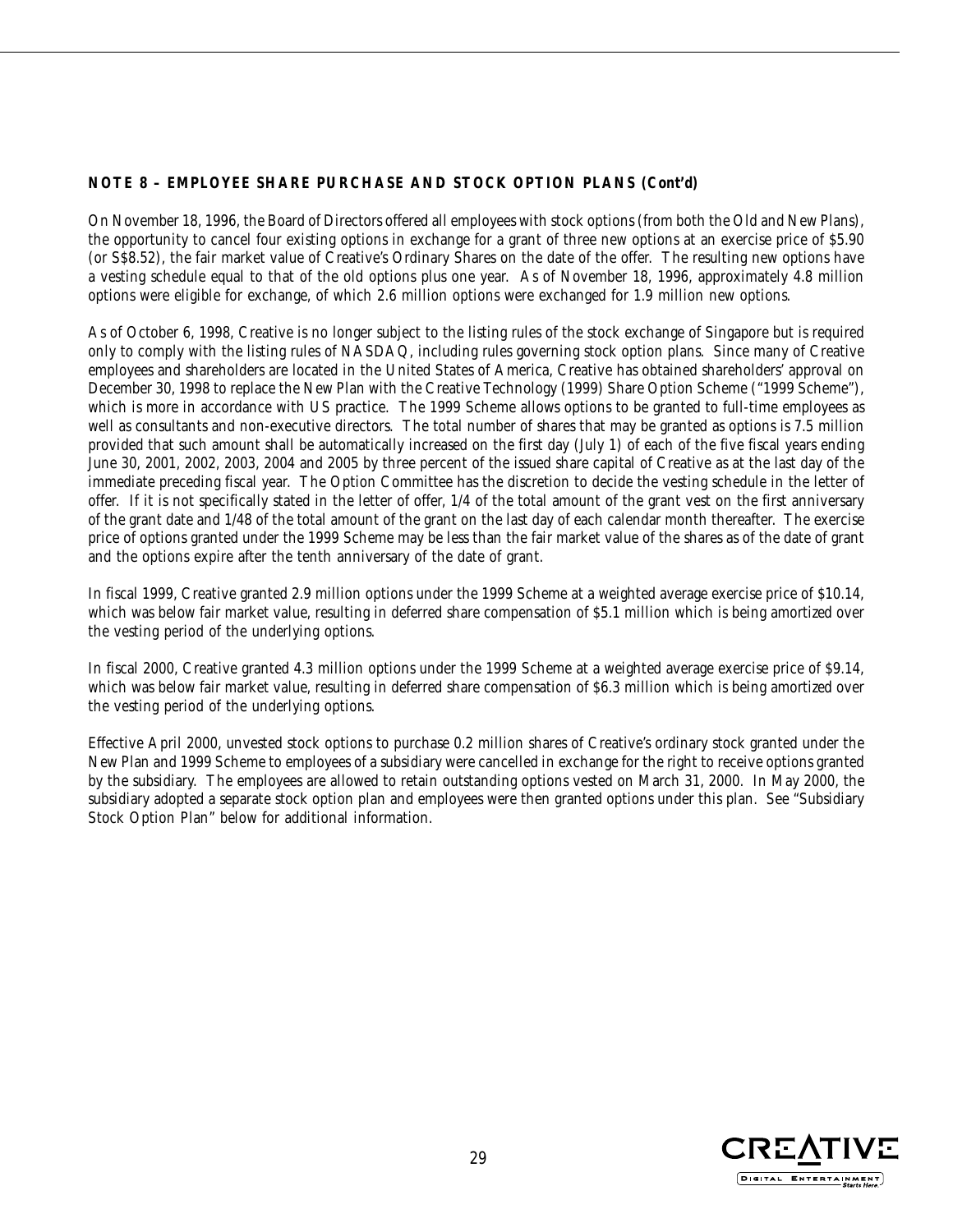### **NOTE 8 – EMPLOYEE SHARE PURCHASE AND STOCK OPTION PLANS (Cont'd)**

### **Creative Employee Share Purchase and Stock Option Plans**

A summary of options granted to employees and non-employee directors under Creative's stock option plans is presented below:

|                                |                                  | <b>Options Outstanding</b>                            |  |  |  |
|--------------------------------|----------------------------------|-------------------------------------------------------|--|--|--|
|                                | <b>Number of Shares</b><br>(000) | <b>Weighted Average</b><br><b>Exercise Price (\$)</b> |  |  |  |
| Balance as of June 30, 1997    | 7,421                            | 6.21                                                  |  |  |  |
| Granted – at fair market value | 924                              | 19.93                                                 |  |  |  |
| Exercised                      | (2,680)                          | 5.49                                                  |  |  |  |
| Canceled                       | (523)                            | 15.21                                                 |  |  |  |
| Balance as of June 30, 1998    | 5,142                            | 8.14                                                  |  |  |  |
| Granted – at fair market value | 324                              | 9.64                                                  |  |  |  |
| – below fair market value      | 2,879                            | 10.14                                                 |  |  |  |
| Exercised                      | (921)                            | 5.58                                                  |  |  |  |
| Canceled                       | (307)                            | 12.94                                                 |  |  |  |
| Balance as of June 30, 1999    | 7,117                            | 9.14                                                  |  |  |  |
| Granted - at fair market value | 697                              | 11.81                                                 |  |  |  |
| – below fair market value      | 4,346                            | 9.14                                                  |  |  |  |
| Exercised                      | (2,214)                          | 7.17                                                  |  |  |  |
| Canceled                       | (1,052)                          | 12.54                                                 |  |  |  |
| Balance as of June 30, 2000    | 8,894                            | 9.44                                                  |  |  |  |

The total number of options exercisable at June 30, 2000, 1999 and 1998 under the New Plan and 1999 Scheme were 2,594,000, 1,996,000 and 1,626,000, respectively.

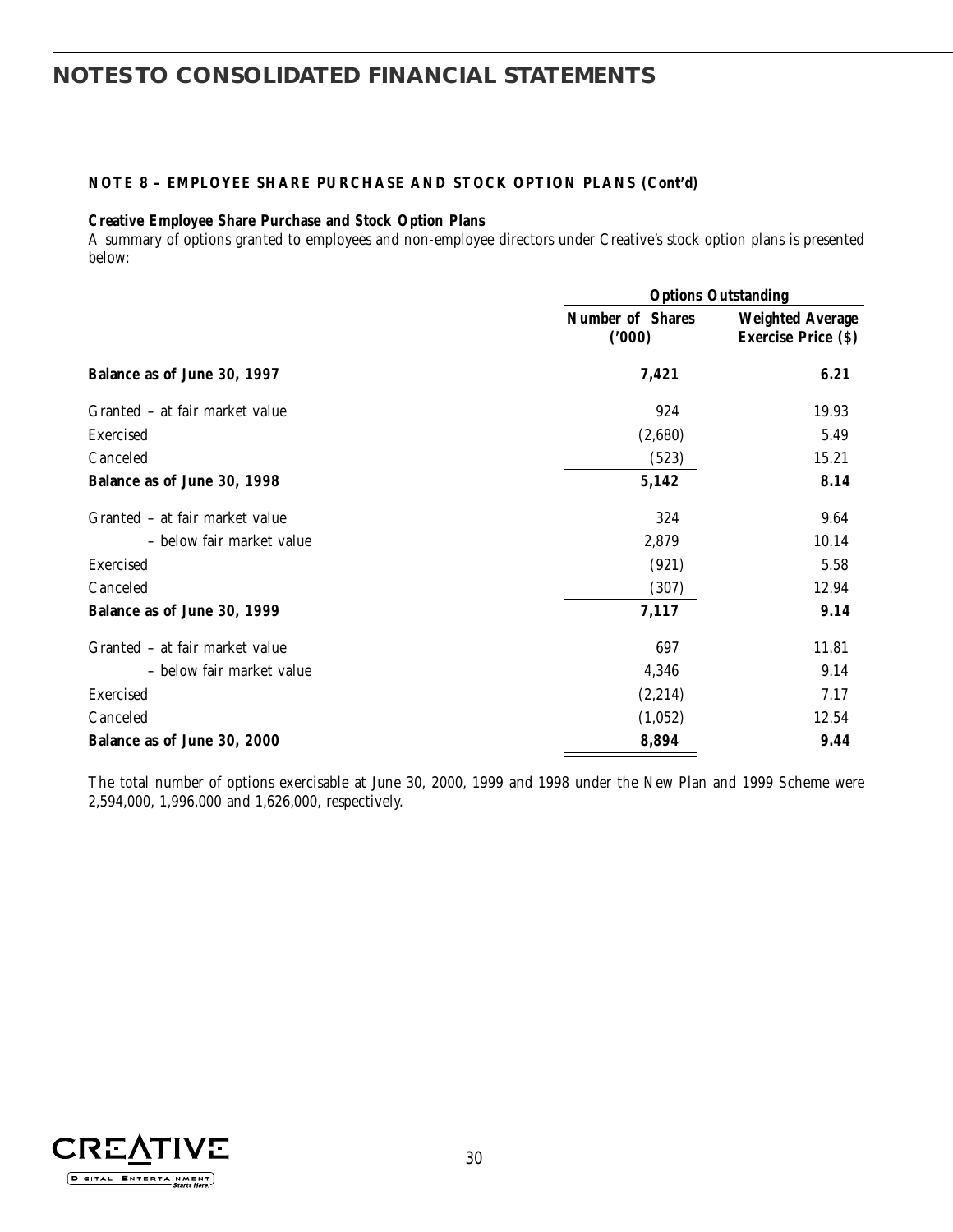### **NOTE 8 – EMPLOYEE SHARE PURCHASE AND STOCK OPTION PLANS (Cont'd)**

#### **Summary of outstanding options under Creative's employee stock option plans**

The following table summarizes option information for Creative's employee stock option plans (New Plan and 1999 Scheme) as at June 30, 2000.

|                                    |                                       | <b>Options Outstanding</b>                                         |                                                     |                                              | <b>Options Exercisable</b>                          |  |  |
|------------------------------------|---------------------------------------|--------------------------------------------------------------------|-----------------------------------------------------|----------------------------------------------|-----------------------------------------------------|--|--|
| Range of<br><b>Exercise Prices</b> | <b>Number</b><br>Outstanding<br>(000) | Weighted<br>Average<br>Remaining<br>Contractual<br>Life<br>(years) | Weighted<br>Average<br><b>Exercise Price</b><br>(S) | <b>Number</b><br><b>Exercisable</b><br>(000) | Weighted<br>Average<br><b>Exercise Price</b><br>(S) |  |  |
| \$3.00 to \$4.99                   | 736                                   | 1.41                                                               | 4.79                                                | 500                                          | 4.77                                                |  |  |
| \$5.00 to \$7.99                   | 715                                   | 1.41                                                               | 5.83                                                | 533                                          | 5.84                                                |  |  |
| \$8.00 to \$10.99                  | 6,611                                 | 8.76                                                               | 9.18                                                | 1,341                                        | 9.22                                                |  |  |
| \$11.00 to \$14.99                 | 117                                   | 1.83                                                               | 12.73                                               | 78                                           | 12.68                                               |  |  |
| \$15.00 to \$22.00                 | 715                                   | 7.20                                                               | 19.61                                               | 142                                          | 19.98                                               |  |  |
|                                    | 8,894                                 | 7.35                                                               | 9.44                                                | 2,594                                        | 8.36                                                |  |  |

#### **Subsidiary Stock Option Plan**

The total number of shares that may be granted as options under the subsidiary 2000 Stock Option Plan ("2000 Plan") is 8 million shares provided that such amounts shall be automatically increased on the first day (July 1) of each of the five fiscal years ending June 30, 2001, 2002, 2003, 2004 and 2005 by the lesser of (i) three hundred thousand shares or (ii) one percent of the issued share capital of the Company as at the last day of the immediately preceding fiscal year. The exercise price of options granted under the 2000 Plan may be less than the fair market value of the shares as of the date of grant and the options expire after the tenth anniversary of the date of grant.

 In December 1999, the subsidiary agreed to issue options to certain key executives to acquire 1.2 million shares at an exercise price of \$1.00 per share. The options were granted in May 2000, vest over four years and are exercisable for 10 years.

In May 2000, the subsidiary granted options to its employees to acquire 2.1 million shares at an exercise price of \$2.50 per share. These options vest over four years and are exercisable for 10 years. In May 2000, the subsidiary also granted options to certain employees of Creative to acquire 0.47 million shares at an exercise price of \$2.50 per share and 0.06 million shares at \$1.00 per share. The options vest over four years effective from April 1, 2000 and are exercisable for 5 years.

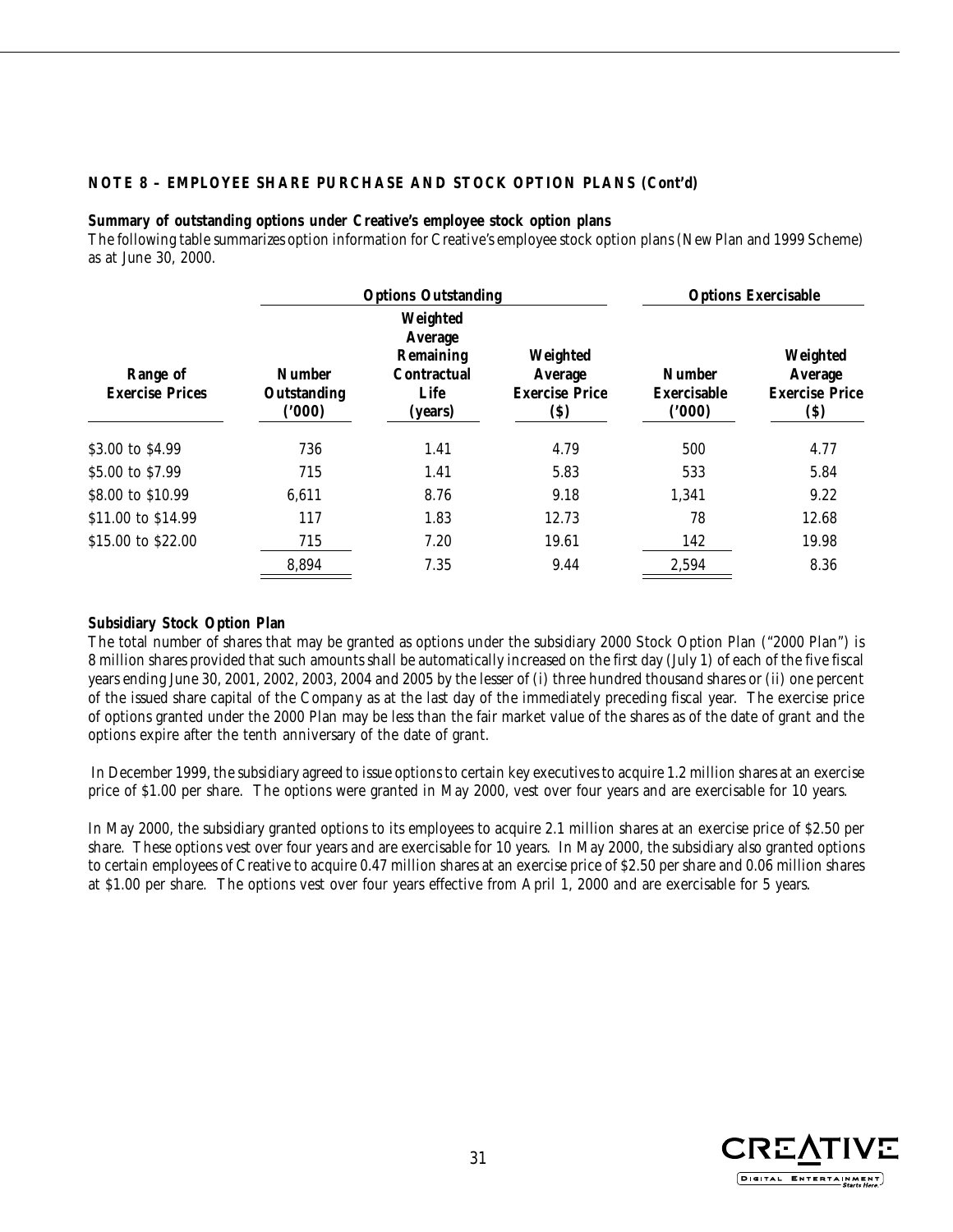### **NOTE 8 – EMPLOYEE SHARE PURCHASE AND STOCK OPTION PLANS (Cont'd)**

Because the exercise prices for the aforementioned grants are below the deemed fair value per ordinary share of \$4.50, the grants give rise to a deferred share compensation expense of approximately \$9.2 million. The compensation expense is being amortized over the four-year vesting period of the underlying options and for the year ended June 30, 2000, the subsidiary recorded an amortization expense of \$0.6 million. Future amortization of deferred share compensation expense is subject to changes due to the impact of future grants and cancellation of options, if any.

A summary of options granted to employees, consultants and directors under the subsidiary's stock option plan is presented below:

|                             |                                  | <b>Options Outstanding</b>                               |  |  |
|-----------------------------|----------------------------------|----------------------------------------------------------|--|--|
|                             | <b>Number of Shares</b><br>(000) | <b>Weighted Average</b><br><b>Exercise Price</b><br>(\$) |  |  |
| Options granted             | 3,901                            | 1.99                                                     |  |  |
| Options cancelled           | (60)                             | 2.50                                                     |  |  |
| Balance as of June 30, 2000 | 3,841                            | 1.98                                                     |  |  |

The following table summarizes option information for the subsidiary employee stock option plans as at June 30, 2000:

| Range of<br><b>Exercise Price</b> | <b>Number Outstanding</b><br>(000) | <b>Weighted Average</b><br><b>Remaining Contractual Life</b><br>(years) | <b>Number Exercisable</b><br>(000) |
|-----------------------------------|------------------------------------|-------------------------------------------------------------------------|------------------------------------|
| \$1.00                            | 1,320                              | 9.20                                                                    |                                    |
| \$2.50                            | 2,521                              | 9.20                                                                    |                                    |
|                                   | 3,841                              | 9.20                                                                    |                                    |

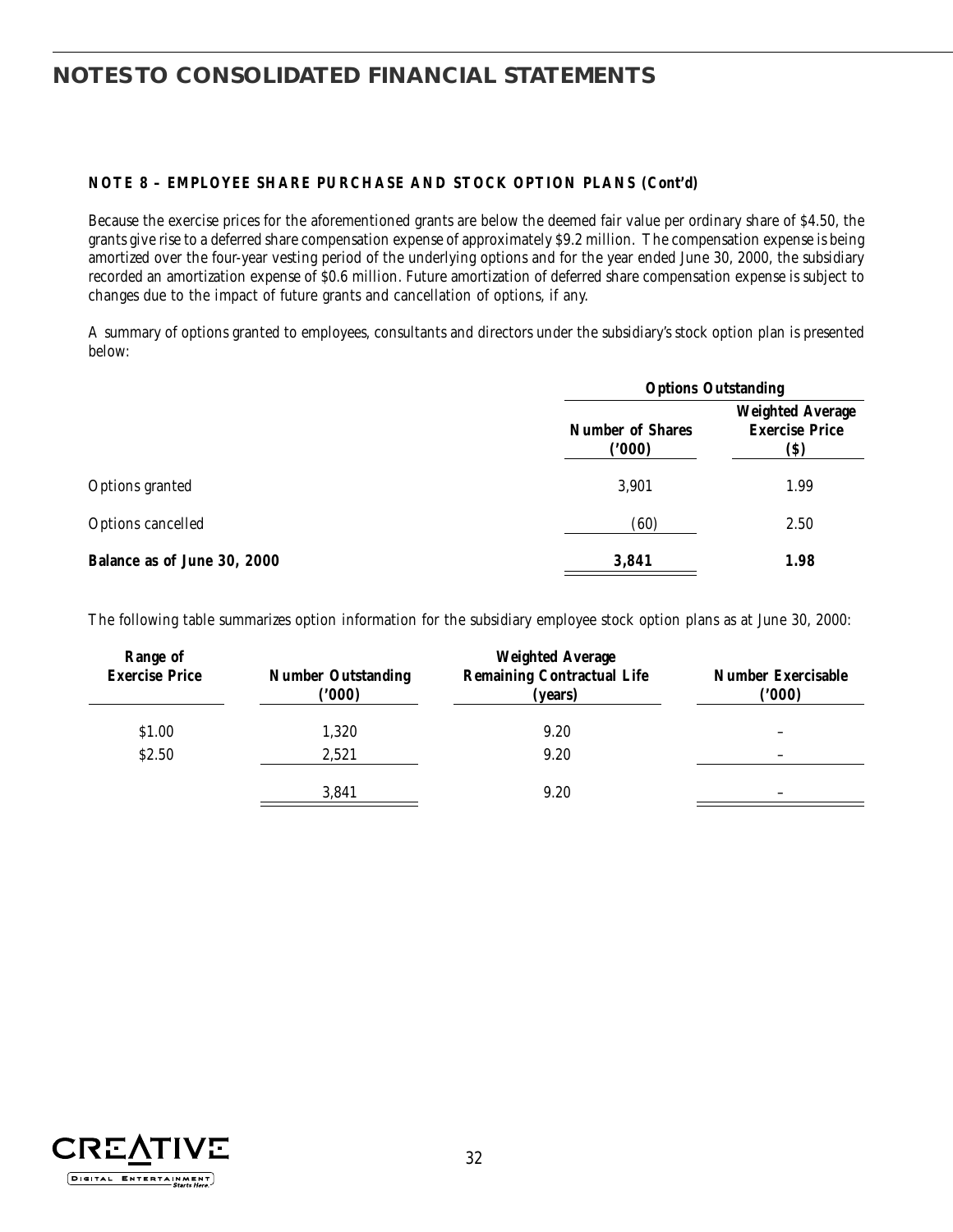### **NOTE 8 – EMPLOYEE SHARE PURCHASE AND STOCK OPTION PLANS (Cont'd)**

#### **Creative and Subsidiary Pro Forma Disclosures**

The fair value of the purchase rights under the Creative employee share purchase plan and stock option plan is estimated using the Black-Scholes model based on the following assumptions:

|                          | Fiscal 2000                | Fiscal 1999                | Fiscal 1998                |  |
|--------------------------|----------------------------|----------------------------|----------------------------|--|
| Volatility               | 60%                        | 70%                        | 70%                        |  |
| Risk-free interest rates |                            |                            |                            |  |
| Share purchase plan      | 6.22\% to 6.81\%           |                            |                            |  |
| Stock options            | 5.20% to 6.65%             | 4.70% to 5.27%             | 5.31\% to 6.30\%           |  |
| Dividend yield           | 1.0%                       | 2.0%                       |                            |  |
| <b>Expected lives:</b>   |                            |                            |                            |  |
| Share purchase plan      | 6 months                   |                            |                            |  |
| Stock options            | 0.01 years after vest date | 0.01 years after vest date | 0.01 years after vest date |  |

|                                                       | <b>Years ended June 30</b> |             |    |      |   |       |
|-------------------------------------------------------|----------------------------|-------------|----|------|---|-------|
|                                                       |                            | <b>2000</b> |    | 1999 |   | 1998  |
| Weighted average fair value of stock options granted: |                            |             |    |      |   |       |
| Stock options:                                        |                            |             |    |      |   |       |
| At market                                             | S                          | 5.02        | S. | 5.95 |   | 11.41 |
| Below market                                          | S                          | 4.71        | S  | 6.09 | S |       |

The fair value of the purchase rights under the subsidiary stock option plan is estimated using the Black-Scholes model based on the following assumptions:

|                          | Fiscal 2000    |
|--------------------------|----------------|
| Volatility               | -              |
| Risk-free interest rates | 5.99% to 6.40% |
| Dividend yield           | -              |
| <b>Expected lives</b>    | 4 years        |

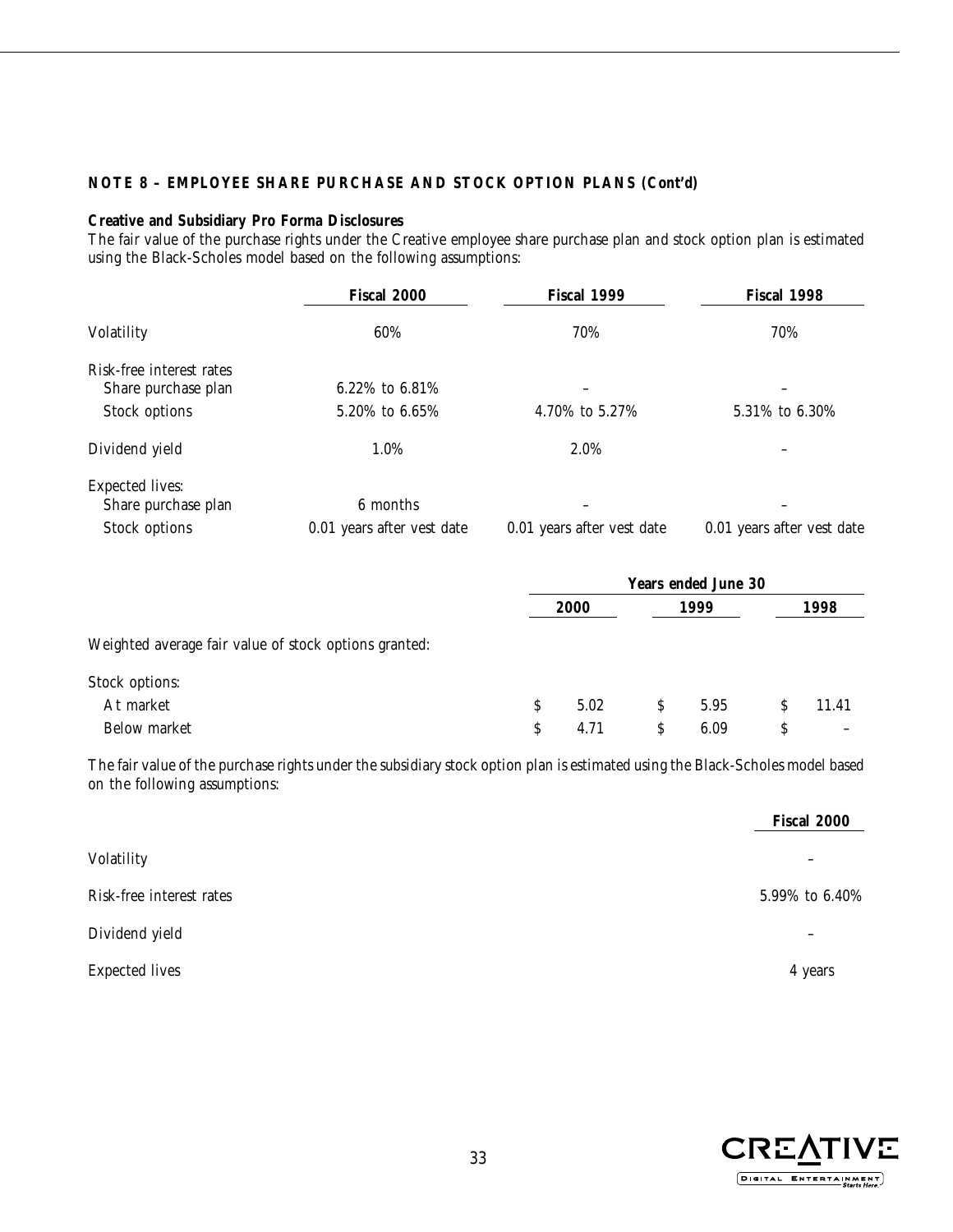### **NOTE 8 – EMPLOYEE SHARE PURCHASE AND STOCK OPTION PLANS (Cont'd)**

Had compensation cost for Creative's employee share purchase and stock option plans, and the subsidiary's stock option plan been determined based on the fair value at the grant dates using the Black-Scholes model, Creative's net income and net income per share would have been as follows:

| In USS'000, except for per share data |    | <b>Years ended June 30</b> |    |         |    |         |  |
|---------------------------------------|----|----------------------------|----|---------|----|---------|--|
|                                       |    | <b>2000</b>                |    | 1999    |    | 1998    |  |
| Net income:                           |    |                            |    |         |    |         |  |
| As reported                           | S. | 161,012                    | S. | 115,082 | S. | 134,774 |  |
| Pro forma                             |    | \$151,450                  | S. | 108,230 | S. | 128,472 |  |
| Diluted earnings per share:           |    |                            |    |         |    |         |  |
| As reported                           | S  | 1.86                       | S  | 1.25    | S  | 1.42    |  |
| Pro forma                             | S  | 1.78                       | S  | 1.19    | S  | 1.36    |  |

### **NOTE 9 – INCOME TAXES**

Creative was granted a Pioneer Certificate in 1990 under the Singapore Economic Expansion Incentives (Relief from Income Tax) Act, Cap. 86 for the design and manufacture of digital computer video, audio and multimedia products, including personal computers and related components, chipsets and software but not including interest income. The Pioneer Certificate exempted income derived from such activities ("Pioneer Income") from tax in Singapore, subject to certain conditions until the year 2000. Creative's Pioneer Certificate expired in March 2000. Creative has applied for a separate and new Pioneer Certificate covering a new range of products. If Creative is awarded this new Pioneer Certificate, profits from qualified products under the new Pioneer Certificate will be exempted from tax in Singapore. The Singapore corporate income tax rate of 25.5% will be applicable to the profits of products excluded from the new Pioneer Certificate.

The Pioneer tax status had the effect of reducing Creative's provision for income taxes by approximately \$18.3 million, \$26.4 million and \$43.3 million, or \$0.21, \$0.29 and \$0.46 per share, for fiscal 2000, 1999 and 1998, respectively. The corporate income tax rate in Singapore, which would otherwise be applicable for Creative's fiscal 2000 is 25.5%, 1999 and 1998, is 26%. Any income of a foreign subsidiary of Creative is subject to tax in the country in which the subsidiary is located and, as a result, the effective rate of tax is subject to changes as a result of the international source of income before tax.

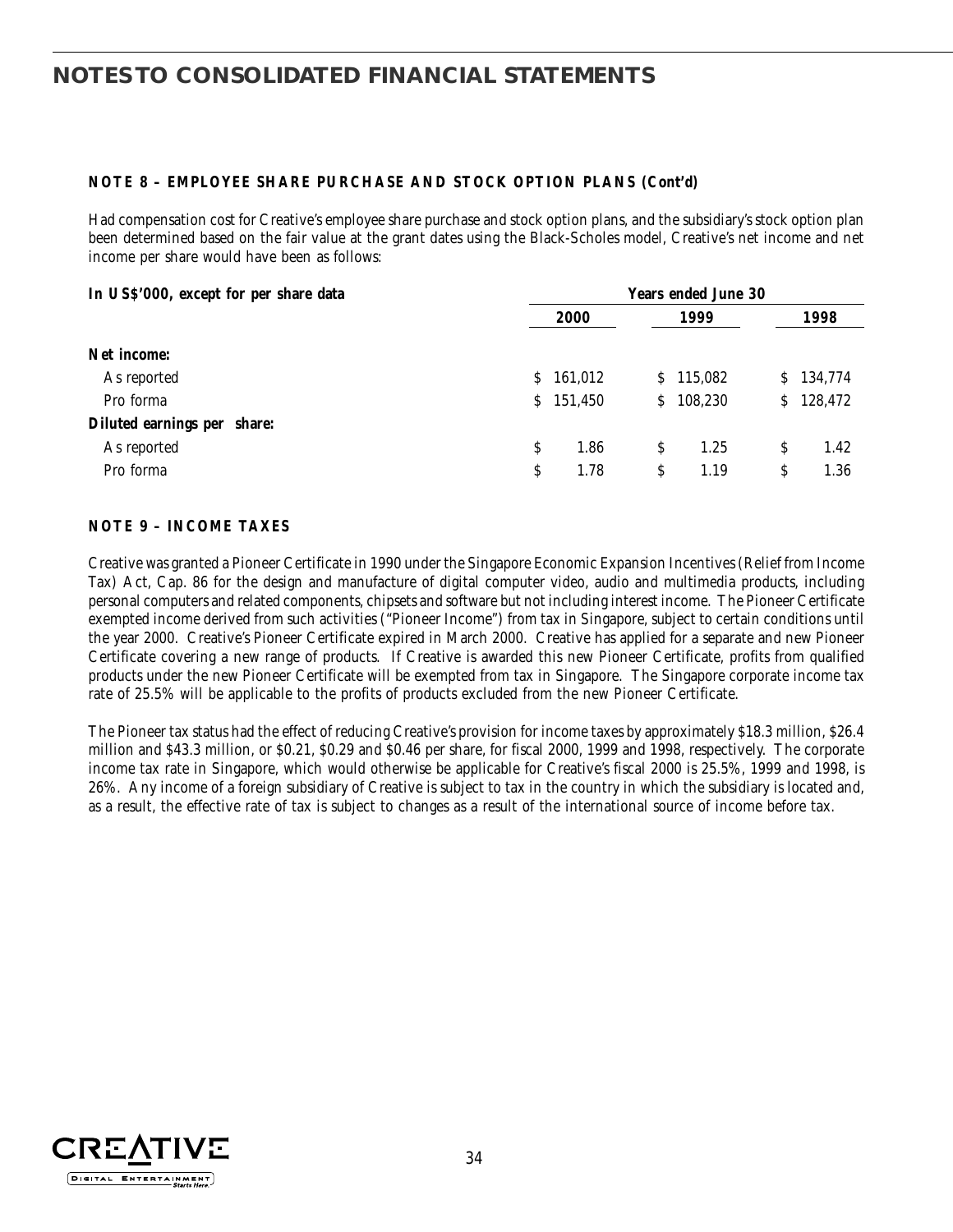### **NOTE 9 – INCOME TAXES (Cont'd)**

The Singapore and other components of income before income taxes are as follows (in US\$'000):

|                                                  | <b>Years ended June 30</b> |               |               |  |
|--------------------------------------------------|----------------------------|---------------|---------------|--|
|                                                  | 2000                       | 1999          | 1998          |  |
| Singapore                                        | 96.577                     | 106,644<br>S. | 187,033<br>S. |  |
| Other countries                                  | 74,439                     | 18,670        | (34, 233)     |  |
| Income before income taxes and minority interest | \$171,016                  | \$125,314     | \$152,800     |  |

The provision for income taxes consists of (in US\$'000):

|                            | <b>Years ended June 30</b> |       |          |  |
|----------------------------|----------------------------|-------|----------|--|
|                            | 2000                       | 1999  | 1998     |  |
| Singapore                  | 7.376<br>S.                | 1,346 | 4,750    |  |
| Other countries            | 2,096                      | 8.574 | 15,055   |  |
| Provision for income taxes | 9,472                      | 9,920 | \$19,805 |  |

Creative's effective tax provision for fiscal 2000, 1999 and 1998 reconciles to the amount computed by applying the Singapore statutory rate of 25.5% for 2000 and 26% for 1999 and 1998 to income before income taxes and minority interest, as follows (in US\$'000):

|                                                             | <b>Years ended June 30</b> |           |   |           |    |          |
|-------------------------------------------------------------|----------------------------|-----------|---|-----------|----|----------|
|                                                             |                            | 2000      |   | 1999      |    | 1998     |
| Income tax at Singapore statutory rate<br>Tax exempt income | \$                         | 43,609    | S | 32,582    | S  | 39,728   |
| Singapore                                                   |                            | (18, 316) |   | (26, 446) |    | (43,311) |
| Others                                                      |                            | (28, 511) |   | (2,952)   |    |          |
| Non-deductible expenses and write off                       |                            | 3,245     |   | 2,319     |    | 19,264   |
| Change in valuation allowances                              |                            | 5,135     |   | 2.603     |    | (2,117)  |
| Unutilized non-Singapore net operating losses and temporary |                            |           |   |           |    |          |
| differences at other than the statutory rate, and other     |                            | 4,310     |   | 1,814     |    | 6,241    |
| <b>Provision for income taxes</b>                           |                            | 9,472     |   | 9,920     | S. | 19,805   |

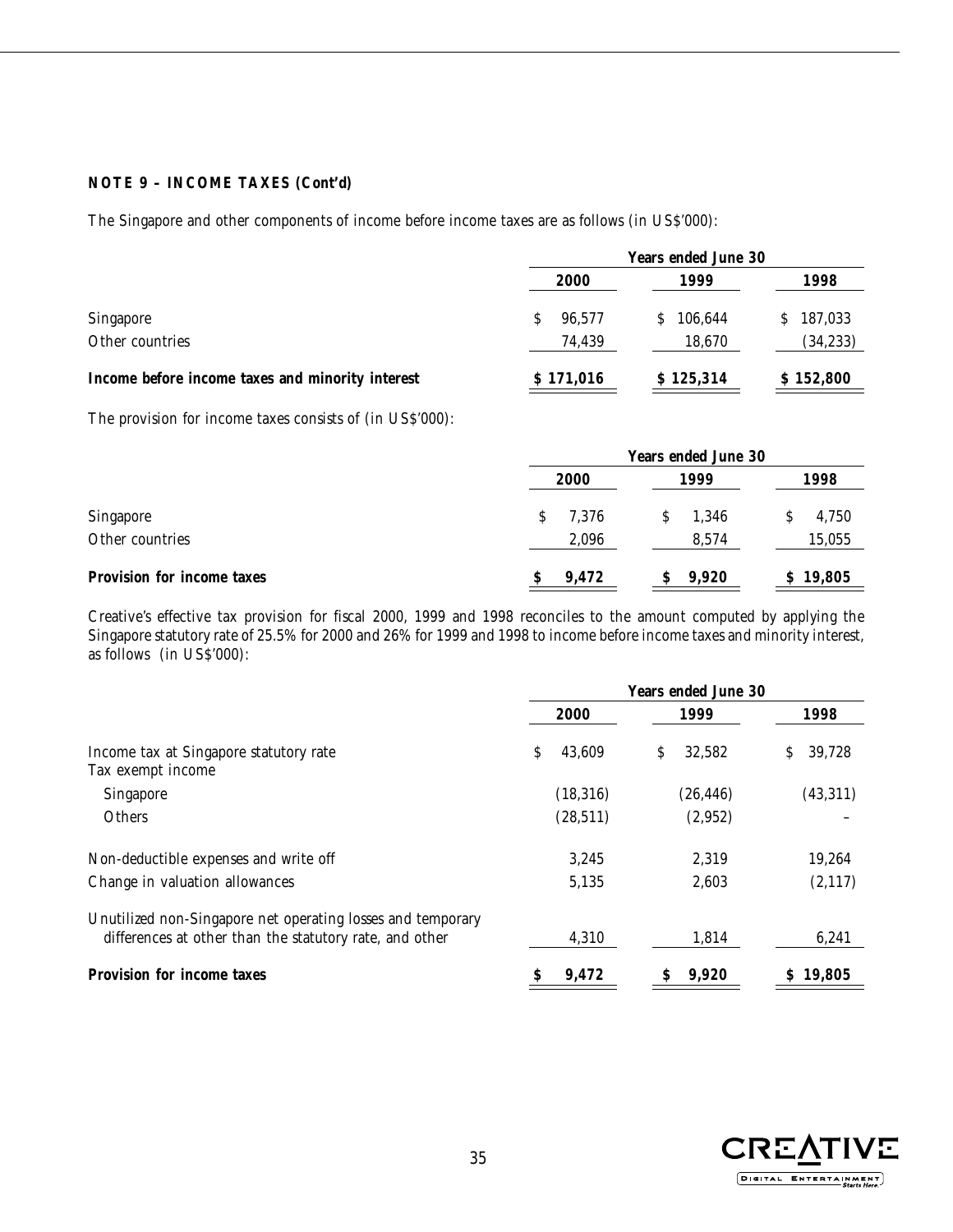### **NOTE 9 – INCOME TAXES (Cont'd)**

Deferred tax assets at June 30, 2000 and 1999 consisted of the following (in US\$'000):

|                                             |              | As of June 30 |
|---------------------------------------------|--------------|---------------|
|                                             | 2000         | 1999          |
| Non-deductible reserves                     | 22,346<br>S. | 13,313<br>S   |
| Net operating loss carryforwards            | 10,444       | 14,333        |
| Other                                       | 2,608        | 2,617         |
| Total deferred tax assets                   | 35,398       | 30,263        |
| Valuation allowance for deferred tax assets | (35, 398)    | (30, 263)     |
|                                             | \$           | \$            |

Creative has United States tax deductions not included in the net operating loss carryforwards described above aggregating approximately \$38.5 million at June 30, 2000, as a result of the exercise of employee stock options, the tax benefit of which has not been realized. The tax benefit of the deductions, when realized, will be accounted for as a credit to additional paidin capital rather than a reduction of the income tax provision.

At June 30, 2000, Creative had Irish and US net operating loss carryforwards of approximately \$33.0 million and \$15.2 million, respectively. The Irish net operating losses have an indefinite carryforward period while the US net operating losses expire in 2005 to 2019. The utilization of these net operating losses by Creative is subject to certain conditions.

A full valuation allowance has been recorded for Creative's deferred tax assets at June 30, 2000 and 1999 as management believes sufficient uncertainty exists regarding the realizability of these assets.

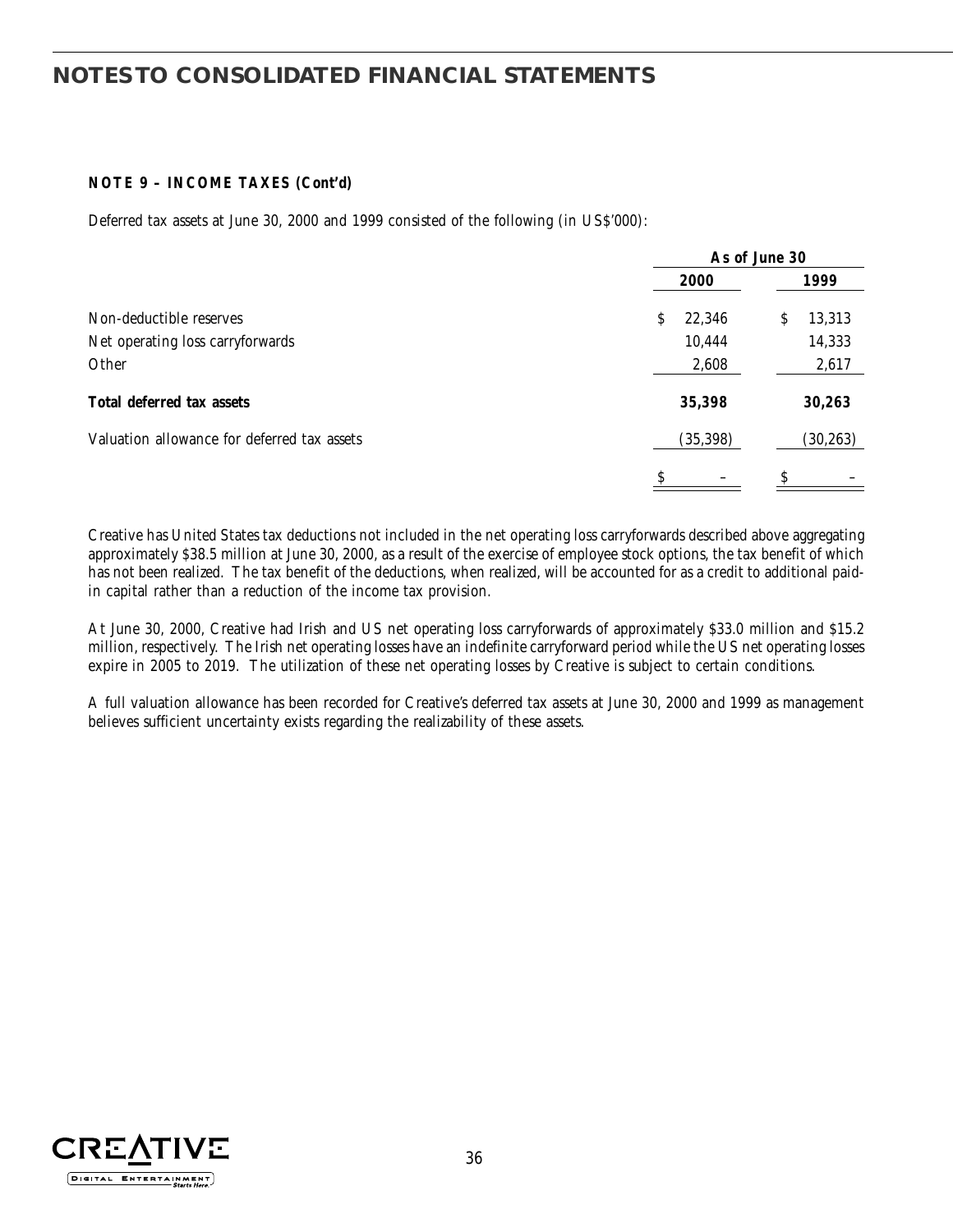### **NOTE 10 – CREDIT FACILITIES AND LONG TERM OBLIGATIONS**

On March 13, 1996, Creative Technology Centre Pte Ltd ("CTC"), a Singapore subsidiary of Creative, entered into an agreement with two banks for an eight year term loan facility for S\$60.0 million (\$34.7 million) to finance the construction of Creative's headquarters building in Singapore. The loan is repayable in nineteen quarterly instalments comprising of eighteen instalments of S\$1.5 million (\$0.9 million) and a final instalment for the remaining S\$31.0 million (\$17.9 million). The repayment commenced on July 5, 1998. The interest on the outstanding loan balance is payable at the banks' cost of funds plus 1.25%. The average interest rate charged for fiscal 2000 was 3.98%. The loan is secured by a first mortgage on the building and by way of a fixed and floating charge over all assets of CTC. At June 30, 2000, S\$45.9 million (\$26.6 million) was outstanding.

A portion of the construction of the headquarters building is also being financed in equal parts by Creative and Bukit Frontiers Pte Ltd., a company owned by one of Creative's officers, who is also a director. At June 30, 2000, loans extended and equity contributed by Bukit Frontiers Pte Ltd. totaled S\$12.5 million (\$7.2 million) and S\$0.5 million (\$0.4 million), respectively.

Creative has various other credit facilities relating to overdrafts, letters of credit and bank guarantees with several banks totaling approximately \$103.2 million at June 30, 2000. Within these credit facilities, sub-limits have been set on how Creative may utilize the overall credit facilities. At June 30, 2000, \$3.5 million in letters of credit and \$0.6 million in bank guarantees were drawn under these facilities. These facilities bear interest at approximately the banks' prime rates.

### **NOTE 11 – ISSUANCE OF CONVERTIBLE PREFERENCE SHARES**

In May 2000, a wholly-owned subsidiary issued 5.0 million convertible preference shares at \$4.50 per share, their then deemed fair value, resulting in net proceeds to the subsidiary of approximately \$22.5 million. Subsequent to the issuance, Creative continued to own approximately 89% of the outstanding shares of the subsidiary on a fully converted basis.

### **NOTE 12 – LICENSE AGREEMENTS**

Creative has entered into license agreements with certain software developers under which it has the right to include, modify and distribute software products in support of its sales. Typically, royalties are payable on a per unit basis in relation to sales volume, although certain agreements may include one time payments or guaranteed minimum commitments. Creative periodically reviews these arrangements in accordance with its stated accounting policies. At June 30, 2000, Creative has committed to pay \$0.8 million in respect of future minimum royalty obligations over terms of up to 5 years.

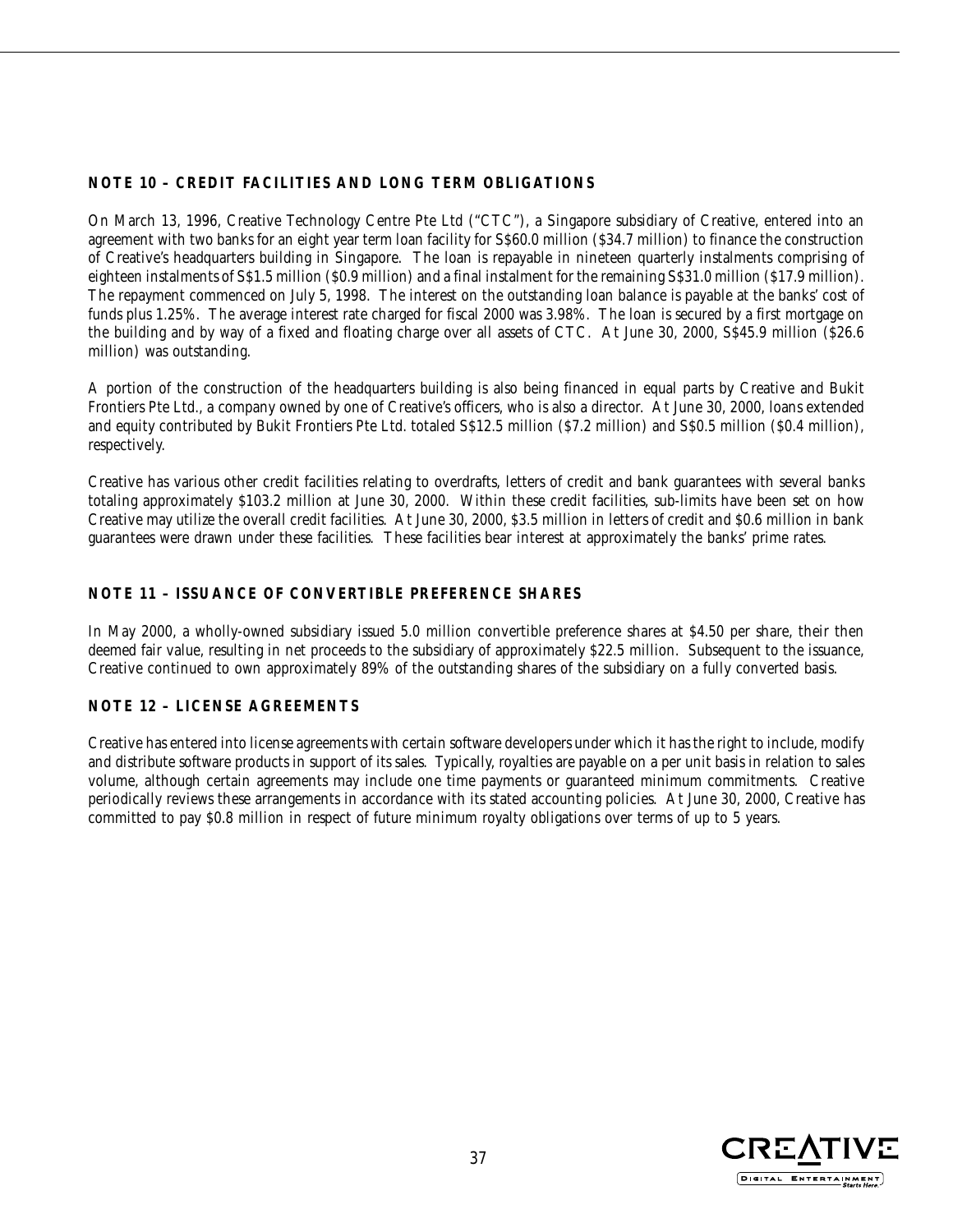### **NOTE 13 – OTHER CHARGES**

Included in the results of operations for fiscal 2000 were the purchase of substantially of all of the assets of Aureal Semiconductor, Inc. and the settlement of all outstanding litigation claims between Aureal and Creative (see Note 14 of "Notes to Consolidated Financial Statements"); and in fiscal 1998 were other charges of \$68.6 million relating to a \$60.3 million write-off of acquired in-process technology (see Note 15 of "Notes to Consolidated Financial Statements") and a one-time write off of \$8.3 million for cessation of certain activities.

### **NOTE 14 – LITIGATION**

On September 21, 2000, the U.S. Bankruptcy Court for the Northern District of California, Oakland Division approved the sale to Creative of substantially all of the assets of Aureal Semiconductor, Inc. The sale includes settlement of all outstanding litigation claims between Aureal and Creative. Creative will pay \$28.0 million in cash, plus two new shares of Creative stock for every 100 outstanding shares of Aureal stock, or 208,079 shares of Creative stock. The Creative shares were valued at approximately \$4.35 million, based on the fair market value of Creative stock on September 21, 2000. As a result of the settlement of outstanding litigation with Aureal, Creative recorded as a pre-tax charge of \$20.0 million against fiscal 2000 earnings. Since the litigation was ongoing at June 30, 2000 and the settlement was reached after release of Creative's fiscal 2000 earnings, but before distribution of Creative's financial statements, the generally accepted accounting principles in the United States require that this charge be reflected in Creative's fiscal 2000 financial statements.

During the course of its normal business operations, Creative and its subsidiaries are involved from time to time in a variety of intellectual property and other disputes, including claims against Creative alleging copyright infringement, patent infringement and other business torts. Currently such disputes exist with, among other entities, Bose Corporation (an action involving patent claims by Bose and other claims and counterclaims by both sides in the District of Massachusetts and involving Creative and its Cambridge SoundWorks subsidiary), Phonetel Communications, Inc. (an action involving patent claims by Phonetel against a number of companies, including Creative, in the Northern District of Texas); and the Lemelson Foundation (an action involving patent claims by Lemelson against over 500 entities, including Creative). Creative also from time to time receives licensing inquiries and/or threats of potential future patent claims from a variety of entities, including IBM and Lucent. Creative believes it has valid defenses to the various claims and counterclaims asserted against it. However, should any of these plaintiffs prevail in their claims or counterclaims, Creative does not expect there to be any consequent material adverse effect on its financial position or results of operations.

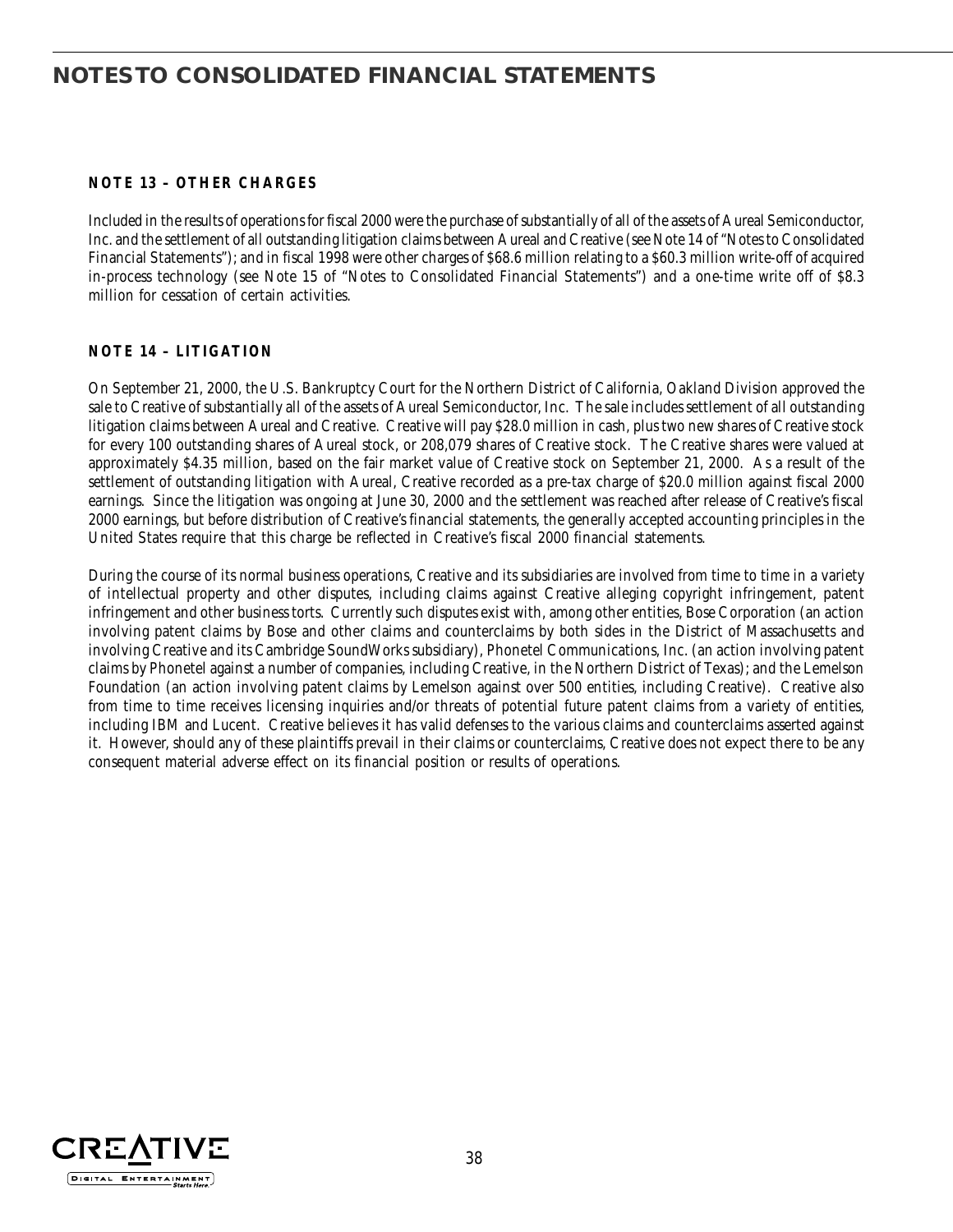### **NOTE 15 – ACQUISITIONS AND INVESTMENTS**

#### **Acquisitions**

In November 1997, Creative paid \$14.0 million from existing cash resources for all the assets of the NetMedia Division of OPTi Inc. and received warrants to purchase 200,000 shares of OPTi's common stock at a price of \$10 per share. The NetMedia Division is in the business of research, development and sales of audio chipsets. In December 1997, Creative completed the acquisition of the remaining 76% of the outstanding shares of Cambridge SoundWorks, Inc. ("Cambridge") through a tender offer for cash in the amount of approximately \$35.0 million. Cambridge manufactures home stereo, car stereo, home theater and computer speakers. Creative purchased the initial 24% of the outstanding shares of Cambridge in March 1997. In December 1997, Creative acquired for cash all outstanding shares of Ensoniq for approximately \$77.0 million. Ensoniq is a key innovator in the design and development of PCI audio microchip technology and has strong brand recognition associated with its line of electronic musical instruments.

Creative accounted for these acquisitions using the purchase method of accounting and accordingly has included the results of their operations from their respective acquisition dates. Excluding the \$60.3 million write-off of acquired in-process technology from these companies required by US GAAP, the aggregate impact on Creative's results of operations from these acquisitions was not material.

The allocation of Creative's aggregate purchase price for the above three acquisitions to net tangible assets, in-process technology and identifiable intangible assets acquired was based on independent appraisals and is summarized below. The tangible assets acquired primarily comprised inventory, accounts receivable and fixed assets. The intangible assets are amortized over their respective benefit periods, which range from one to five years.

|                                                                                                                |   | <b>US\$'000</b> |
|----------------------------------------------------------------------------------------------------------------|---|-----------------|
| Net tangible assets                                                                                            | S | 20,532          |
| In-process technology                                                                                          |   | 60,300          |
| Intangible assets                                                                                              |   | 50,494          |
|                                                                                                                |   | 131,326         |
| Net carrying value of initial equity interest in Cambridge                                                     |   | (4,662)         |
| Cash acquired in transactions                                                                                  |   | (298)           |
| Net cash used for acquisitions of Cambridge, Ensoniq, and<br>NetMedia Division of OPTi during fiscal year 1998 |   | \$126,366       |

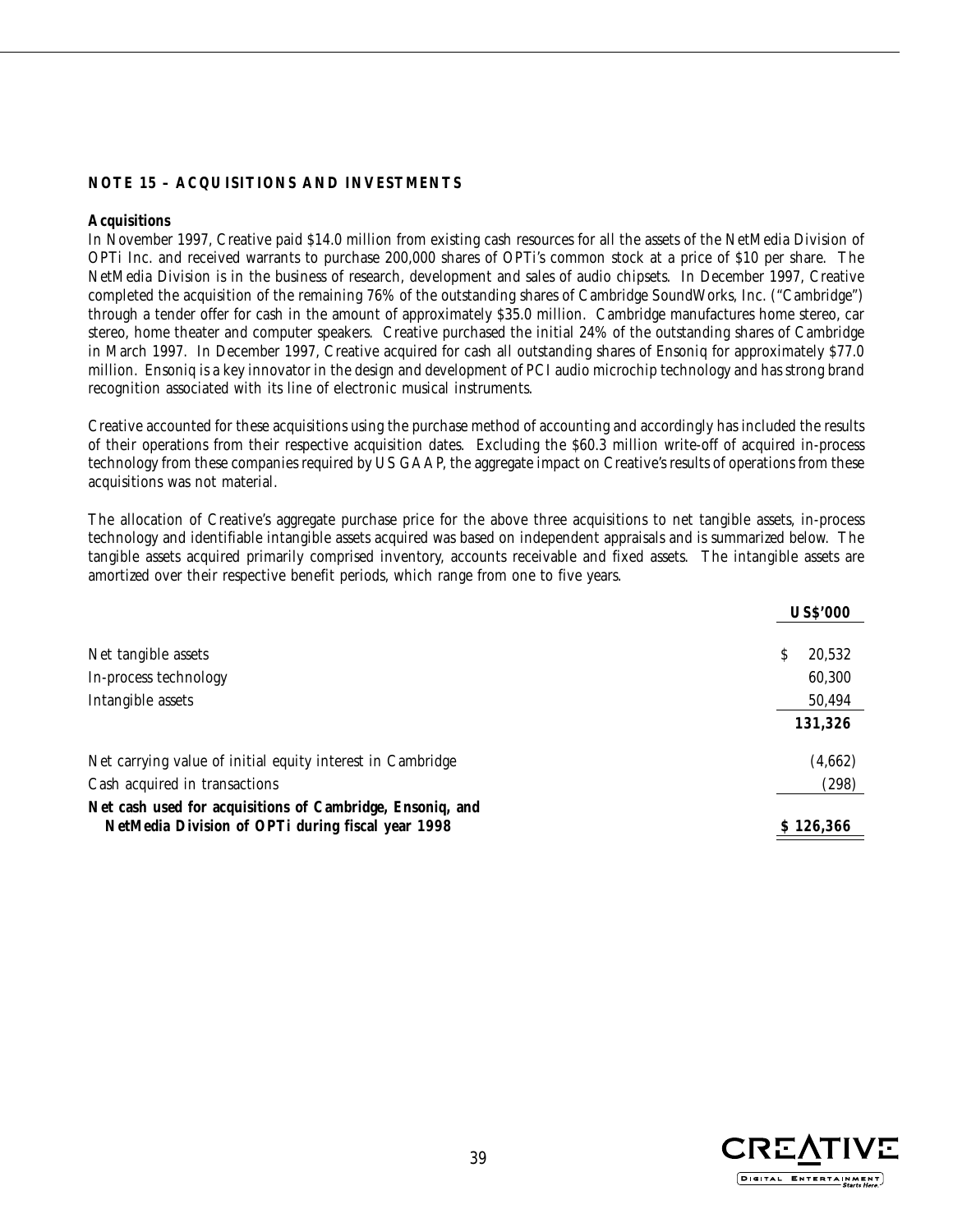### **NOTE 15 – ACQUISITIONS AND INVESTMENTS (Cont'd)**

The following unaudited pro forma information has been prepared assuming that the above acquisitions had taken place at the beginning of fiscal year 1998. The amount of the aggregate purchase price allocated to in-process research and development has been excluded from the pro forma information as it is a non-recurring item. The pro forma financial information is not necessarily indicative of the combined results that would have occurred had the acquisitions taken place at the beginning of fiscal year 1998, nor is it necessarily indicative of results that may occur in the future.

| In US\$'000, except for per share data |   | <b>Unaudited Pro Forma</b><br>for the year ended<br>June 30, 1998 |  |  |  |
|----------------------------------------|---|-------------------------------------------------------------------|--|--|--|
| Sales, net                             | S | 1,287,095                                                         |  |  |  |
| Net income                             | S | 192.179                                                           |  |  |  |
| Basic earnings per share               | S | 2.12                                                              |  |  |  |
| Diluted earnings per share             |   | 2.02                                                              |  |  |  |

On May 22, 1998, Creative acquired all the outstanding shares of Silicon Engineering, Inc. ("SEI"), a privately-held company based in Scotts Valley, California. SEI designs and develops integrated circuits for the multimedia, storage and communications markets. The consideration for this acquisition was the issuance of 921,271 Ordinary Shares of Creative plus an additional 102,314 shares that were issued in fiscal 1999, upon expiration of the contingency period. The acquisition has been accounted for as a pooling of interests. However due to its immateriality, results of operations have been included from the date of acquisition rather than restating prior periods in accordance with pooling of interests accounting.

#### **Investments**

In accordance with Statement of Financial Accounting Standards No. 115 (SFAS 115), Creative carried its available-forsale quoted investments at their fair market value, which resulted in unrealized gains of \$173.9 million and \$15.4 million being included in shareholders' equity in fiscal 2000 and 1999, respectively. Included in the results of operations for fiscal 2000 and 1999, are net gains from quoted investments of \$94.7 million and \$15.0 million, respectively.

#### **NOTE 16 – SUBSEQUENT EVENT**

In July 2000, a subsidiary's options granted to certain employees of Creative in May 2000 to acquire 0.47 million ordinary shares at an exercise price of \$2.50 and 0.06 million shares at \$1.00 per share were cancelled. In lieu of the cancellation of the said options, the subsidiary granted replacement options to these employees to acquire 0.24 million and 0.03 million of the subsidiary's shares at an exercise price of \$2.50 per share and \$1.00 per share respectively. The replacement options vest immediately on grant date and the compensation expense arising from full vesting of the replacement options amounted to \$0.8 million.

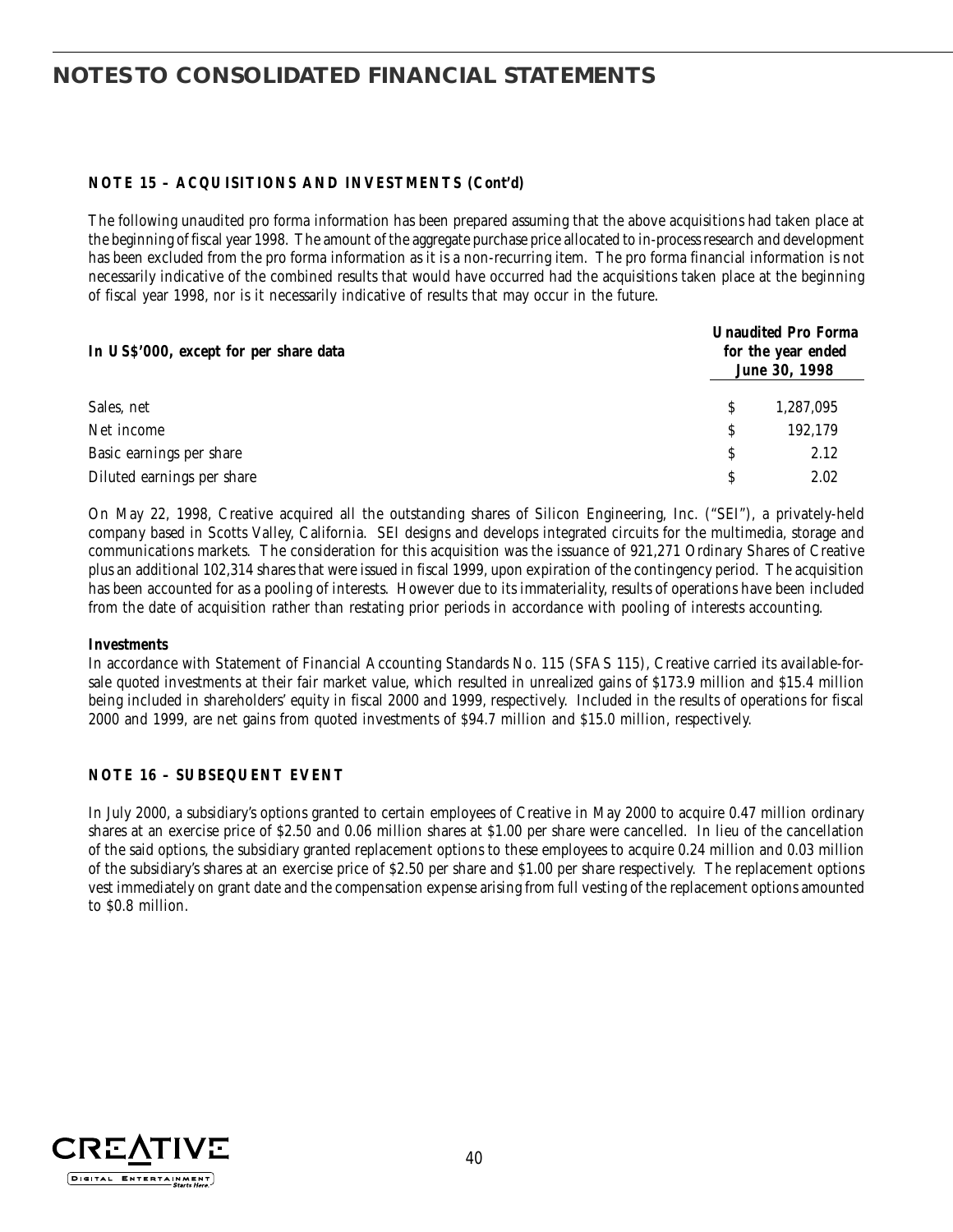### **NOTE 17 – SEGMENT REPORTING**

Creative operates primarily in one industry segment and provides advanced multimedia solutions for personal computers. Creative has manufacturing plants in Singapore and Malaysia with the European distribution center located in Dublin, Ireland and the Americas distribution center located in Milpitas, California. Creative focuses its worldwide sales and marketing efforts predominantly through sales offices in North America, Europe and the Asia Pacific region.

The following is a summary of operations by geographical regions (in US\$'000):

|                                 |               | <b>Years ended June 30</b> |               |  |  |  |  |  |
|---------------------------------|---------------|----------------------------|---------------|--|--|--|--|--|
|                                 | 2000          | 1999                       | 1998          |  |  |  |  |  |
| External net sales:             |               |                            |               |  |  |  |  |  |
| Asia Pacific                    | \$<br>274,101 | S<br>242,602               | 255,072<br>\$ |  |  |  |  |  |
| The Americas                    | 598,956       | 568,099                    | 612,842       |  |  |  |  |  |
| Europe                          | 470,547       | 485,836                    | 366,294       |  |  |  |  |  |
| <b>Consolidated</b>             | \$1,343,604   | \$1,296,537                | \$1,234,208   |  |  |  |  |  |
|                                 |               | <b>Years ended June 30</b> |               |  |  |  |  |  |
|                                 | 2000          | 1999                       | 1998          |  |  |  |  |  |
| <b>Operating income (loss):</b> |               |                            |               |  |  |  |  |  |

| <b>Consolidated</b> | 62.286   | 95.645  | 113.148   |
|---------------------|----------|---------|-----------|
| Europe              | 22,319   | 20,743  | 11,093    |
| The Americas        | (45.654) | (6.674) | (51, 659) |
| Asia Pacific        | 85,621   | 81,576  | 153,714   |

|                      | As of June 30 |              |  |
|----------------------|---------------|--------------|--|
|                      | 2000          | 1999         |  |
| Identifiable assets: |               |              |  |
| Asia Pacific         | 904.479<br>S  | 519,314<br>S |  |
| The Americas         | 161,756       | 183,559      |  |
| Europe               | 110,224       | 102,816      |  |
| <b>Consolidated</b>  | \$1,176,459   | 805,689<br>S |  |

Long-lived assets are based on the physical location of the assets at the end of each of the fiscal years. Geographic revenue information for the three years ended June 30, 2000 is based on the location of the selling entity.

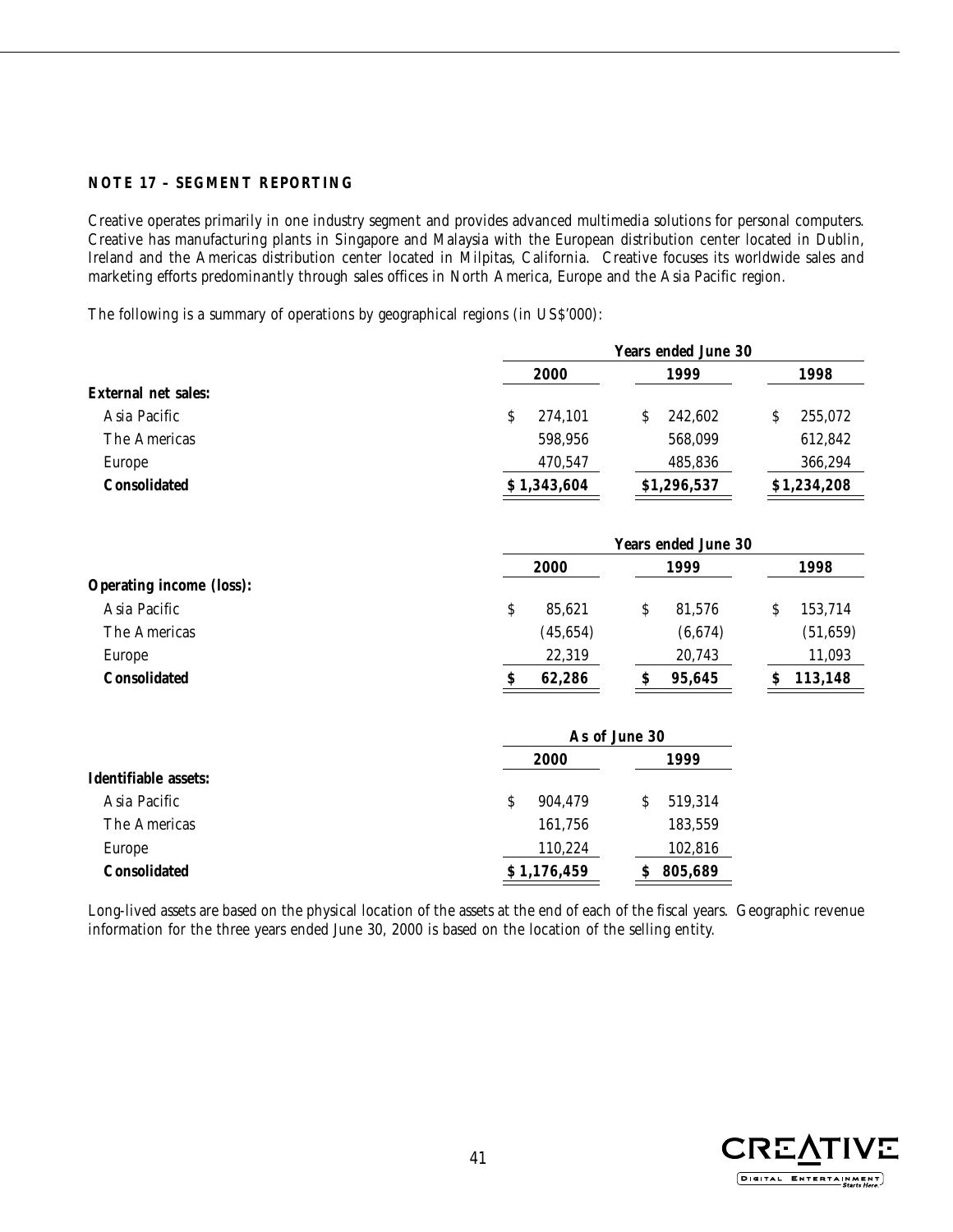### **NOTE 17 – SEGMENT REPORTING (Cont'd)**

|                                 | As of June 30 |              |  |  |  |
|---------------------------------|---------------|--------------|--|--|--|
|                                 | 2000          | 1999         |  |  |  |
| Identifiable assets:            |               |              |  |  |  |
| <b>Singapore</b>                | 428.949<br>S  | 421,827<br>S |  |  |  |
| <b>United States of America</b> | 161,756       | 183,559      |  |  |  |
| <b>Ireland</b>                  | 104,565       | 98,480       |  |  |  |
| Rest of the world               | 481,189       | 101,823      |  |  |  |
| <b>Consolidated</b>             | \$1,176,459   | 805,689      |  |  |  |
|                                 |               |              |  |  |  |

|                               | <b>Years ended June 30</b> |             |              |
|-------------------------------|----------------------------|-------------|--------------|
|                               | 2000                       | 1999        | 1998         |
| Revenue by geographic region: |                            |             |              |
| Singapore                     | S<br>202.917               | 199.841     | 222,382<br>S |
| United States of America      | 598,956                    | 568,099     | 612,842      |
| Ireland                       | 470.547                    | 485,836     | 366,294      |
| Rest of the world             | 71,184                     | 42,761      | 32,690       |
| <b>Consolidated</b>           | \$1,343,604                | \$1,296,537 | \$1,234,208  |
|                               |                            |             |              |

Major customers: In fiscal 2000, 1999 and 1998, no customer accounted for more than 10% of net revenues. As of June 30, 2000 and 1999, one customer accounted for greater than 10% of total accounts receivable.

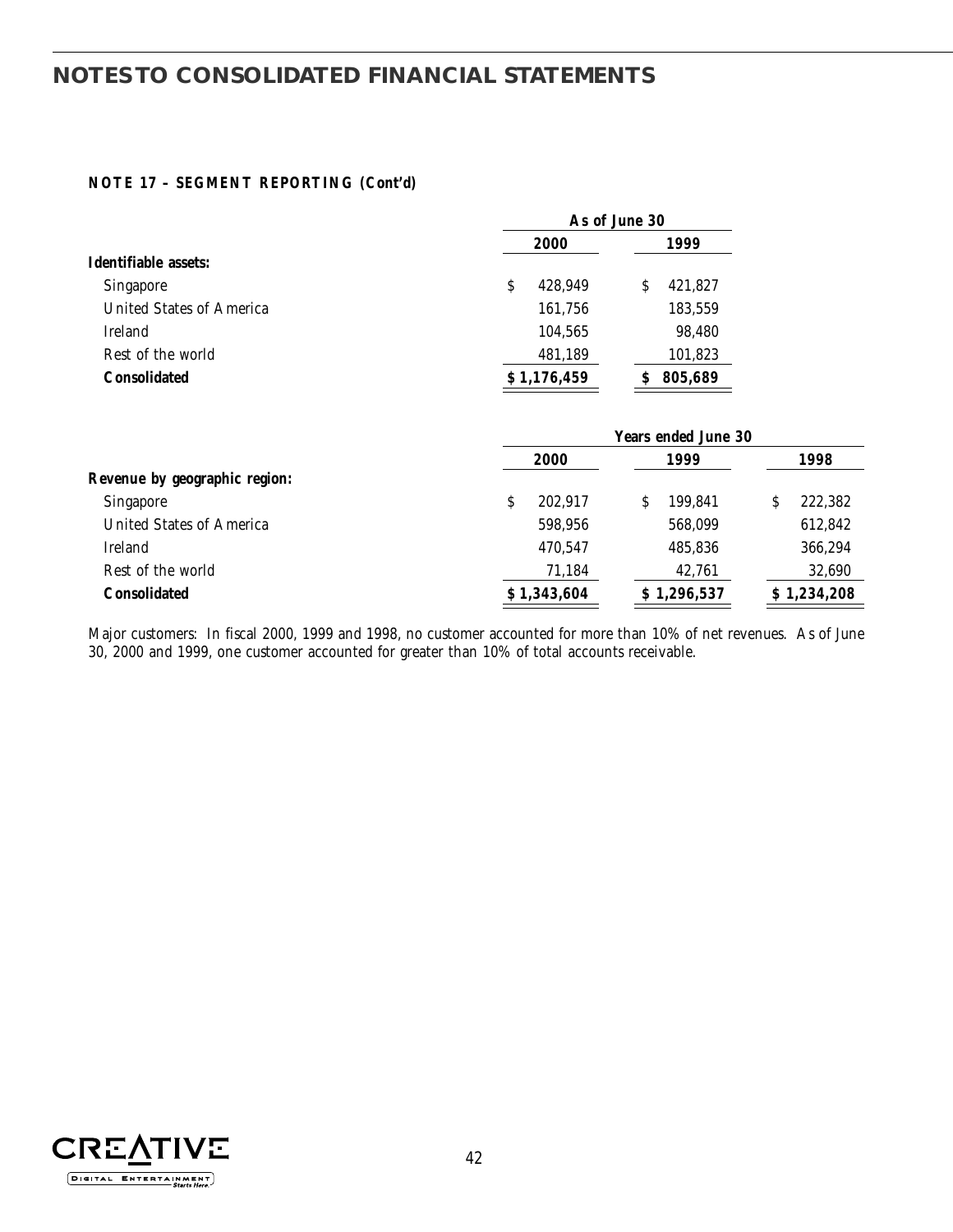### **STOCK MARKET INFORMATION**

Creative's Ordinary Shares have been traded on the NASDAQ National Market ("NASDAQ") since August 3, 1992, under the symbol "CREAF". Creative's Ordinary Shares have been traded on the SES since June 15, 1994. The following table refers to the high and low sale prices of Creative's Ordinary Shares as reported by NASDAQ and SES for each quarter for the last three fiscal years. These prices do not include retail markups, markdowns, or commissions.

|                       | NASDAQ (Price in US\$/Share) |       | SES (Price in Singapore \$/Share) |       |
|-----------------------|------------------------------|-------|-----------------------------------|-------|
|                       | High                         | Low   | High                              | Low   |
| <b>Fiscal 1998</b>    |                              |       |                                   |       |
| First Quarter         | 28.00                        | 16.50 | 42.50                             | 23.70 |
| Second Quarter        | 29.38                        | 16.13 | 46.50                             | 27.00 |
| Third Quarter         | 25.31                        | 15.13 | 41.60                             | 26.50 |
| Fourth Quarter        | 24.63                        | 11.00 | 38.80                             | 17.90 |
| <b>Fiscal 1999</b>    |                              |       |                                   |       |
| First Quarter         | 13.06                        | 8.75  | 22.40                             | 15.30 |
| Second Quarter        | 18.56                        | 8.12  | 30.30                             | 14.10 |
| Third Quarter         | 16.31                        | 11.25 | 28.00                             | 19.90 |
| Fourth Quarter        | 15.25                        | 11.38 | 25.30                             | 20.10 |
| <b>Fiscal 2000</b>    |                              |       |                                   |       |
| First Quarter         | 13.00                        | 9.69  | 22.80                             | 16.60 |
| Second Quarter        | 18.75                        | 10.06 | 32.00                             | 16.90 |
| Third Quarter         | 38.00                        | 16.25 | 64.00                             | 27.80 |
| <b>Fourth Quarter</b> | 30.13                        | 21.69 | 52.50                             | 36.10 |

As of August 25, 2000, there were approximately 4,873 shareholders of record of the Ordinary Shares, of which approximately 251 were registered in the US, and approximately 4,622 in Singapore. Because many of the US shares are held by brokers and other institutions on behalf of shareholders, Creative is unable to estimate the total number of shareholders represented by these US record holders.

On August 25, 2000, the closing price of Creative's Ordinary Shares on the NASDAQ National Market was \$21.75 and on the SES was S\$38.00.